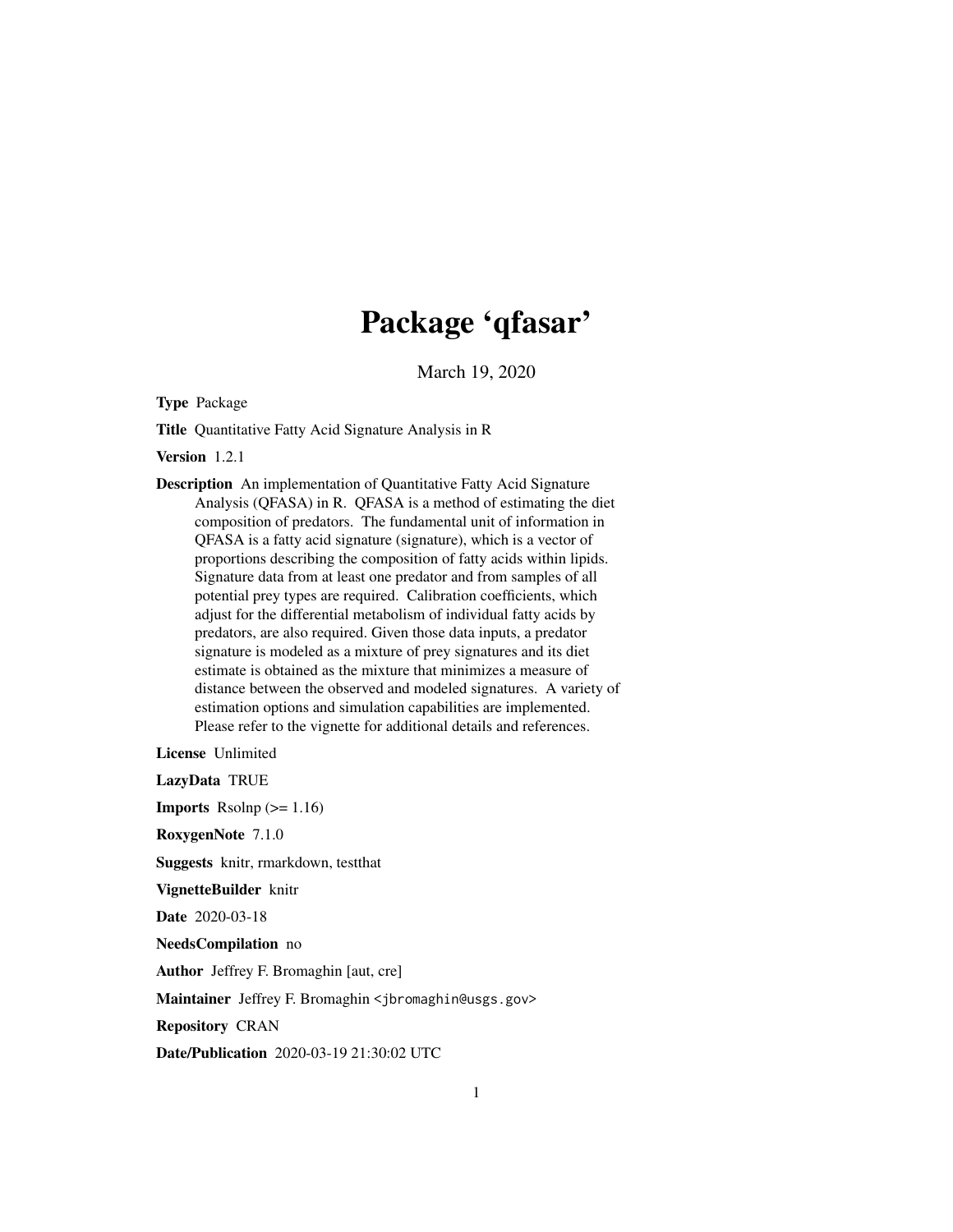## <span id="page-1-0"></span>R topics documented:

|       |                                                                                                         | 2              |
|-------|---------------------------------------------------------------------------------------------------------|----------------|
|       |                                                                                                         | $\overline{4}$ |
|       |                                                                                                         | 5              |
|       |                                                                                                         | $\overline{7}$ |
|       |                                                                                                         | 9              |
|       |                                                                                                         | <b>10</b>      |
|       |                                                                                                         | 12             |
|       |                                                                                                         | 15             |
|       |                                                                                                         | <b>16</b>      |
|       |                                                                                                         | 17             |
|       | dist sum pairwise $\ldots \ldots \ldots \ldots \ldots \ldots \ldots \ldots \ldots \ldots \ldots \ldots$ | 18             |
|       |                                                                                                         | -18            |
|       |                                                                                                         | 23             |
|       |                                                                                                         | <sup>26</sup>  |
|       |                                                                                                         | 29             |
|       |                                                                                                         | 32             |
|       |                                                                                                         | 33             |
|       |                                                                                                         | 35             |
|       |                                                                                                         | 36             |
|       |                                                                                                         | 38             |
|       |                                                                                                         | 39             |
|       |                                                                                                         | 41             |
|       |                                                                                                         | 42             |
|       |                                                                                                         | 44             |
|       |                                                                                                         | 45             |
|       |                                                                                                         | 48             |
|       |                                                                                                         | 49             |
| Index |                                                                                                         | 51             |

add\_cc\_err *Add error to the calibration coefficients*

#### Description

Bromaghin et al (2016) studied the performance of QFASA estimators when predator diets were estimated using calibration coefficients that incorporated a degree of error. add\_cc\_err implements their method of adding error to a set of calibration coefficients.

#### Usage

add\_cc\_err(cc\_true, err\_bound)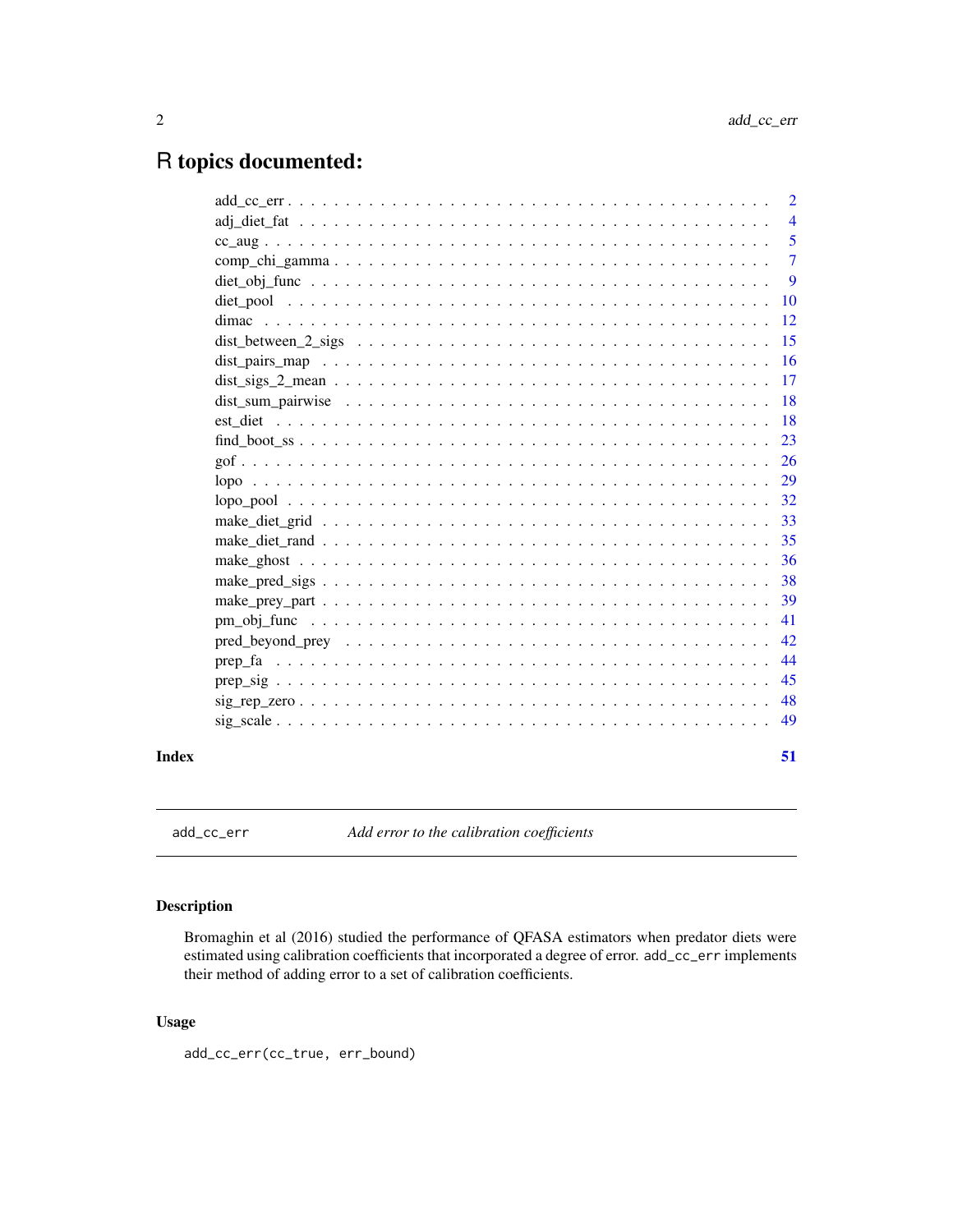#### <span id="page-2-0"></span>add\_cc\_err 3

#### Arguments

| cc true   | A vector of calibration coefficients, intended to be the object cc returned by the<br>function prep_fa.                              |
|-----------|--------------------------------------------------------------------------------------------------------------------------------------|
| err bound | A proportion strictly greater than 0 and less than 1 used to control the lower and<br>upper bounds of calibration coefficient error. |

#### Value

A list containing the following elements:

cc A numeric vector of calibration coefficients with error incorporated.

err The mean relative absolute error in the calibration coefficients.

err\_code An integer error code (0 if no error is detected).

err\_message A string contains a brief summary of the execution.

#### Details

One of the major assumptions of QFASA is that the calibration coefficients are known perfectly. Bromaghin et al. (2016) investigated the robustness of diet estimators to violations of this assumption. The function add\_cc\_err uses the methods of Bromaghin et al. (2016) to add error to a set of calibration coefficients.

The argument err\_bound is used to compute box constraints for the calibration coefficients: lower bound equals (1 -err\_bound)\*cc\_true and upper bound equals (1 + err\_bound)\*cc\_true. A uniformly distributed random number is generated between the bounds for each calibration coefficient and the vector of coefficients is scaled so that their sum equals the sum of the true calibration coefficients. Because only the relative magnitudes of the calibration coefficients are important in diet estimation, scaling the coefficients to have a common sum ensures comparability between multiple sets of coefficients.

The mean relative absolute difference between the true and error-added calibration coefficients is computed as a measure of error for the entire vector.

#### References

Bromaghin, J.F., S.M. Budge, G.W. Thiemann, and K.D. Rode. 2016. Assessing the robustness of quantitative fatty acid signature analysis to assumption violations. *Methods in Ecology and Evolution* 7:51-59.

```
add\_cc\_err(cc\_true = c(0.75, 1.00, 1.50, 1.15),
           err\_bound = 0.25
```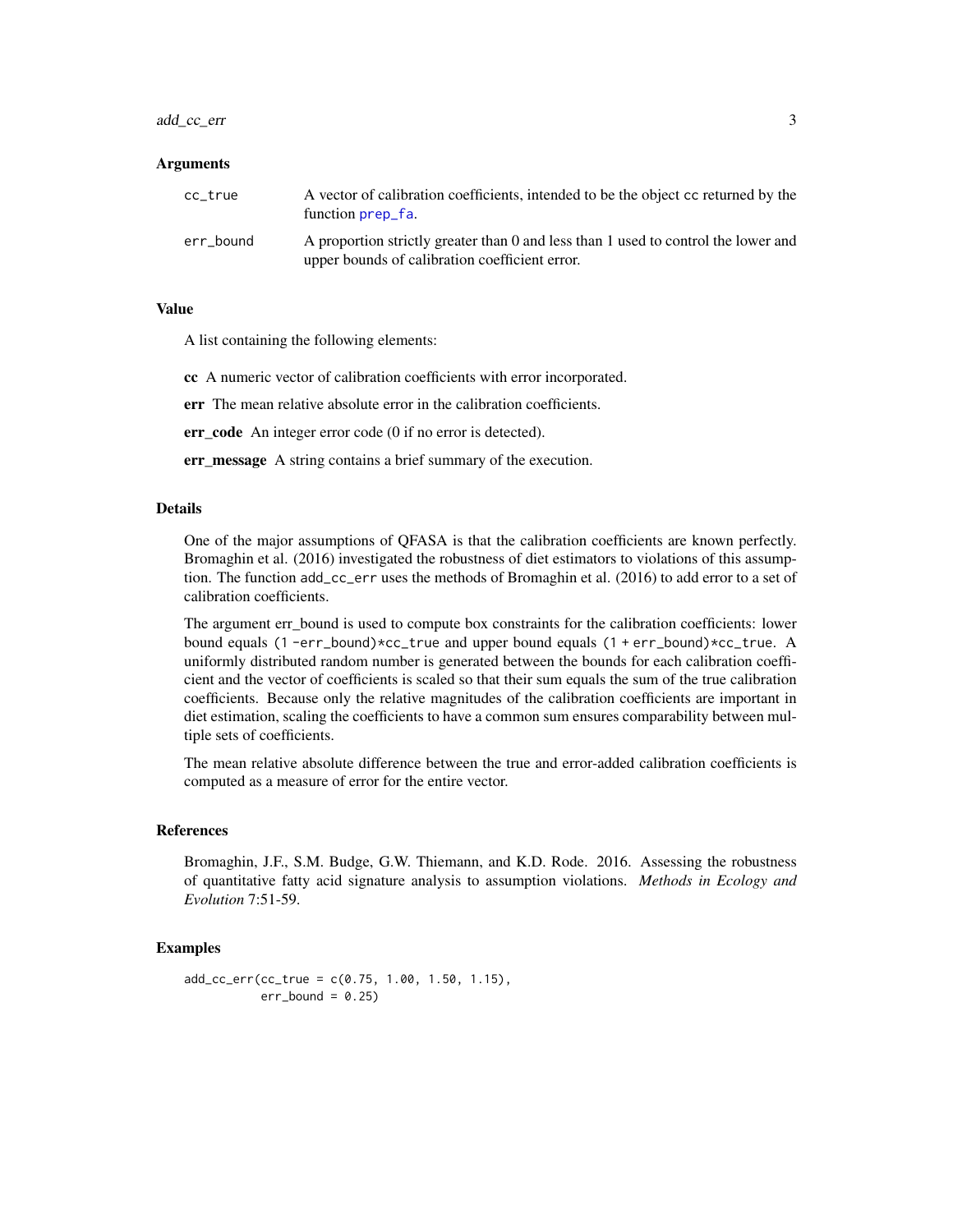<span id="page-3-0"></span>

#### Description

The function est\_diet estimates diet composition in terms of the mass of fatty acids consumed. The function adj\_diet\_fat uses estimates of fatty acid mass per prey type to transform estimates of diet composition in terms of fatty acid mass to another scale.

#### Usage

adj\_diet\_fat(prey\_fat, diet\_est, diet\_var = NA)

#### Arguments

| prey_fat | A numeric vector of the mean fatty acid mass for each prey type.                                                                                                                                                                                |
|----------|-------------------------------------------------------------------------------------------------------------------------------------------------------------------------------------------------------------------------------------------------|
| diet_est | A numeric vector or matrix of the estimated diet composition(s) of individual<br>predator(s) or predator type(s). Intended to be the object est_ind or est_meanreturned<br>by the function est_diet.                                            |
| diet_var | A numeric matrix or array containing the estimated variance matrix for the es-<br>timated diet(s) of individual predator(s) or predator type(s). Intended to be the<br>object var_ind or var_mean) returned by the function est_diet. Optional. |

#### Value

A list containing the following elements:

- diet\_est A numeric vector or matrix of the estimated diet composition of individual predator(s) or predator type(s) in terms of the scale represented by prey\_fat.
- diet\_var A numeric matrix or array containing the estimated variance matrix for the estimated diet of individual predator(s) or predator type(s), in terms of the scale represented by  $prey_f$  fat.

err code An integer error code (0 if no error is detected).

err\_message A string contains a brief summary of the execution.

#### Details

The function est\_diet estimates diet composition in terms of the mass of fatty acids consumed. Such estimates may be of direct ecological interest, especially for ecosystems in which lipids are particularly important. In other cases, one may wish to transform estimates to a different scale. For example, if the units of prey\_fat are (fatty acid mass)/ (animal mass), the function adj\_diet\_fat returns diet composition estimates in terms of the relative prey mass consumed. Alternatively, if the units of prey\_fat are (fatty acid mass)/(animal), the function adj\_diet\_fat returns diet composition estimates in terms of the relative numbers of prey animals consumed.

adj\_diet\_fat uses the fat transformation of Iverson et al. (2004). Variance matrices are estimated using the delta method (Seber 1982).

NOTE: values of mass per prey type are treated as known constants without variance.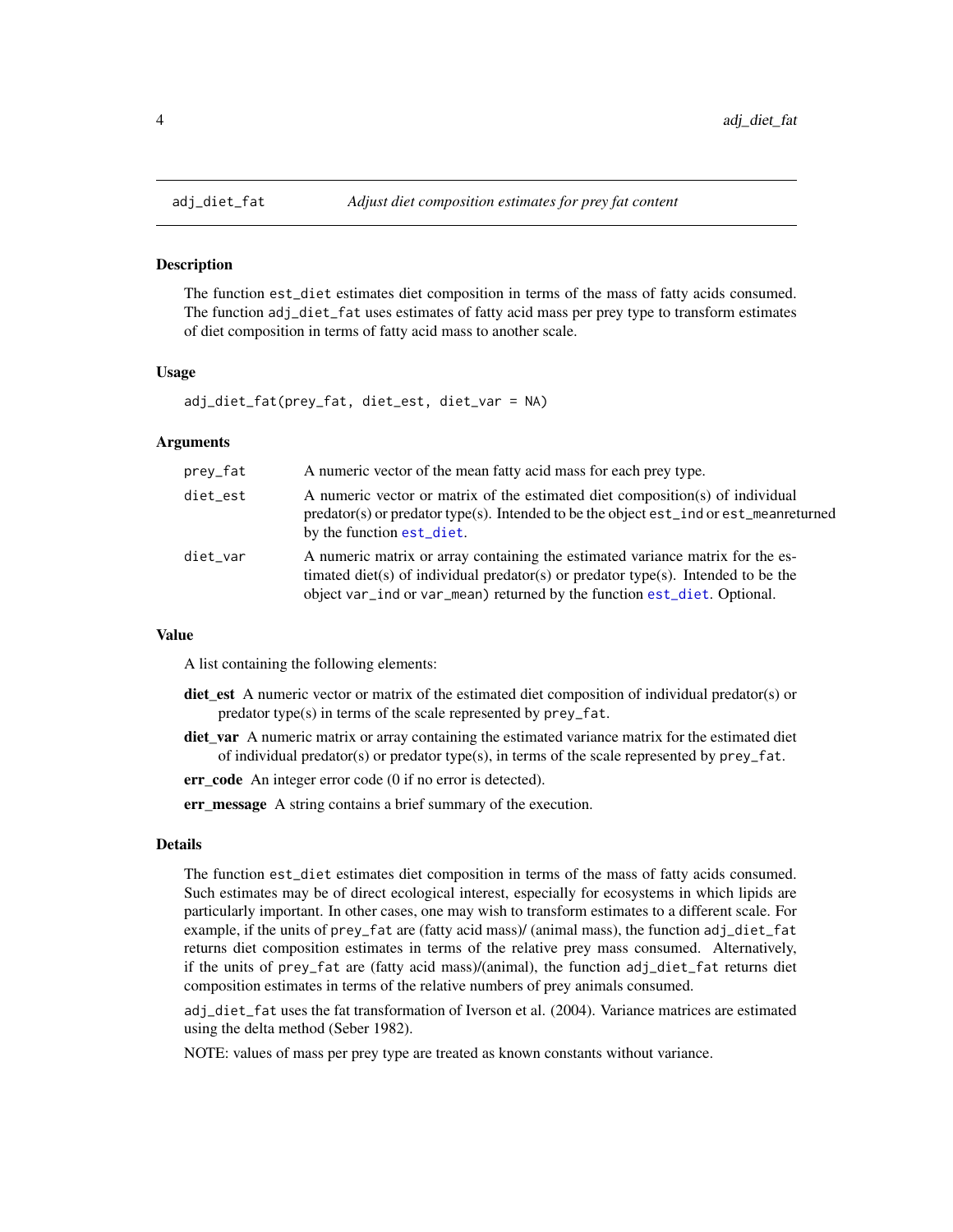#### <span id="page-4-0"></span> $cc\_{aug}$  5

#### References

Iverson, S.J., C. Field, W.D. Bowen, and W. Blanchard. 2004. Quantitative fatty acid signature analysis: A new method of estimating predator diets. *Ecological Monographs* 74:211-235.

Seber, G.A.F. 1982. The Estimation of Animal Abundance and Related Parameters, second edition. Macmillan Publishing Co., New York.

#### Examples

```
adj\_dict\_fat(prey\_fat = c(0.5, 1, 2),diet_est = c(0.3, 0.2, 0.5),
             diet_var = matrix(c( 0.030, 0.004, -0.003,
                                 0.004, 0.025, -0.007,
                                -0.003, -0.007, 0.045),
                               nrow = 3, ncol = 3)adj\_dict\_fat(prey\_fat = c(0.5, 1, 2),diet_est = c(0.3, 0.2, 0.5))
```
<span id="page-4-1"></span>cc\_aug *Calibration coefficient for an augmented signature proportion*

#### Description

cc\_aug computes the optimal calibration coefficient for an augmented signature proportion (Bromaghin et al. 2016). If signature augmentation is to be used, the user must call cc\_aug after first calling [prep\\_sig](#page-44-1) with the prey signature data, in order to derive a calibration coefficient for the augmented signature.

#### Usage

```
cc_aug(sig_rep, sig_scale, cc_all, use_fa, dist_meas = 1, gamma = 1)
```
#### Arguments

| sig_rep   | A numeric matrix containing fatty acid signatures with proportions from all fatty<br>acids. See Details.                                         |
|-----------|--------------------------------------------------------------------------------------------------------------------------------------------------|
| sig_scale | A numeric matrix containing fatty acid signatures with proportions from a subset<br>of all fatty acids and an augmented proportion. See Details. |
| cc all    | A numeric vector of calibration coefficients for the fatty acids in sig_rep.                                                                     |
| use_fa    | A logical vector denoting the fatty acids in sig_rep that are also in sig_scale.                                                                 |
| dist_meas | An integer indicator of the distance measure to compute. Default value 1.                                                                        |
| gamma     | The power parameter of the chi-square distance measure. Default value 1.                                                                         |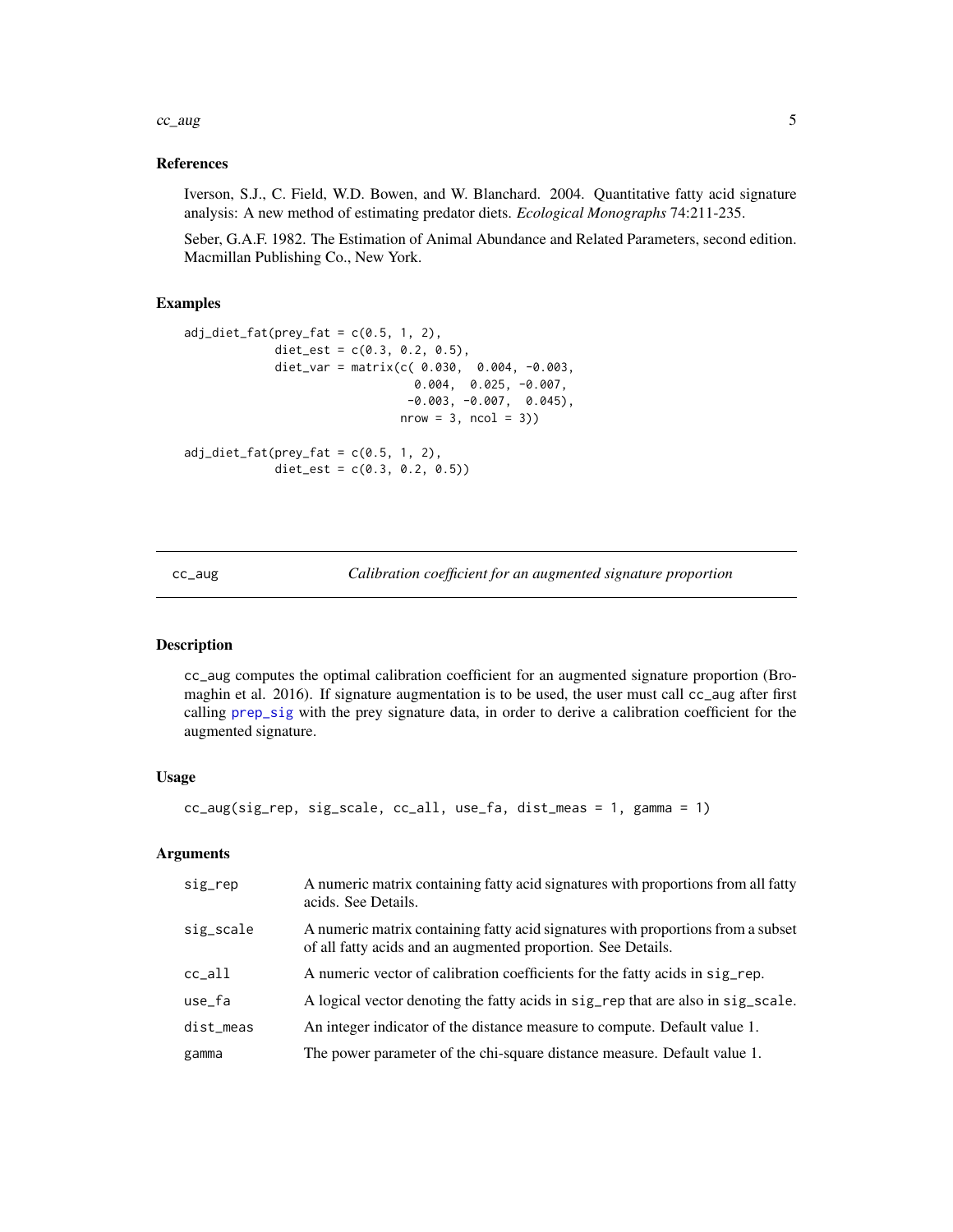<span id="page-5-0"></span>A list containing the following elements:

cc A numeric vector of calibration coefficients for the augmented signatures.

err\_code An integer error code (0 if no error is detected).

err\_message A string contains a brief summary of the execution.

#### Details

Calibration coefficients provide a one-to-one mapping between the prey and predator spaces (Bromaghin et al. 2015). However, when using signature augmentation (Bromaghin et al. 2016), no calibration coefficient is available for the augmented proportion and the function cc\_aug was developed to remedy that lack.

cc\_aug transforms complete prey signatures in sig\_rep to the predator space, censors them using fa, and then augments them. The subset of calibration coefficients in cc\_all corresponding to fa are combined with a calibration coefficient for the augmented proportion, the censored signatures in sig\_scale are also transformed to the predator space, and the distance between the two sets of censored signatures is computed. The calibration coefficient for the augmented proportion is taken as the value that minimizes the distance. The function Rsolnp::solnp() is used to minimize the distance.

The entity passed as the argument fa is intended to be the corresponding entity returned by a call to prep\_fa. Similarly, the entities passed as the arguments sig\_rep and sig\_scale are intended to be the corresponding entities returned by a call to prep\_sig with data in a prey library. Consequently, no error checks are made on these objects. Please refer to the documentation for [prep\\_fa](#page-43-1) and prep sig for additional details.

Use of Rsolnp::solnp limits the ability to return any errors from the function dist\_between\_2\_sigs. A crash may be caused by passing invalid values for the arguments dist\_meas or gamma. Please refer to documentation for the function [dist\\_between\\_2\\_sigs](#page-14-1) for additional information about valid values for these arguments.

Utility and external functions called by cc\_aug:

- [dist\\_between\\_2\\_sigs](#page-14-1)
- Rsolnp::solnp

#### References

Bromaghin, J.F., S.M. Budge, and G.W. Thiemann. 2016. Should fatty acid signature proportions sum to 1 for diet estimation? *Ecological Research* 31:597-606.

Bromaghin, J.F., K.D. Rode, S.M. Budge, and G.W. Thiemann. 2015. Distance measures and optimization spaces in quantitative fatty acid signature analysis. *Ecology and Evolution* 5:1249- 1262.

#### Examples

 $cc_$ aug(sig\_rep = matrix( $c(0.05, 0.10, 0.30, 0.55,$ 0.04, 0.11, 0.29, 0.56, 0.10, 0.05, 0.35, 0.50), ncol = 3),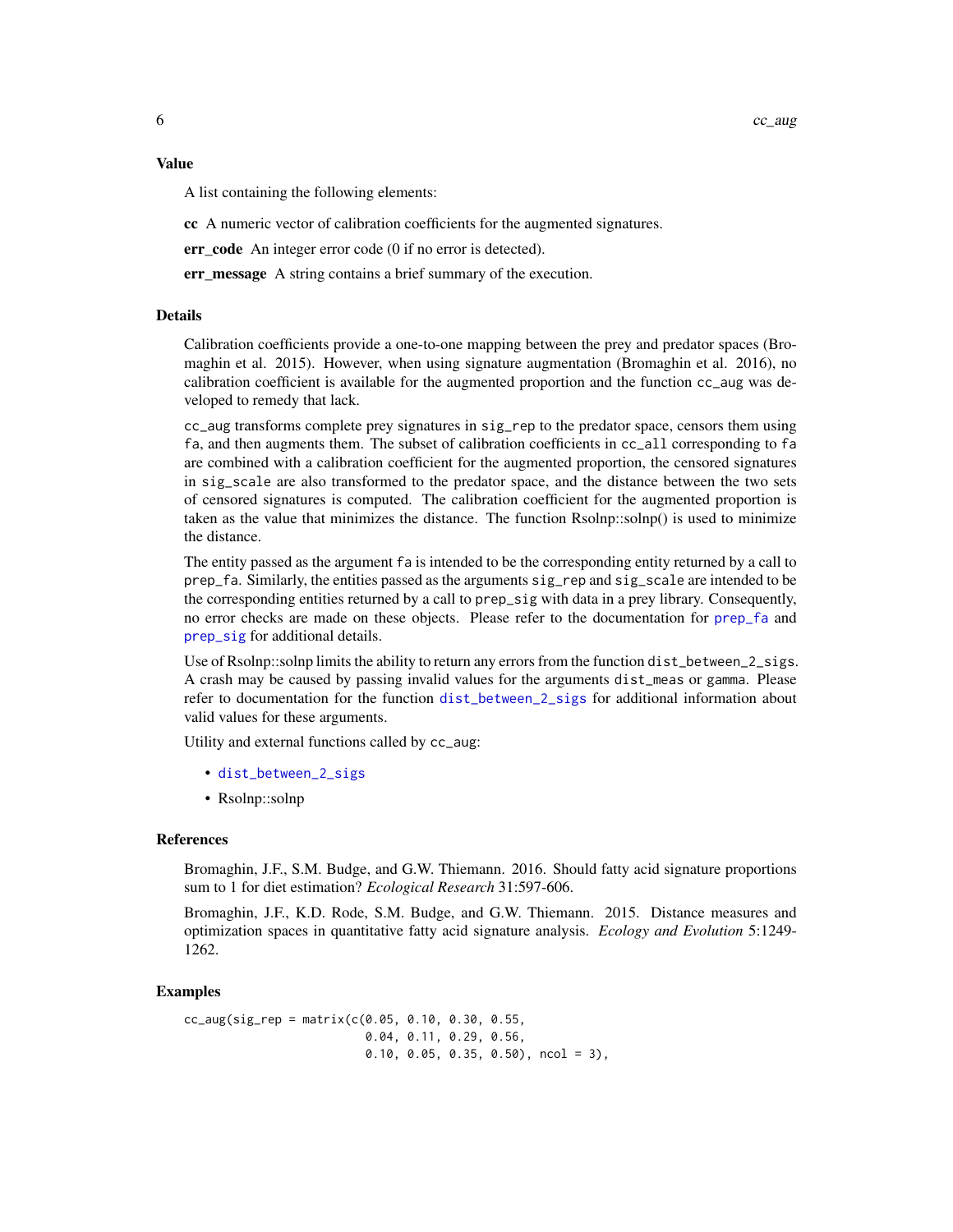```
sig\_scale = matrix(c(0.40, 0.50, 0.10,0.45, 0.49, 0.06,
                            0.35, 0.45, 0.20), ncol = 3),
       cc<sub>-all</sub> = c(0.75, 1.05, 1.86, 0.80),
       use_fa = c(FALSE, FALSE, TRUE, TRUE))
cc_aug(sig_rep = matrix(c(0.05, 0.10, 0.30, 0.55,0.04, 0.11, 0.29, 0.56,
                          0.10, 0.05, 0.35, 0.50), ncol = 3),
       sig\_scale = matrix(c(0.40, 0.50, 0.10,0.45, 0.49, 0.06,
                            0.35, 0.45, 0.20), ncol = 3),
       cc\_all = c(0.75, 1.05, 1.86, 0.80),
       use_fa = c(FALSE, FALSE, TRUE, TRUE),
       dist_meas = 1)
cc_aug(sig_rep = matrix(c(0.05, 0.10, 0.30, 0.55,0.04, 0.11, 0.29, 0.56,
                          0.10, 0.05, 0.35, 0.50), ncol = 3),
       sig\_scale = matrix(c(0.40, 0.50, 0.10,0.45, 0.49, 0.06,
                            0.35, 0.45, 0.20), ncol = 3),
       cc\_all = c(0.75, 1.05, 1.86, 0.80),use_fa = c(FALSE, FALSE, TRUE, TRUE),
       dist_meas = 2)
cc_aug(sig_rep = matrix(c(0.05, 0.10, 0.30, 0.55,0.04, 0.11, 0.29, 0.56,
                          0.10, 0.05, 0.35, 0.50), ncol = 3),
       sig\_scale = matrix(c(0.40, 0.50, 0.10,0.45, 0.49, 0.06,
                            0.35, 0.45, 0.20), ncol = 3),
       cc\_all = c(0.75, 1.05, 1.86, 0.80),use_fa = c(FALSE, FALSE, TRUE, TRUE),
       dist_meas = 3,
       gamma = 0.25cc_aug(sig_rep = matrix(c(0.05, 0.10, 0.30, 0.55,0.04, 0.11, 0.29, 0.56,
                          0.10, 0.05, 0.35, 0.50), ncol = 3),
       sig\_scale = matrix(c(0.40, 0.50, 0.10,0.45, 0.49, 0.06,
                            0.35, 0.45, 0.20), ncol = 3),
       cc\_all = c(0.75, 1.05, 1.86, 0.80),
       use_fa = c(FALSE, FALSE, TRUE, TRUE),
       dist_meas = 3)
```
comp\_chi\_gamma *Compute gamma parameter of chi-square distance measure*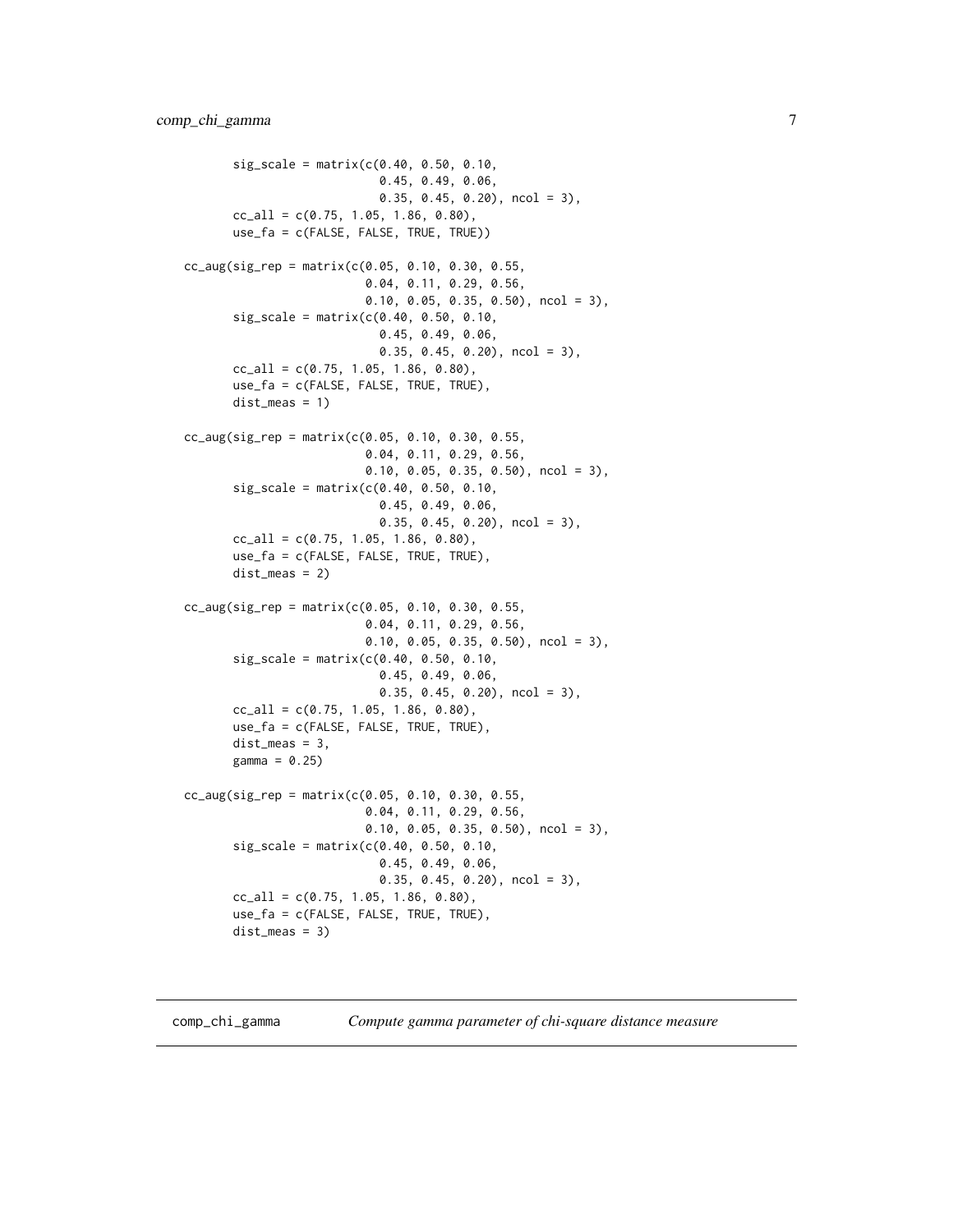#### <span id="page-7-0"></span>Description

The function comp\_chi\_gamma computes the gamma parameter of the chi-square distance measure using the algorithm of Stewart et al. (2014).

#### Usage

```
comp_chi_gamma(sigs, cc, near_zero = 1e-05, min_gamma = 0.05, space = 1)
```
#### Arguments

| sigs      | A matrix of fatty acid signatures ready for analysis. Intended to be the object<br>sig_rep returned by a call to the function prep_sig. |
|-----------|-----------------------------------------------------------------------------------------------------------------------------------------|
| cс        | A vector of calibration coefficients, intended to be the object cc returned by the<br>function prep_fa or cc_aug.                       |
| near_zero | A small constant used to terminate the algorithm. Default value 0.00001.                                                                |
| min_gamma | Smallest desired value of gamma, potentially used to terminate the algorithm.<br>Default value 0.05.                                    |
| space     | An integer indicator of the estimation space to be used. Default value 1.                                                               |
|           |                                                                                                                                         |

#### Value

A list containing the following elements:

gamma The estimated value of gamma.

**gamma\_vec** A numeric vector containing the value of gamma at each step of the iteration.

- **prop\_vec** A numeric vector containing the proportion of all possible two-element signatures with distance exceeding that of the full signatures at each step of the iteration. This value is compared to the argument near\_zero.
- err\_code An integer error code (0 if no error is detected).

err\_message A string contains a brief summary of the execution.

#### Details

The chi-square distance involves a power transformation of signature proportions, with the power parameter being denoted gamma. comp\_chi\_gamma implements the algorithm of Stewart et al. (2014) to find a suitable value of gamma.

The algorithm is initialized with inv\_gamma equal to 1 and gamma is computed as 1/inv\_gamma. The distances between all possible pairs of full signatures are computed (distances). For each pair of full signatures, the distances between all possible sub-signatures comprised of only two fatty acid proportions are computed (sub-distances). The proportion of sub-distances that exceed the corresponding distance is computed across all possible pairs of signatures. If that proportion is less than the argument near\_zero, the function returns with gamma equal to 1. Otherwise, the function enters an iterative phase. At each iteration, inv\_gamma is incremented by 1, gamma is computed as 1/inv\_gamma, distances and sub-distances are recomputed, and the proportion of the sub-distances that exceed their corresponding distance is recomputed. The algorithm terminates when the proportion is less than the argument near\_zero or the value of gamma is less than min\_gamma.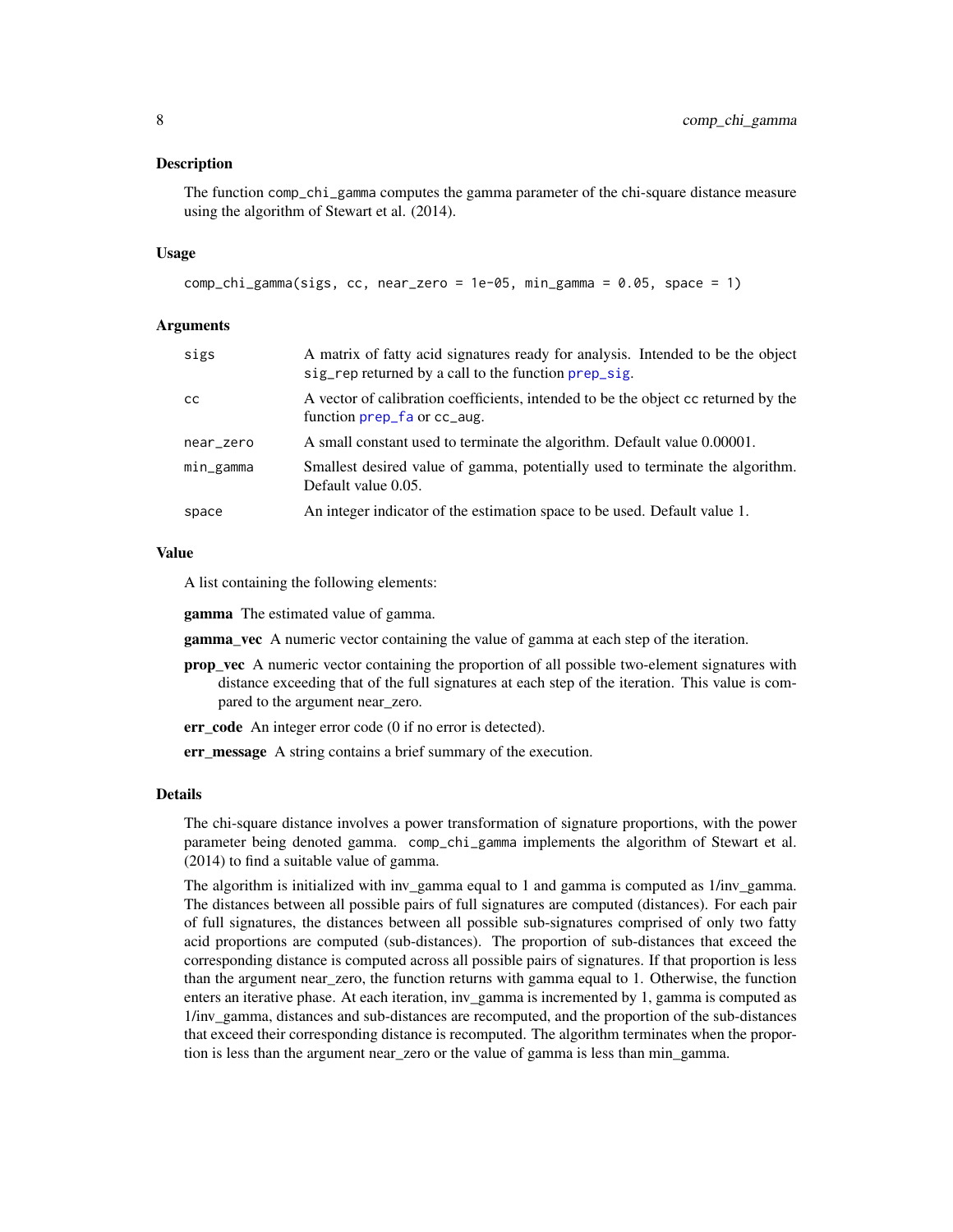#### <span id="page-8-0"></span>diet\_obj\_func 9

The argument space must equal 1 or 2 (see [est\\_diet](#page-17-1)). If its value is 1, the calibration coefficients are used to map the signatures to the predator space prior to initializing the algorithm.

As the number of signatures in the library and/or the number of fatty acids in a signature increases, the number of possible pairs of signatures and the number of all possible two-proportion subsignatures increases rapidly. Consequently, this algorithm may require long run times. However, it only needs to be run once for any particular library of signatures.

#### References

Stewart, C., S. Iverson, and C. Field. 2014. Testing for a change in diet using fatty acid signatures. *Environmental and Ecological Statistics* 21:775-792.

#### Examples

```
comp_chi_gamma(sigs = matrix(c(0.05, 0.10, 0.30, 0.55,
                                0.04, 0.11, 0.29, 0.56,
                                0.10, 0.05, 0.35, 0.50,
                                0.12, 0.03, 0.37, 0.48,
                                0.10, 0.06, 0.35, 0.49,
                                0.05, 0.15, 0.35, 0.45), ncol=6),
               cc = c(0.75, 1.00, 1.50, 0.90),
               near\_zero = 0.05,
               min_{g}amma = 0.01,
               space = 1)
```

| diet_obj_func | Diet estimation objective function |  |  |
|---------------|------------------------------------|--|--|
|---------------|------------------------------------|--|--|

#### Description

The utility function diet\_obj\_func computes the distance between an observed fatty acid signature and a modeled signature computed as a mixture of mean prey signatures.

#### Usage

```
diet_obj_func(diet, obs_sig, mean_sigs, dist_meas = 1, gamma = 1)
```
#### Arguments

| diet      | A numeric vector of diet composition.                                                                                |
|-----------|----------------------------------------------------------------------------------------------------------------------|
| obs_sig   | A numeric vector containing an observed fatty acid signature.                                                        |
| mean_sigs | A numeric matrix of the mean fatty acid signature for each prey type in the prey<br>library, in column-major format. |
| dist_meas | An integer indicator of the distance measure to compute. Default value 1.                                            |
| gamma     | The power parameter of the chi-square distance measure. Default value 1.                                             |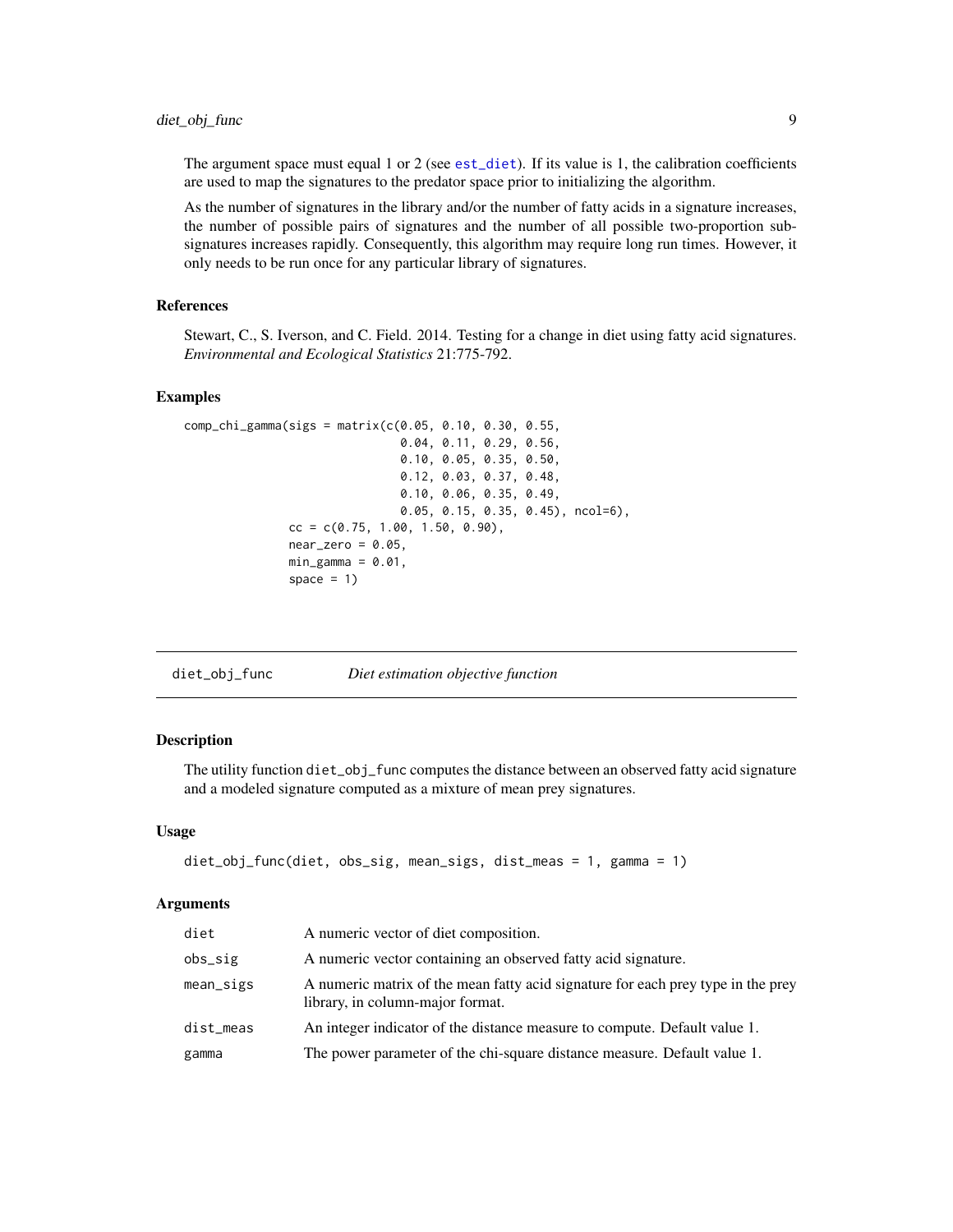#### <span id="page-9-0"></span>Value

The distance between the observed and modeled signatures.

#### Details

This is an internal utility function. Consequently, to increase execution speed, no numeric error checking is performed within diet\_obj\_func. Rather, error checking is presumed to have occurred at a higher level in the calling sequence.

The argument obs\_sig is presumed to be a fatty acid signature that has been prepared for analysis, which is best accomplished by a call to the function [prep\\_sig](#page-44-1) with the predator data frame. Similarly, the contents of mean\_sig should be mean signatures computed from signatures that were prepared for analysis by call to the function [prep\\_sig](#page-44-1).

The argument diet is presumed to contain non-negative proportions that sum to 1.0.

The arguments dist\_meas and gamma must be compatible with the function [dist\\_between\\_2\\_sigs](#page-14-1).

Please refer to the vignette and documentation for the functions [prep\\_sig](#page-44-1), [sig\\_scale](#page-48-1), and [dist\\_between\\_2\\_sigs](#page-14-1) for additional details.

diet\_obj\_func models a predator signature as a mixture of the mean prey-type signatures, with the diet proportions as the mixture proportions, returning the distance between the observed and modeled signatures. The diet composition of a predator is estimated by minimizing this function with respect to the diet using the function Rsolnp::solnp.

diet\_pool *Pool diet estimates to combined prey types*

#### Description

diet\_pool pools estimated diets and variance matrices to a smaller number of combined prey types. If [est\\_diet](#page-17-1) is used to estimate predator diet composition using a partitioned prey library ([make\\_prey\\_part](#page-38-1)), diet\_pool pools the partitioned results back to the original, unpartitioned prey types.

#### Usage

```
diet_pool(rep_grp, est_ind, var_ind = NA, est_mean = NA, var_mean = NA)
```
#### Arguments

| rep_grp | The post-multiplication matrix returned by a call to make prey part as the<br>object pool post, or a user-defined matrix for custom pooling. Each column<br>defines a prey type to which estimates should be pooled. |
|---------|----------------------------------------------------------------------------------------------------------------------------------------------------------------------------------------------------------------------|
| est ind | A numeric matrix of the estimated diet compositions of individual predators<br>using a partitioned prey library, intended to be the object est ind returned by a<br>call to est_diet.                                |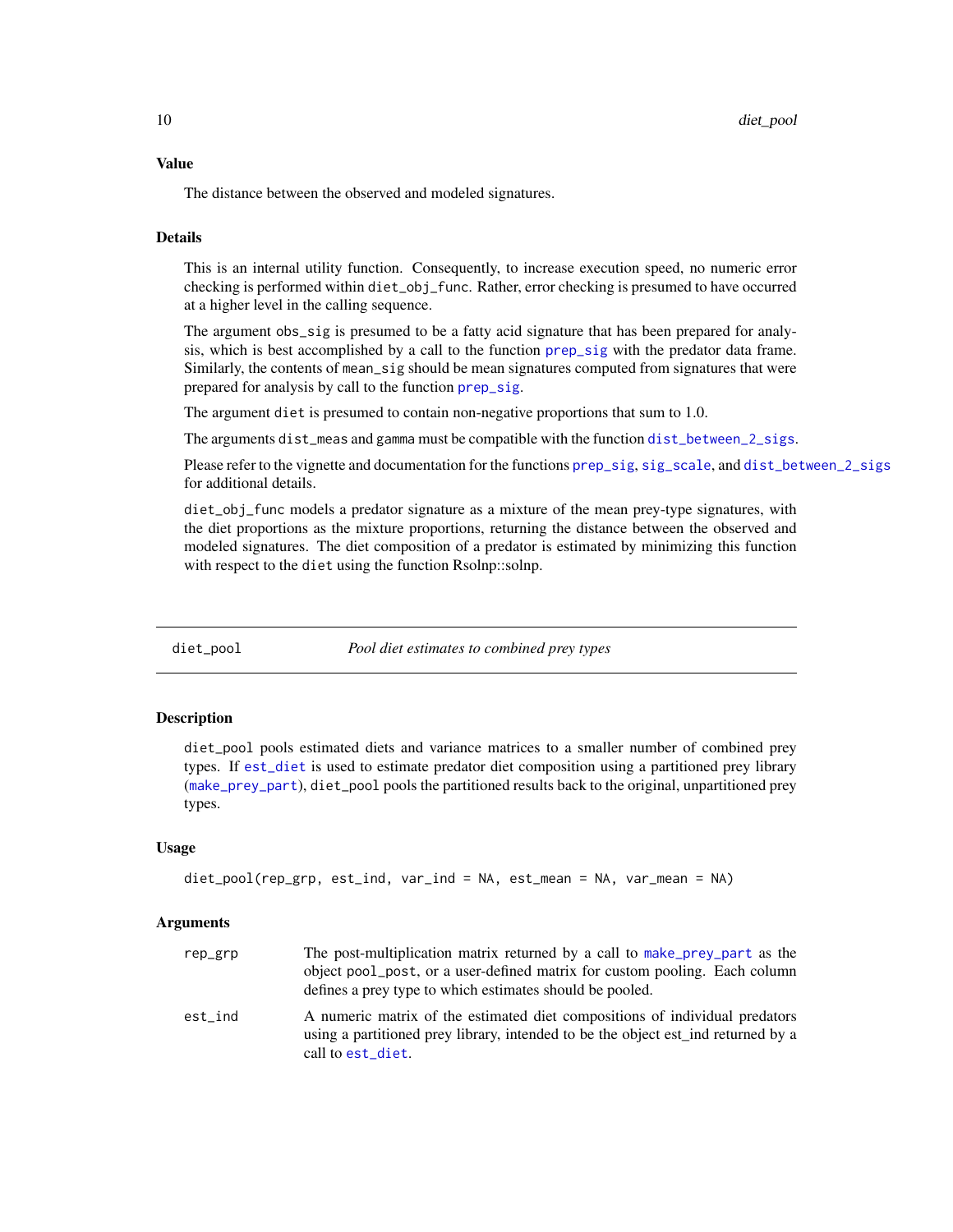#### <span id="page-10-0"></span>diet\_pool 11

| var_ind  | A numeric array containing the estimated variance matrix for the estimated<br>diet of each predator, intended to be the object var_ind returned by a call to<br>est_diet. Optional.            |
|----------|------------------------------------------------------------------------------------------------------------------------------------------------------------------------------------------------|
| est_mean | A numeric matrix containing the estimated mean diet of each predator type,<br>intended to be the object est_mean returned by a call to est_diet. Optional.                                     |
| var_mean | A numeric array containing the estimated variance matrix for the estimated mean<br>diet of each predator type, intended to be the object var mean returned by a call<br>to est_diet. Optional. |

#### Value

A list containing the following elements, all of which are organized on the basis of the original, unpartitioned prey types:

- est\_ind A numeric matrix of the estimated diet compositions of individual predators.
- **var\_ind** A numeric array containing the estimated variance matrix for the estimated mean diet of each predator.
- est mean A numeric matrix containing the estimated mean diet of each predator type.
- **var mean** A numeric array containing the estimated variance matrix for the estimated mean diet of each predator type.
- err code An integer error code (0 if no error is detected).
- err message A string containing a brief summary of the results.

#### Details

The function [dimac](#page-11-1) explores the prey library for additional structure with identified prey types. If significant structure is found within a library, estimating diet composition on the basis of a partitioned prey library may lead to estimates with less bias and possibly less variation through reduced prey confounding (Bromaghin et al. 2016). The function [make\\_prey\\_part](#page-38-1) takes the clustering results returned by [dimac](#page-11-1) and user specification of the number of clusters in which to partition each prey type and returns a partitioned prey library that is ready for use in diet estimation.

However, when estimating diet composition using a partitioned prey library one may still wish to pool partitioned estimates back to the original, unpartitioned prey types for reporting purposes. That is the purpose of the function diet\_pool.

NOTE: diet\_pool can also be used to pool estimates into a smaller number of combined prey types for reporting purposes. For example, imagine a prey library with a large number of prey types. If subsets of the prey types have similar ecological function, their signatures may share some similarities (prey confounding, Bromaghin et al. 2016). In such a case, one may wish to estimate diet on the basis of the full prey library, but subsequently pool the resulting estimates to a smaller number of combined prey types for reporting purposes (reporting groups, Bromaghin 2008) to reduce the effect of prey confounding. diet\_pool can also be used for this purpose, though the user would need to manually construct the reporting group matrix rep\_grp.

#### References

Bromaghin, J.F. 2008. BELS: Backward elimination locus selection for studies of mixture composition or individual assignment. *Molecular Ecology Resources* 8:568-571.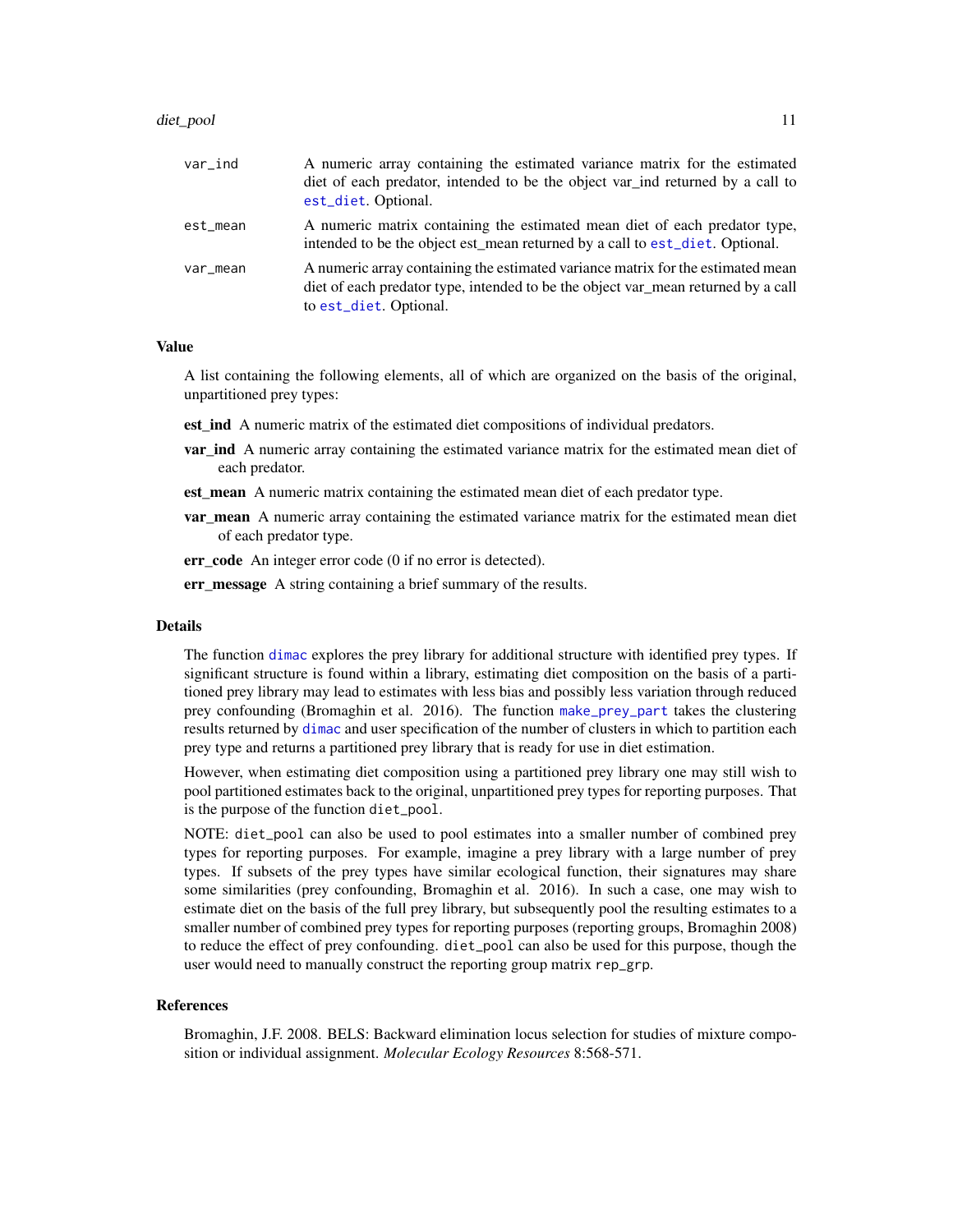<span id="page-11-0"></span>Bromaghin, J.F., S.M. Budge, and G.W. Thiemann. 2016. Should fatty acid signature proportions sum to 1 for diet estimation? *Ecological Research* 31:597-606.

#### Examples

```
diet_pool(rep_grp = matrix(c(1, 0, 0, 0, 0, 0, 0, 0,
                              0, 1, 0, 0, 0, 0, 0,
                              0, 1, 0, 0, 0, 0, 0,
                              0, 0, 1, 0, 0, 0, 0,
                              0, 0, 0, 1, 0, 0, 0,
                              0, 0, 0, 1, 0, 0, 0,
                              0, 0, 0, 0, 1, 0, 0,
                              0, 0, 0, 0, 0, 1, 0,
                              0, 0, 0, 0, 0, 1, 0,
                              0, 0, 0, 0, 0, 0, 1),
                           nrow = 10, byrow = TRUE),
         est\_ind = matrix(c(0.116, 0.315,0.028, 0.073,
                             0.000, 0.000,
                             0.131, 0.120,
                            0.000, 0.000,
                             0.000, 0.000,
                             0.723, 0.452,
                             0.000, 0.000,
                            0.000, 0.000,
                             0.002, 0.040),
                           nrow = 10, byrow = TRUE))
```
<span id="page-11-1"></span>dimac *Diversive magnetic clustering*

#### Description

The function dimac implements the **di**visive **magnetic clustering algorithm** to partition fatty acid signatures into clusters. The DiMaC algorithm was modified from the diana algorithm of the package cluster (Maechler et al. 2016). dimac is intended to be called by the user, but only after the fatty acid signatures have been prepared for analysis by calls to the functions [prep\\_fa](#page-43-1) and [prep\\_sig](#page-44-1). Consequently, error checking of the arguments associated with the signatures (sigs, id, type, and loc) is necessarily limited, and calling dimac without preceding calls to [prep\\_fa](#page-43-1) and [prep\\_sig](#page-44-1) could return meaningless results. Please see Details or the vignette for additional information.

#### Usage

```
dimac(sigs, id, type, loc, dist_meas = 1, gamma = 1)
```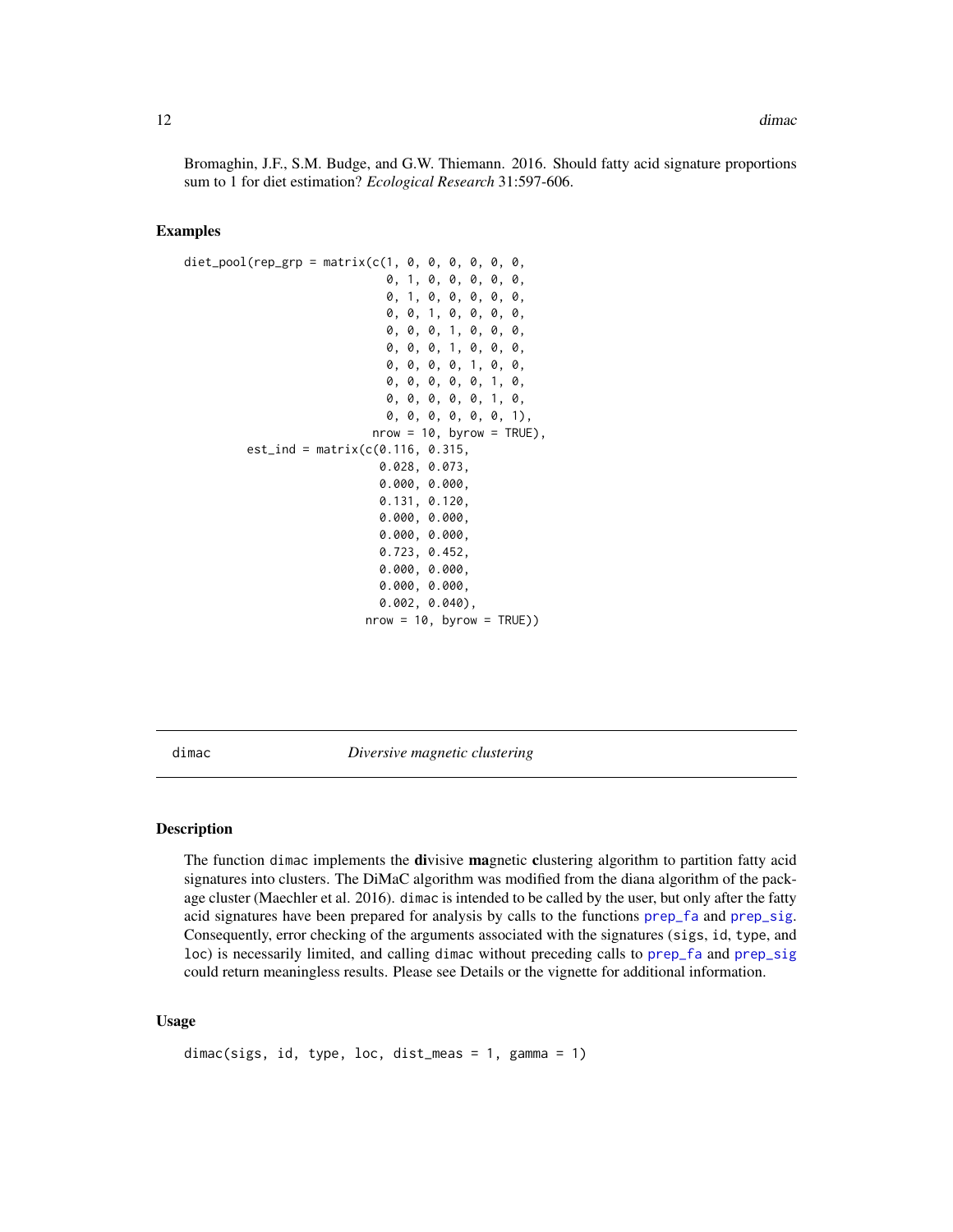#### <span id="page-12-0"></span>dimac and 13 and 13 and 13 and 13 and 13 and 13 and 13 and 13 and 13 and 13 and 13 and 13 and 13 and 13 and 13

#### Arguments

| sigs      | A numeric matrix of fatty acid signatures in column-major format.                |
|-----------|----------------------------------------------------------------------------------|
| id        | A character vector with a unique sample ID for each signature.                   |
| type      | A character vector of prey or predator type names.                               |
| loc       | A numeric matrix specifying the location of signatures within sig for each type. |
| dist_meas | A integer indicator of the distance measure to use. Default value 1.             |
| gamma     | The power parameter of the chi-square distance measure. Default value 1.         |

#### Value

A list containing the following elements:

clust A data frame denoting cluster assignments at each iteration of the algorithm.

clust\_dist A numeric matrix of the summed distance within clusters at each iteration.

err\_code An integer error code(0 if no error is detected).

err\_message A string containing a brief summary of the results.

#### Details

The signatures in sigs are presumed to be ready for analysis, which is best accomplished by a call to the function prep\_sig. Please refer to the documentation for [prep\\_sig](#page-44-1) and/or the vignette for additional details.

The matrix loc provides a mapping of the location of data for each type within sig. It must contain a row for each type and two columns, which contain integers designating the first and last signature of each type within sigs. Such a matrix is returned by the function [prep\\_sig](#page-44-1).

Please refer to the documentation for the function [dist\\_between\\_2\\_sigs](#page-14-1) for information regarding permissable values for the arguments dist\_meas and gamma.

The DiMaC algorithm is initialized with all signatures in one cluster. The first two magnets are chosen as the two signatures having the greatest distance between them and each non-magnet signature is placed in the cluster associated with the closest magnet. The algorithm then enters an iterative phase. At each iteration, the cluster with the greatest average distance between its signatures and the mean signature is identified as the "active" cluster. The two signatures within the active cluster having the greatest distance between them are selected as new magnets. One of the two new magnets replaces the original magnet for the active cluster and the second starts the formation of an additional cluster. Each non-magnet signature is placed in the cluster associated with the closest magnet, without regard for its cluster designation in the preceding iteration. Consequently, the algorithm is not simply bifurcating, but rather is much more dynamic and flexible. The iterations continue until each signature is in its own cluster.

Unfortunately, there is no objective method to determine the most appropriate number of clusters for each prey or predator type. Our suggestion is to examine the distance results and identify any substantial reductions in distance, which are likely caused by the discovery of structure within that type, that are followed by a more gradual decrease in distance as the number of clusters increases. For diet estimation applications, partitioning a prey library into more clusters than the number of fatty acids used to estimate diet may result in estimates that are not unique. In such a case, estimates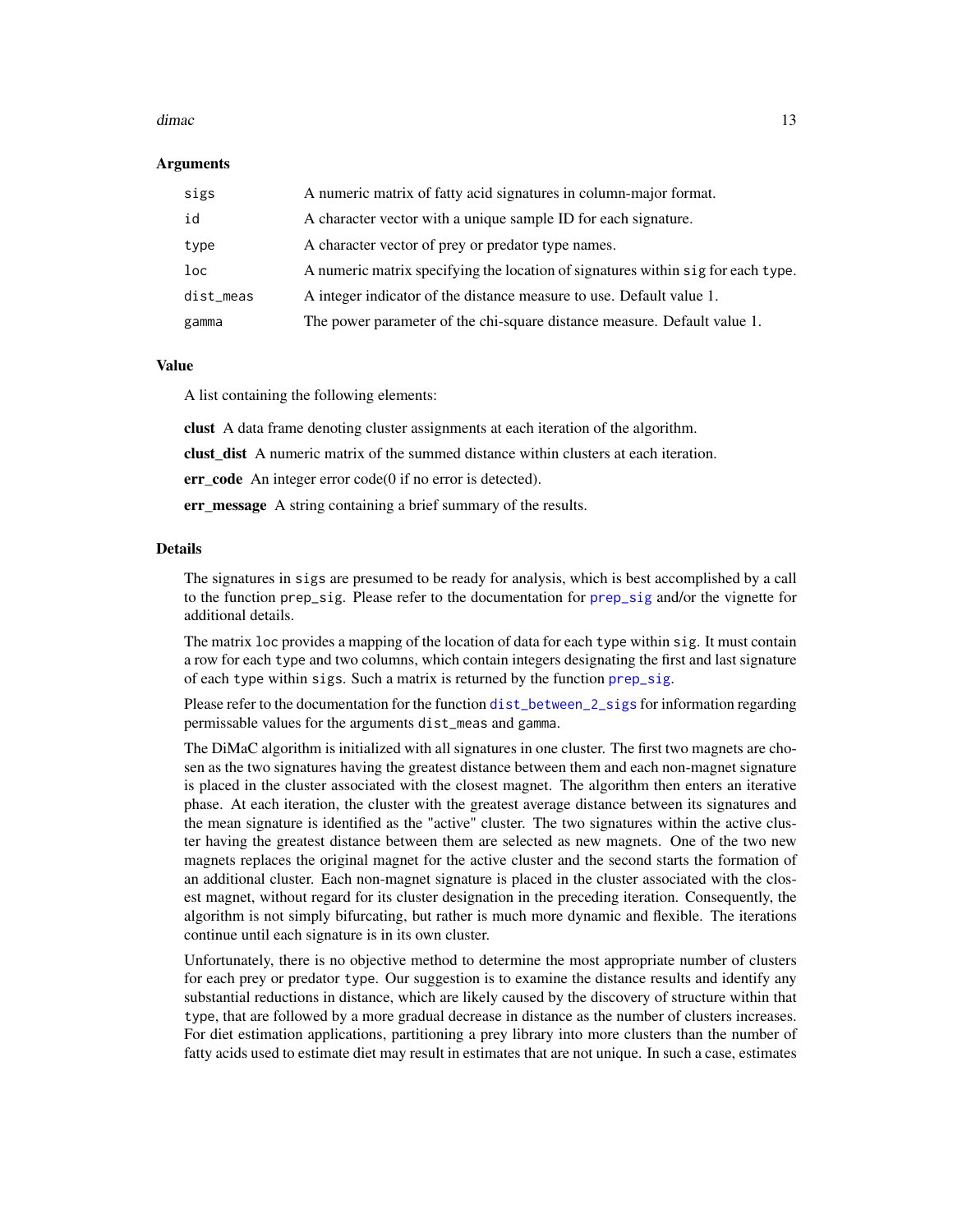<span id="page-13-0"></span>of diet composition need to be pooled into a smaller number of "reporting groups" (e.g., Bromaghin 2008; Meynier et al. 2010).

Utility functions called by dimac:

- [dist\\_pairs\\_map](#page-15-1)
- [dist\\_sigs\\_2\\_mean](#page-16-1)

#### **References**

Bromaghin, J.F. 2008. BELS: Backward elimination locus selection for studies of mixture composition or individual assignment. *Molecular Ecology Resources* 8:568-571.

Maechler, M., P. Rousseeuw, A. Struyf, M. Hubert, and K. Hornik. 2016. cluster: cluster analysis basics and extensions. R package version 2.0.4.

Meynier, L., P.C.H. morel, B.L. Chilvers, D.D.S. Mackenzie, and P. Duignan. 2010. Quantitative fatty acid signature analysis on New Zealand sea lions: model sensitivity and diet estimates. *Journal of Mammalogy* 91:1484-1495.

```
dimac(sigs = matrix(c(0.05, 0.10, 0.30, 0.55,
                     0.04, 0.11, 0.29, 0.56,
                     0.10, 0.05, 0.35, 0.50,
                     0.12, 0.03, 0.37, 0.48,
                     0.10, 0.06, 0.35, 0.49,
                     0.05, 0.15, 0.35, 0.45), ncol=6),
     id = c("ID_1", "ID_2", "ID_3", "ID_4", "ID_5", "ID_6"),type = c("Type_1", "Type_2", "Type_3"),loc = matrix(c(1, 3, 5, 2, 4, 6), ncol=2),dist_meas = 1,
     gamma = NA)
dimac(sigs = matrix(c(0.05, 0.10, 0.30, 0.55,0.04, 0.11, 0.29, 0.56,
                     0.10, 0.05, 0.35, 0.50,
                     0.12, 0.03, 0.37, 0.48,
                     0.10, 0.06, 0.35, 0.49,
                     0.05, 0.15, 0.35, 0.45), ncol=6),
     id = c("ID_1", "ID_2", "ID_3", "ID_4", "ID_5", "ID_6"),type = c("Type_1", "Type_2", "Type_3"),
     loc = matrix(c(1, 3, 5, 2, 4, 6), ncol=2),dist_meas = 2,
     gamma = NA)
dimac(sigs = matrix(c(0.05, 0.10, 0.30, 0.55,
                     0.04, 0.11, 0.29, 0.56,
                     0.10, 0.05, 0.35, 0.50,
                     0.12, 0.03, 0.37, 0.48,
                     0.10, 0.06, 0.35, 0.49,
                     0.05, 0.15, 0.35, 0.45), ncol=6),
     id = c("ID_1", "ID_2", "ID_3", "ID_4", "ID_5", "ID_6"),type = c("Type_1", "Type_2", "Type_3"),
     loc = matrix(c(1, 3, 5, 2, 4, 6), ncol=2),dist_meas = 3,
```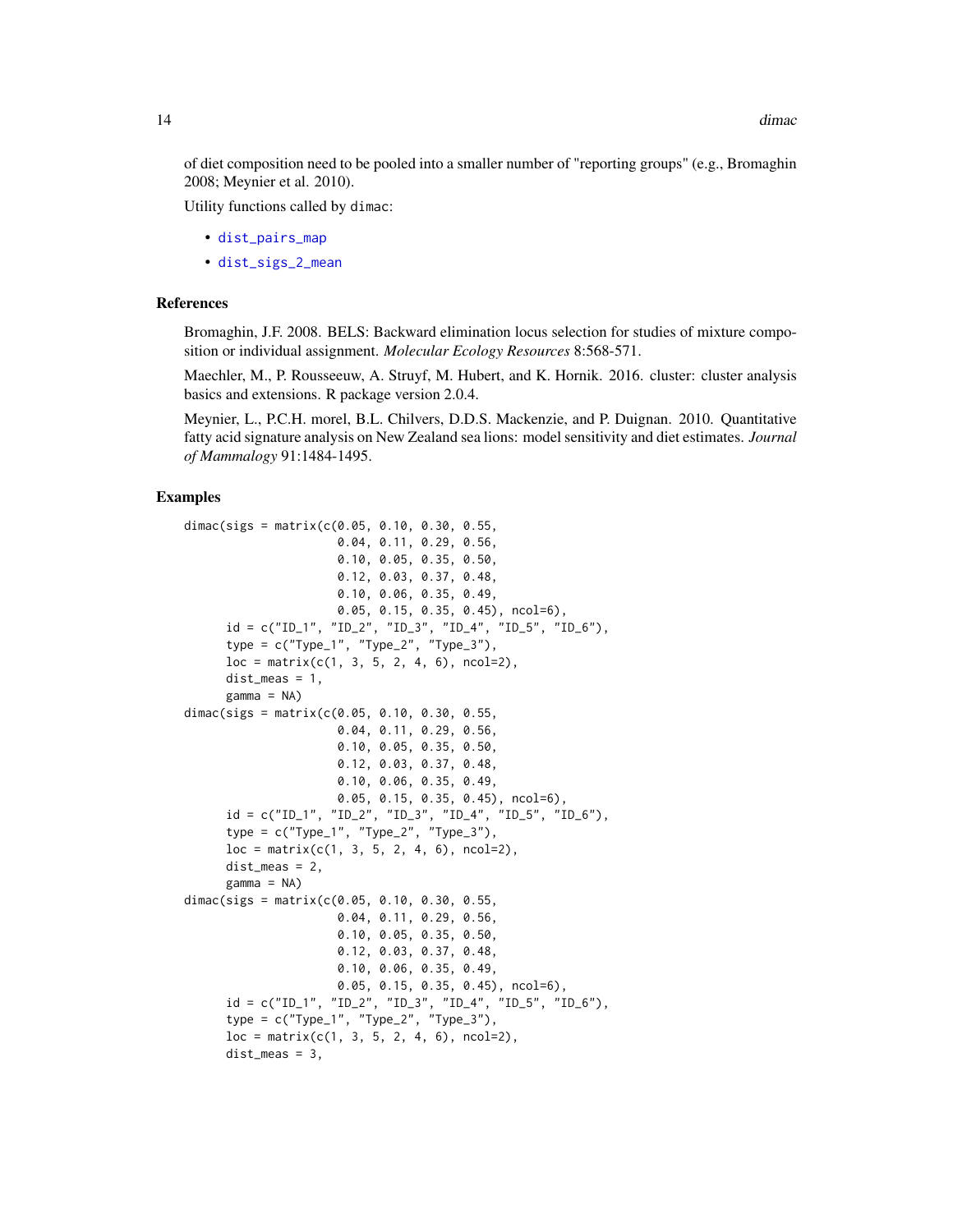```
gamma = 0.5)
dimac(sigs = matrix(c(0.05, 0.10, 0.30, 0.55,0.04, 0.11, 0.29, 0.56,
                     0.10, 0.05, 0.35, 0.50,
                     0.12, 0.03, 0.37, 0.48,
                     0.10, 0.06, 0.35, 0.49,
                     0.05, 0.15, 0.35, 0.45), ncol=6),
     id = c("ID_1", "ID_2", "ID_3", "ID_4", "ID_5", "ID_6"),type = c("Type_1", "Type_2", "Type_3"),loc = matrix(c(1, 3, 5, 2, 4, 6), ncol=2))
```
<span id="page-14-1"></span>dist\_between\_2\_sigs *Compute the distance between two fatty acid signatures*

#### Description

The utility function dist\_between\_2\_sigs computes the distance between two fatty acid signatures.

#### Usage

```
dist_between_2_sigs(sig_1, sig_2, dist_meas = 1, gamma = 1)
```
#### Arguments

| $sig_1$ , $sig_2$ | Equal-length numeric vectors of fatty acid signature proportions.                        |
|-------------------|------------------------------------------------------------------------------------------|
| dist meas         | An integer indicator of the distance measure to compute. Default value 1.                |
| gamma             | The power parameter of the chi-square distance measure. See Details. Default<br>value 1. |

#### Value

The selected distance between the two signatures.

#### Details

This is an internal utility function. The signatures in sig\_1 and sig\_2 are presumed to be ready for analysis, which is best accomplished by a call to the function [prep\\_sig](#page-44-1). Consequently, to increase execution speed during simulations, no numeric error checking is performed. Please refer to documentation for the function [prep\\_sig](#page-44-1) for additional details.

If the argument dist\_meas is not one of the following integers, a value of NA is returned:

- dist\_meas == 1 yields the Aitchison distance measure (Stewart et al. 2014). This is the default value.
- dist\_meas == 2 yields the Kullback-Leibler distance measure of Iverson et al. (2004).
- dist\_meas == 3 yields the chi-square distance measure (Stewart et al. 2014).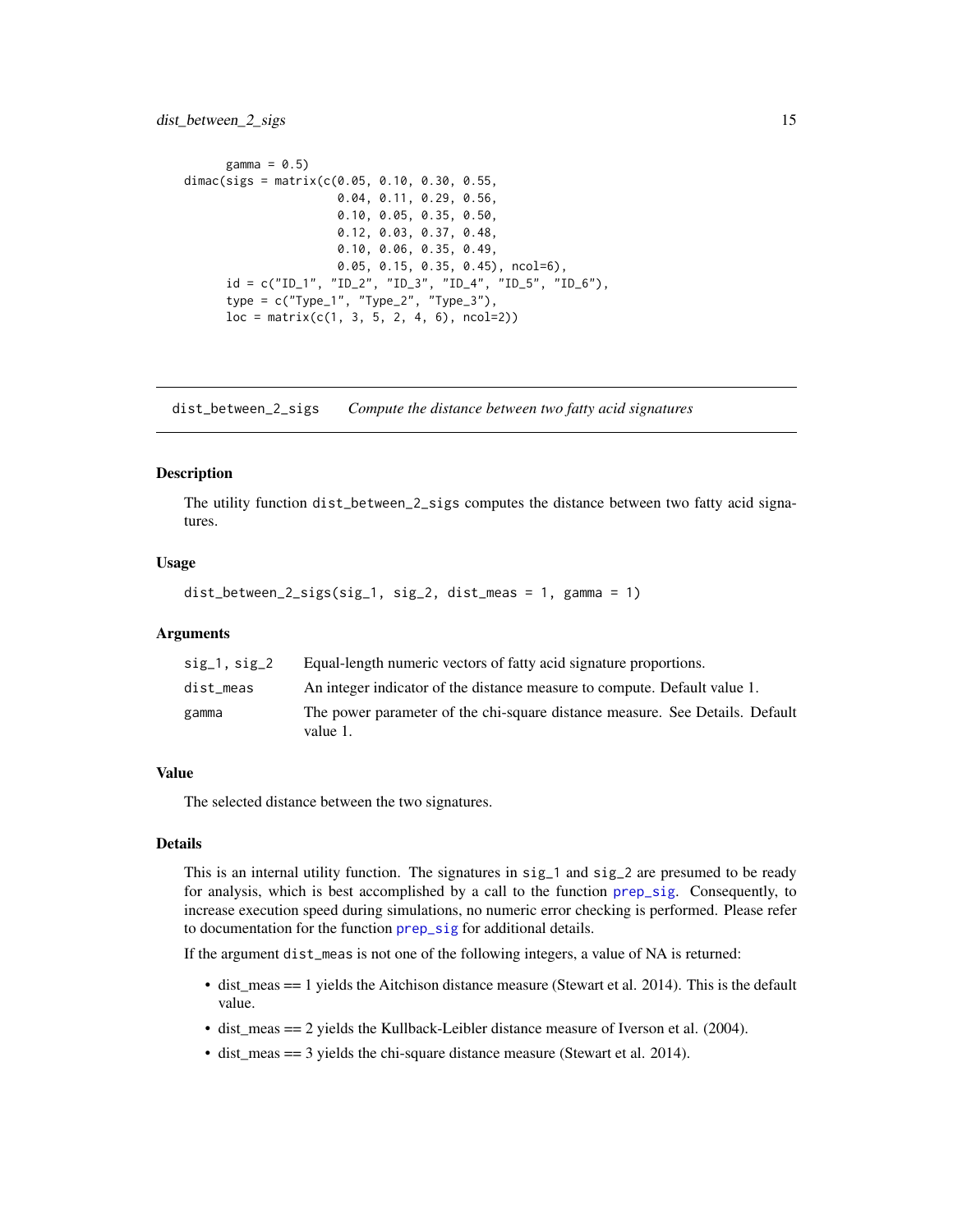<span id="page-15-0"></span>The argument gamma is only used if dist\_meas == 3 and need not be passed otherwise. If dist\_meas == 3, gamma must be greater than 0 and cannot exceed 1. If dist\_meas == 3 and a value for gamma is not passed, a default value of 1 is used.

#### References

Iverson, S.J., C. Field, W.D. Bowen, and W. Blanchard. 2004. Quantitative fatty acid signature analysis: A new method of estimating predator diets. *Ecological Monographs* 74:211-235.

Stewart, C., S. Iverson, and C. Field. 2014. Testing for a change in diet using fatty acid signatures. *Environmental and Ecological Statistics* 21:775-792.

<span id="page-15-1"></span>dist\_pairs\_map *Creats a map of the distance between pairs of fatty acid signatures*

#### Description

The utility function dist\_pairs\_map computes the distance between all possible pairs of fatty acid signatures within each type of prey or predator.

#### Usage

dist\_pairs\_map(sig\_data, dist\_meas = 1, gamma = 1)

#### Arguments

| sig_data  | A numeric matrix of fatty acid signatures in column-major format.         |
|-----------|---------------------------------------------------------------------------|
| dist meas | An integer indicator of the distance measure to compute. Default value 1. |
| gamma     | The power parameter of the chi-square distance measure. Default value 1.  |

#### Value

A list containing the following elements:

n\_sig The number of signatures (columns) in sig\_data.

sig\_1 The column of sig\_data containing one signature.

sig\_2 The column of sig\_data containing the other signature.

dist The distance between signatures sig<sub>1</sub> and sig<sub>12</sub>.

#### Details

This is an internal utility function. The signature data in sig\_data are presumed to be ready for analysis, which is best accomplished by a call to the function prep\_sig. Consequently, to increase execution speed during simulations, no numeric error checking is performed. Please refer to the documentation for **[prep\\_sig](#page-44-1)** for additional information.

Please refer to the documentation for [dist\\_between\\_2\\_sigs](#page-14-1) for additional information regarding distance measures.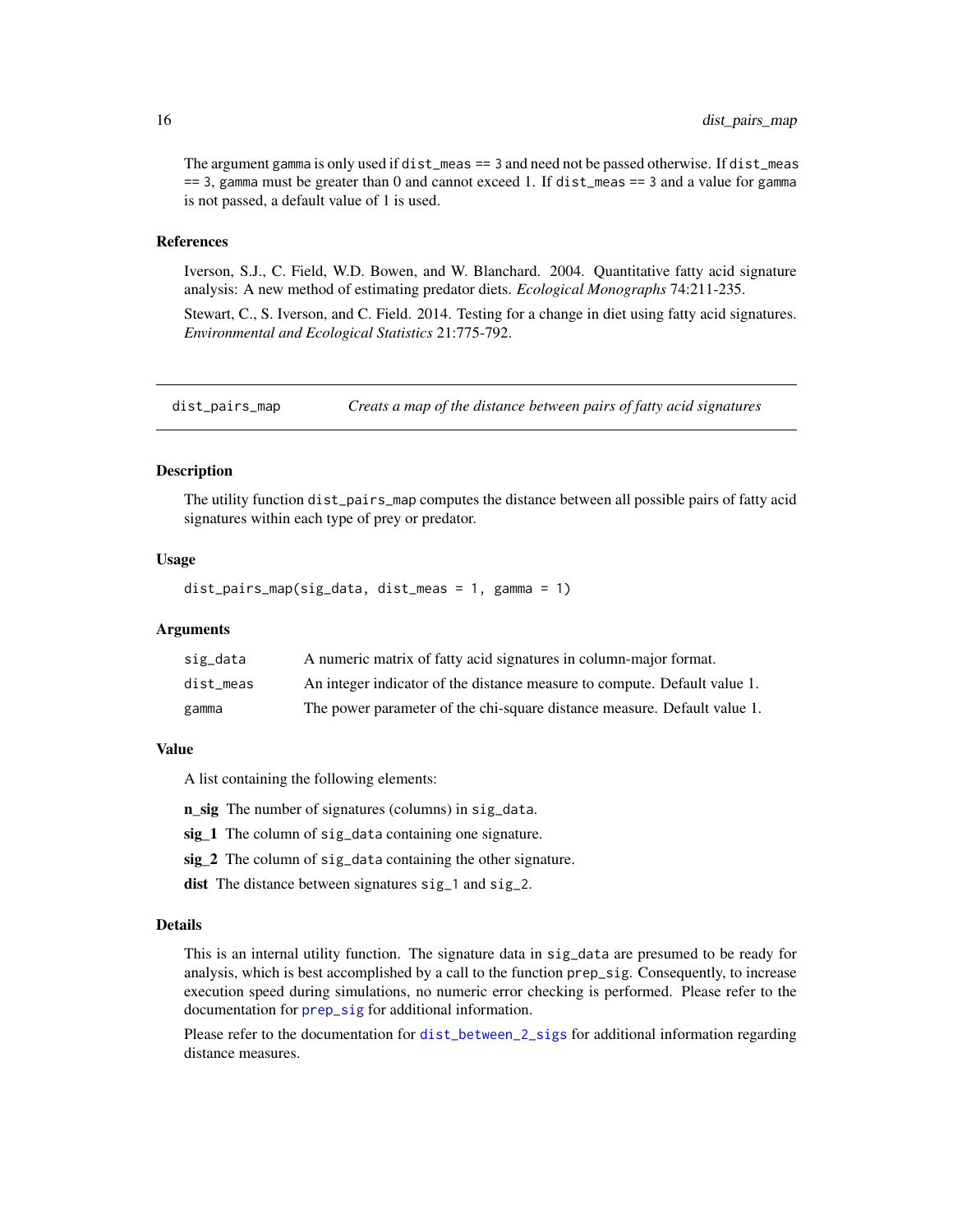<span id="page-16-0"></span>Storing the distances between all possible pairs of fatty acid signatures along with the locations of each pair requires less memory than a square matrix of all possible pairs, while allowing the location of the signatures to be easily determined.

Utility functions called by dist\_sigs\_2\_mean:

• [dist\\_between\\_2\\_sigs](#page-14-1)

<span id="page-16-1"></span>dist\_sigs\_2\_mean *Distance between fatty acid signatures and their mean*

#### Description

The utility function dist\_sigs\_2\_mean computes the summed and mean distance between a collection of fatty acid signatures and their mean signature.

#### Usage

```
dist_sigs_2_mean(sig_data, dist_meas = 1, gamma = 1)
```
#### **Arguments**

| sig_data  | A numeric matrix of fatty acid signatures in column-major format.         |
|-----------|---------------------------------------------------------------------------|
| dist meas | An integer indicator of the distance measure to compute. Default value 1. |
| gamma     | The power parameter of the chi-square distance measure. Default value 1.  |

#### Value

A list containing the following elements:

dist sum The summed distance between each signature and the mean signature.

dist\_mean The mean distance between each signature and the mean signature.

#### Details

This is an internal utility function. The signature data in sig\_data are presumed to be ready for analysis, which is best accomplished by a call to the function [prep\\_sig](#page-44-1). Consequently, to increase execution speed during simulations, no numeric error checking is performed. Please refer to the documentation for [prep\\_sig](#page-44-1) for additional information.

Please refer to the documentation for [dist\\_between\\_2\\_sigs](#page-14-1) for additional information regarding distance measures.

Utility functions called by dist\_sigs\_2\_mean:

• [dist\\_between\\_2\\_sigs](#page-14-1)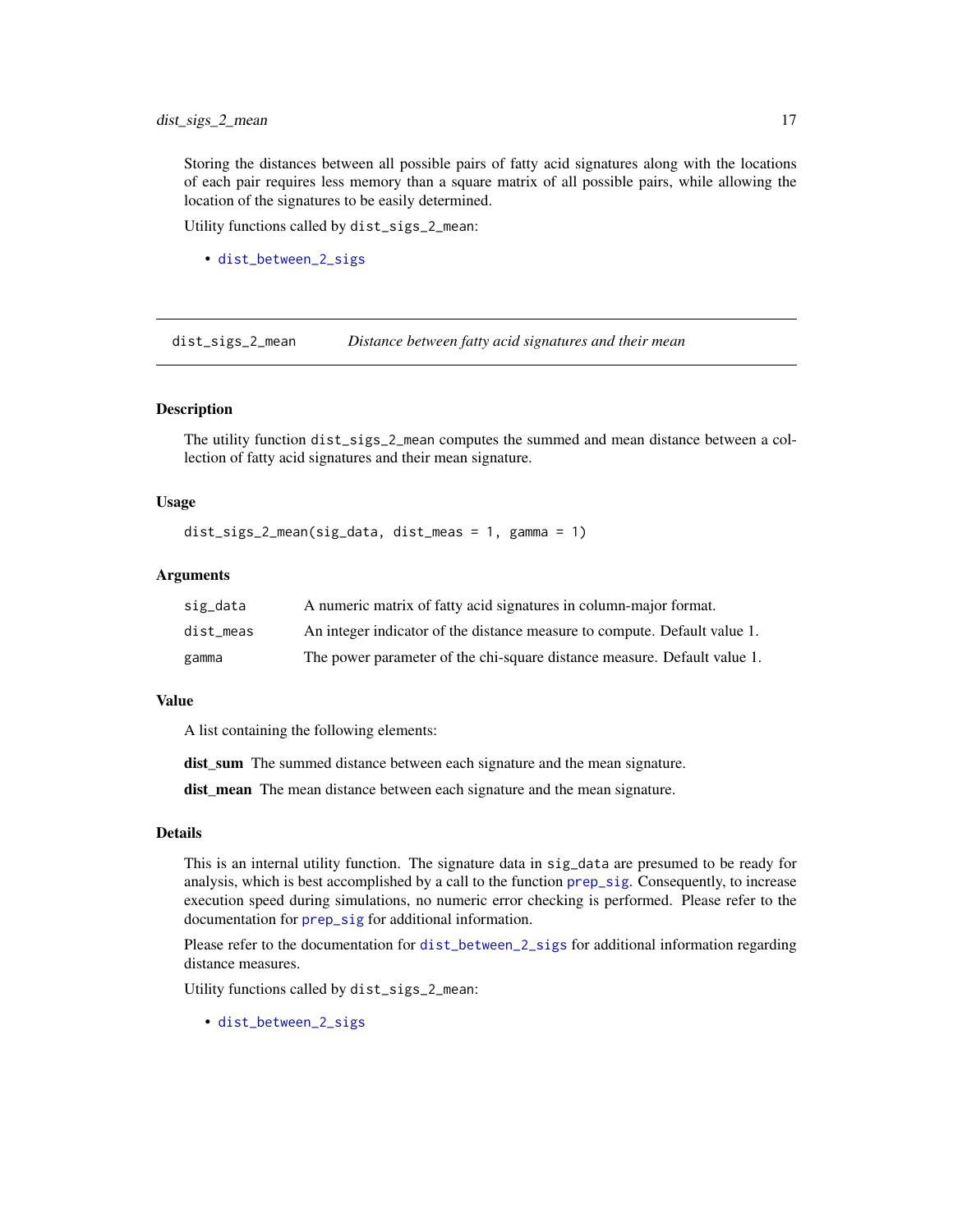<span id="page-17-0"></span>dist\_sum\_pairwise *Distance between pairs of fatty acid signatures*

#### Description

The utility function dist\_sum\_pairwise computes the total distance between all possible pairs of fatty acid signatures.

#### Usage

dist\_sum\_pairwise(sig\_data, dist\_meas = 1, gamma = 1)

#### Arguments

| sig_data  | A numeric matrix of fatty acid signatures in column-major format.         |
|-----------|---------------------------------------------------------------------------|
| dist meas | An integer indicator of the distance measure to compute. Default value 1. |
| gamma     | The power parameter of the chi-square distance measure. Default value 1.  |

#### Value

The summed distance between all possible pairs of signatures.

#### Details

dist\_sum\_pairwise is an internal utility function. The signature data in sig\_data are presumed to be ready for analysis, which is best accomplished by a call to the function prep\_sig. Consequently, to increase execution speed during simulations, no numeric error checking of the signatures is performed. Please refer to documentation for the function [prep\\_sig](#page-44-1) for information regarding signature preparation.

Please refer to documentation for the function [dist\\_between\\_2\\_sigs](#page-14-1) for additional information regarding the arguments dist\_meas and gamma.

Utility functions called by dist\_sigs\_2\_mean:

• [dist\\_between\\_2\\_sigs](#page-14-1)

<span id="page-17-1"></span>est\_diet *Estimate predator diet composition*

#### Description

est\_diet estimates the diet of one or more predators.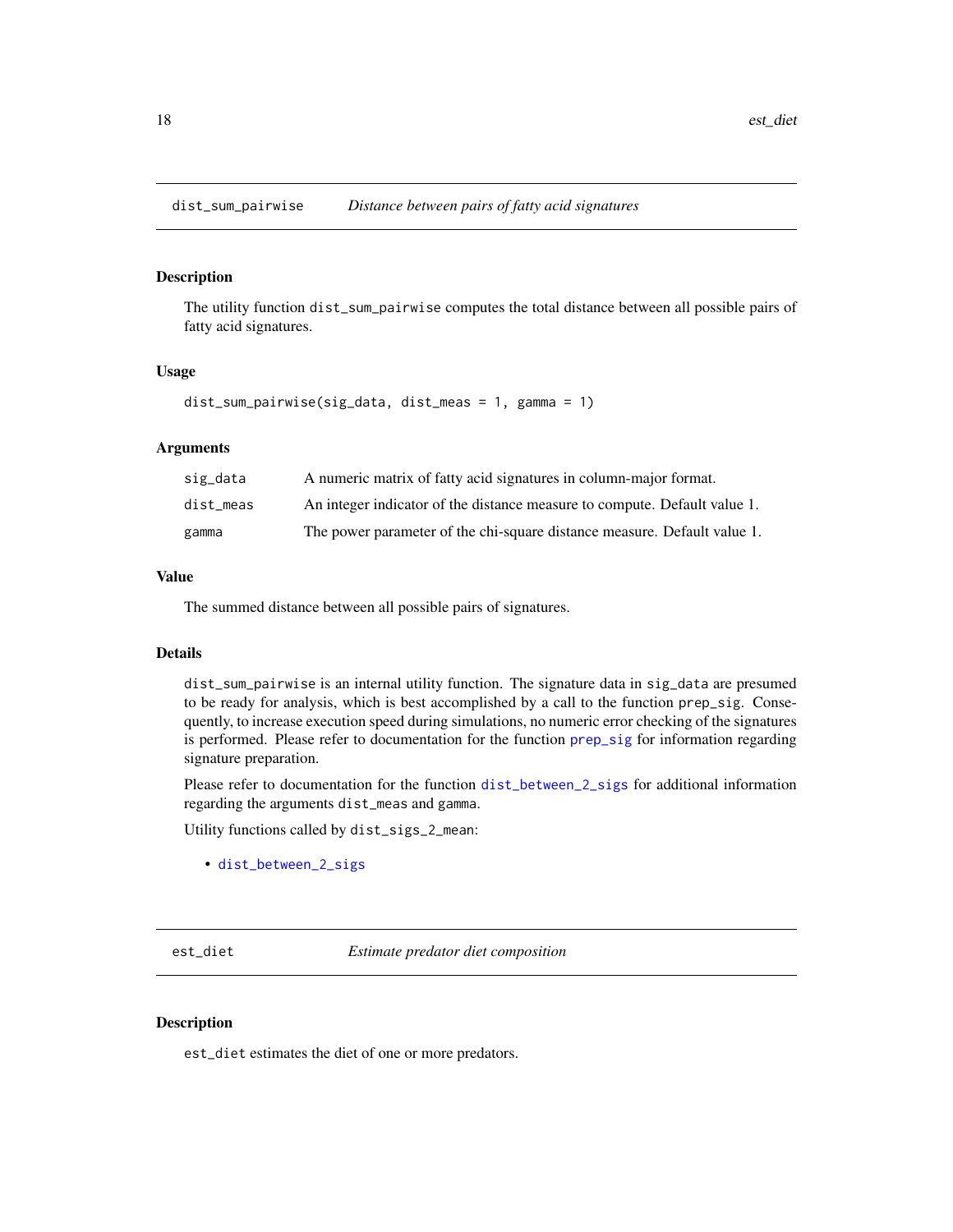<span id="page-18-0"></span>est\_diet 19

### Usage

```
est_diet(
 pred_sigs,
 pred_uniq_types,
 pred_loc,
 prey_sigs,
 prey_uniq_types,
 prey_loc,
 cc,
  space = 1,
 dist_meas = 1,
 gamma = 1,
 ind\_boot = 100,
 mean_meth = 1,
 var\_meth = 1,mean_boot = 100
)
```
### Arguments

| pred_sigs       | A vector or matrix of predator signatures ready for analysis, intended to be the<br>object sig_scale returned by a call to the function prep_sig with the predator<br>data frame.                                              |  |
|-----------------|--------------------------------------------------------------------------------------------------------------------------------------------------------------------------------------------------------------------------------|--|
| pred_uniq_types |                                                                                                                                                                                                                                |  |
|                 | A character vector of the unique predator types, intended to be the object uniq_types<br>returned by a call to the function prep_sig with the predator data frame.                                                             |  |
| pred_loc        | A vector or matrix giving the first and last locations of the signatures of each<br>predator type within pred_sigs, intended to be the object loc returned by a call<br>to the function prep_sig with the predator data frame. |  |
| prey_sigs       | A matrix of prey signatures ready for analysis, intended to be the object sig_scale<br>returned by a call to the function prep_sig with the prey data frame or the object<br>sig_part returned by make_prey_part.              |  |
| prey_uniq_types |                                                                                                                                                                                                                                |  |
|                 | A character vector of the unique prey types, intended to be the object uniq_types<br>returned by a call to the function prep_sig with the prey data frame.                                                                     |  |
| prey_loc        | A matrix giving the first and last locations of the signatures of each prey type<br>within prey_sigs, intended to be the object loc returned by a call to the func-<br>tion prep_sig with the prey data frame.                 |  |
| cc              | A vector of calibration coefficients, intended to be a subset of the object cc re-<br>turned by the function prep_fa or the object cc returned by the function cc_aug.                                                         |  |
| space           | An integer indicator of the estimation space to be used. Default value 1.                                                                                                                                                      |  |
| dist_meas       | An integer indicator of the distance measure to be used. Default value 1.                                                                                                                                                      |  |
| gamma           | The power parameter of the chi-square distance measure. Default value 1.                                                                                                                                                       |  |
| ind_boot        | The number of bootstrap replications to use in the estimation of the variance of<br>an individual predator's diet. Default value 100.                                                                                          |  |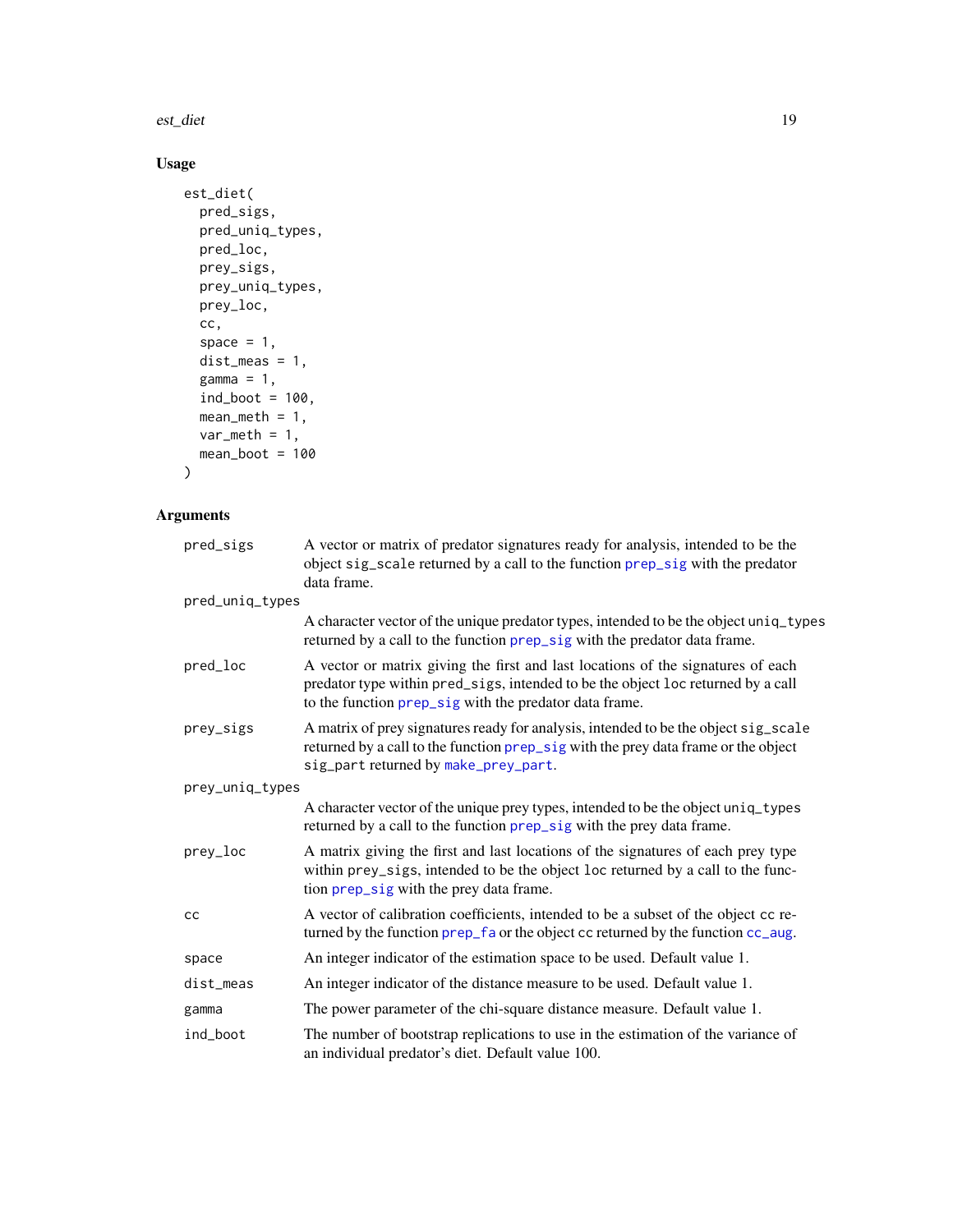<span id="page-19-0"></span>20 est\_diet

| mean_meth | An integer indicator of the estimation method for mean diet. Default value 1.                                                                                                     |
|-----------|-----------------------------------------------------------------------------------------------------------------------------------------------------------------------------------|
| var_meth  | An integer indicator of the estimation method for the variance of mean diet.<br>Default value 1 (bootstrap estimator).                                                            |
| mean_boot | The number of bootstrap replications to use, needed only if the bootstrap method<br>of estimating the variance of meat diet is selected (var meth $== 1$ ). Default value<br>100. |

#### Value

A list containing the following elements:

- pred sigs A numeric matrix of predator signatures, potentially transformed to the prey space.
- prey\_sigs A numeric matrix of prey signatures, potentially transformed to the predator space.
- mean\_sigs A numeric matrix of mean prey-type signatures, potentially transformed to the predator space.
- est\_ind A numeric matrix of the estimated diet compositions of individual predators.
- conv A logical vector indicating whether the optimization function successfully converged.
- **obj\_func** A numeric vector of the values of the objective function at each predator's estimated diet.
- mod\_sigs A numeric matrix of the modeled signature of each predator at its estimated diet.
- **var ind** A numeric array containing the estimated variance matrix for the estimated mean diet of each predator.
- est\_mean A numeric matrix containing the estimated mean diet of each predator type.
- conv\_mean A logical vector indicating whether the estimated mean diet of each predator type is based on at least one diet estimate that converged.
- **var mean** A numeric array containing the estimated variance matrix for the estimated mean diet of each predator type.
- err\_code An integer error code (0 if no error is detected).

err\_message A string contains a brief summary of the execution.

#### Details

est\_diet estimates the diet of one or more predators. It implements a variety of estimation options, and is therefore one of the more complicated functions in qfasar. Please read the following information and the Diet Estimation section of the vignette for a description of the options.

The objects passed via the arguments pred\_sig, pred\_uniq\_types, and pred\_loc are presumed to be the objects sig\_scale, uniq\_types, and loc, respectively, returned by a call to the function [prep\\_sig](#page-44-1) with the predator data frame.

The objects passed via the arguments prey\_sig, prey\_uniq\_types, and prey\_loc are presumed to be the objects sig\_scale, uniq\_types, and loc, respectively, returned by a call to the function [prep\\_sig](#page-44-1) with the prey data frame.

The object passed via the argument cc is presumed to be a subset of the object cc returned by a call to the function [prep\\_fa](#page-43-1) with the fatty acid suite data frame. Use the logical vector use returned by [prep\\_fa](#page-43-1) to subset the list of all calibration coefficients to the suite to be used for diet estimation. Alternatively, if signature augmentation is used, pass the object cc returned by the funtion [cc\\_aug](#page-4-1).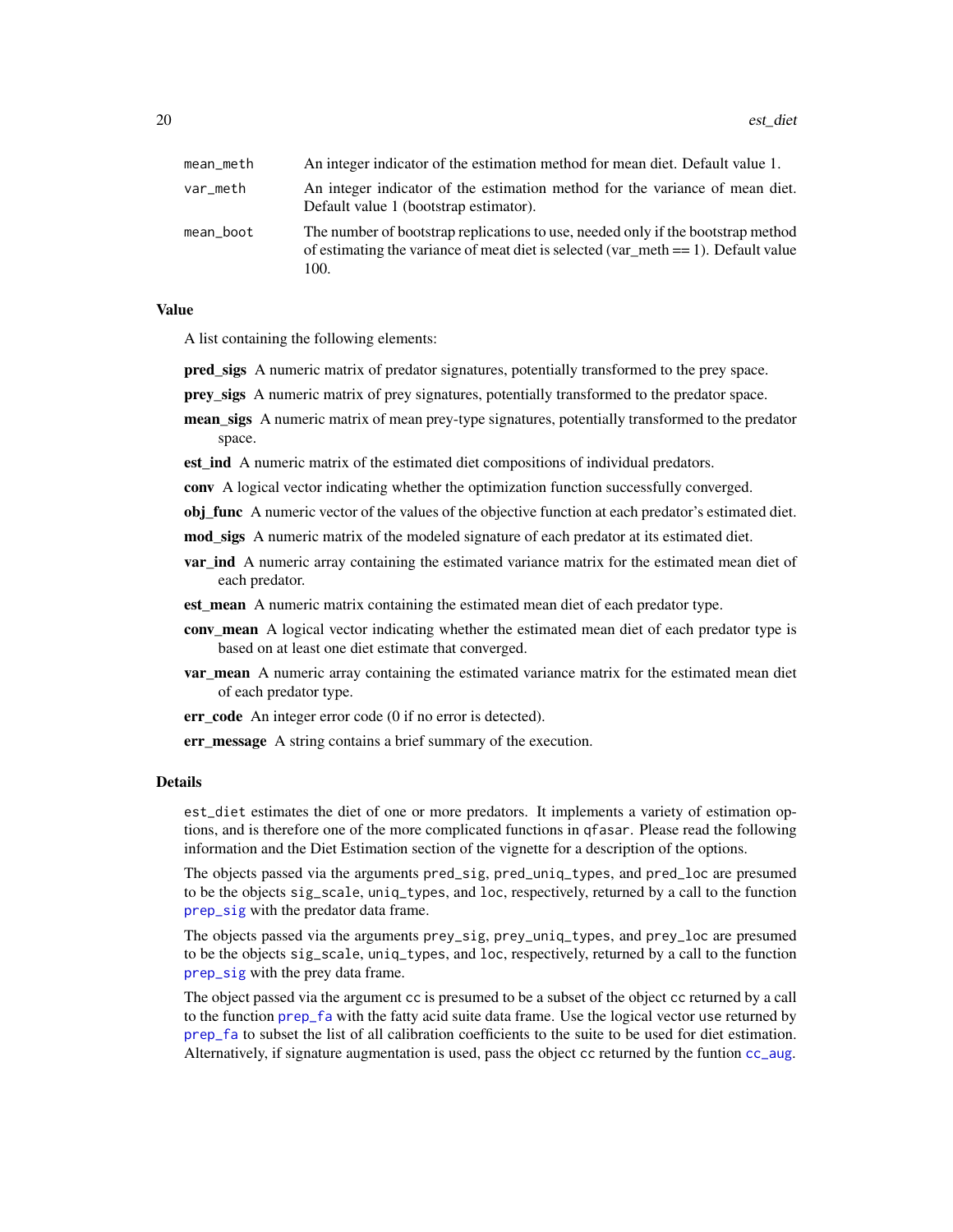#### est\_diet 21

Bromaghin et al. (2015) introduced the terms prey space and predator space. These terms refer to the simplexes in which the prey and predator signatures reside. The spaces differ due to predator metabolism of ingested prey tissue and the resulting modification of signature proportions. The calibration coefficients cc provide a one-to-one mapping or transformation between the prey and predator spaces. Diet estimation can be performed in either space. Iverson et al. (2004) used calibration coefficients to map predator signatures to the prey space, while Bromaghin et al. (2013) took the opposite approach and mapped prey signatures to the predator space. Simulation work has not revealed any strong reason to prefer one space over the other (Bromaghin et al. 2015). However, be aware that some distance measures will produce different diet estimates in the two spaces. Please see the vignette for more information.

Estimation space options:

- space == 1 Estimation in the predator space, the default value.
- space =  $= 2$  Estimation in the prey space.

qfasar implements three distance measures that have been used by QFASA practitioners and researchers: Aitchison, Kullback-Leibler, and chi-square. The argument gamma is a parameter of the chi-square distance measure and its value must be strictly greater than 0 and less than or equal to 1. The distance measure options are:

- dist\_meas == 1 yields the Aitchison distance measure (Stewart et al. 2014). This is the default value.
- dist\_meas == 2 yields the Kullback-Leibler distance measure of Iverson et al. (2004).
- dist\_meas == 3 yields the chi-square distance measure (Stewart et al. 2014).

Please refer to the vignette for additional information about distance measures.

The covariance matrix of each estimated diet can be estimated by bootstrap sampling the prey library. The signatures of each prey type are independently sampled with replacement and the predator diet is estimated with the bootstrapped library. This is replicated ind\_boot times and the covariance matrix is estimated from the replicated estimates (Beck et al. 2007, Bromaghin et al. 2015). If you do not wish to estimate variances for the individual diet estimates, pass a bootstrap sample size of 0 via the argument ind\_boot.

qfasar implements two methods of estimating the mean diet of each class of predator. The first is the empirical mean of the estimated diets. In the second method, called the **parameterized** mean method, the model is parameterized with a single vector of diet proportions common to all predators and mean diet is estimated by minimizing the distance between the signature modeled from the mean diet proportions and each predator's observed signature, summed over all predators. The parameterized mean method has not yet been thoroughly tested and its inclusion is intended to facilitate future research. Our limited and unpublished work with the parameterized mean estimator suggests it may perform well when predator signatures are homogeneous, but may be more sensitive to the presence of predators with quite different signatures than the empirical estimator. The options for mean\_meth are:

- mean\_meth == 0 skips estimation of mean diet.
- mean\_meth == 1 yields the empirical estimate of mean diet. This is the default value.
- mean\_meth = = 2 yields the parameterized mean estimate of mean diet.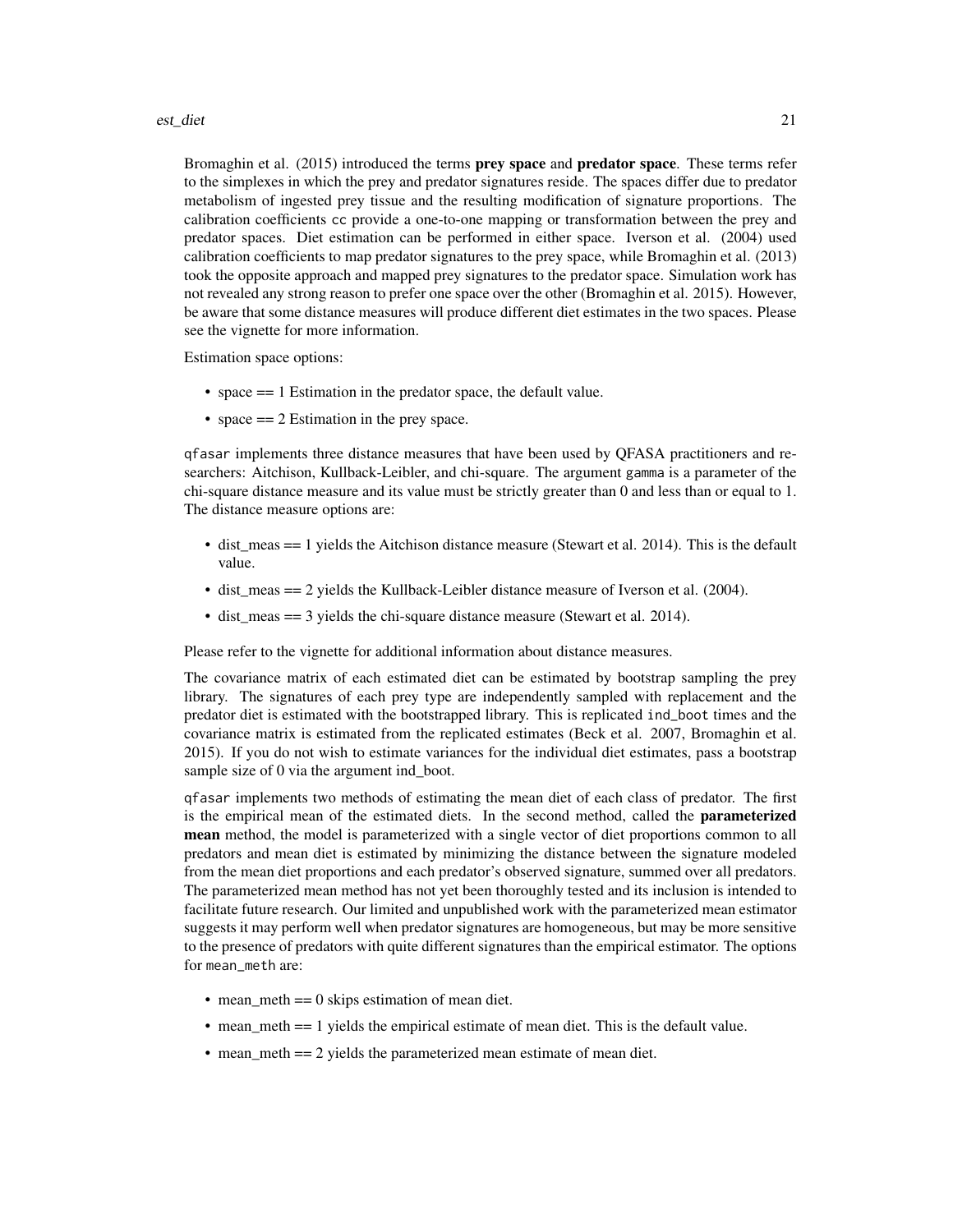qfasar implements two methods of estimating the variance of mean diet estimates, the variance estimator of Beck et al. (2007) and a bootstrap estimator, controlled by the argument var\_meth. The bootstrap estimator draws independent samples of each prey type to form a bootstrap prey library and a random sample of each predator type, with sample sizes equal to the observed sample sizes. Mean diet is estimated using the method indicated by mean\_meth. The argument mean\_boot controls the number of times this is repeated, and the replications are used to estimate the covariance matrix for each predator type. Unpublished work suggests that the bootstrap estimator is more reliable. Note that if using the parameterized-mean estimator for mean diet composition, the Beck estimator is not appropriate. The options for var\_meth are:

- var\_meth == 0 skips variance estimation for mean diets.
- var\_meth = 1 yields the bootstrap estimator. This is the default value.
- var\_meth = 2 yields the Beck et al. (2007) estimator.

NOTE: The numerical optimization and bootstrap sampling performed by est\_diet are numerically intensive and can cause long runs times. Patience is advised! The primary factors causing slow execution are the number of predator signatures, the number of predator and prey types, and bootstrap sample sizes.

#### References

Beck, C.A., S.J. Iverson, W.D. Bowen, and W. Blanchard. 2007. Sex differences in grey seal diet reflect seasonal variation in foraging behaviour and reproductive espenditure: evidence from quantitative fatty acid signature analysis. *Journal of Animal Ecology* 76:490-502.

Bromaghin, J.F., M.M. Lance, E.W. Elliott, S.J. Jeffries, A. Acevedo-Gutierrez, and J.M. Kennish. 2013. New insights into the diets of harbor seals (*Phoca vitulina*) in the Salish Sea revealed by analysis of fatty acid signatures. *Fishery Bulletin* 111:13-26.

Bromaghin, J.F., K.D. Rode, S.M. Budge, and G.W. Thiemann. 2015. Distance measures and optimization spaces in quantitative fatty acid signature analysis. *Ecology and Evolution* 5:1249- 1262.

Iverson, S.J., C. Field, W.D. Bowen, and W. Blanchard. 2004. Quantitative fatty acid signature analysis: A new method of estimating predator diets. *Ecological Monographs* 74:211-235.

Stewart, C., S. Iverson, and C. Field. 2014. Testing for a change in diet using fatty acid signatures. *Environmental and Ecological Statistics* 21:775-792.

```
est\_dict(pred\_sign = matrix(c(0.05, 0.10, 0.30, 0.55,0.04, 0.11, 0.29, 0.56,
                              0.10, 0.06, 0.35, 0.49,
                              0.05, 0.15, 0.35, 0.45), ncol=4),
        pred_uniq_types = c("Pred_1", "Pred_2"),
        pred\_loc = matrix(c(1, 3, 2, 4), ncol=2),prey_sigs = matrix(c(0.06, 0.09, 0.31, 0.54,
                              0.05, 0.09, 0.30, 0.56,
                              0.03, 0.10, 0.30, 0.57,
                              0.08, 0.07, 0.30, 0.55,
                              0.09, 0.05, 0.33, 0.53,
                              0.09, 0.06, 0.34, 0.51,
```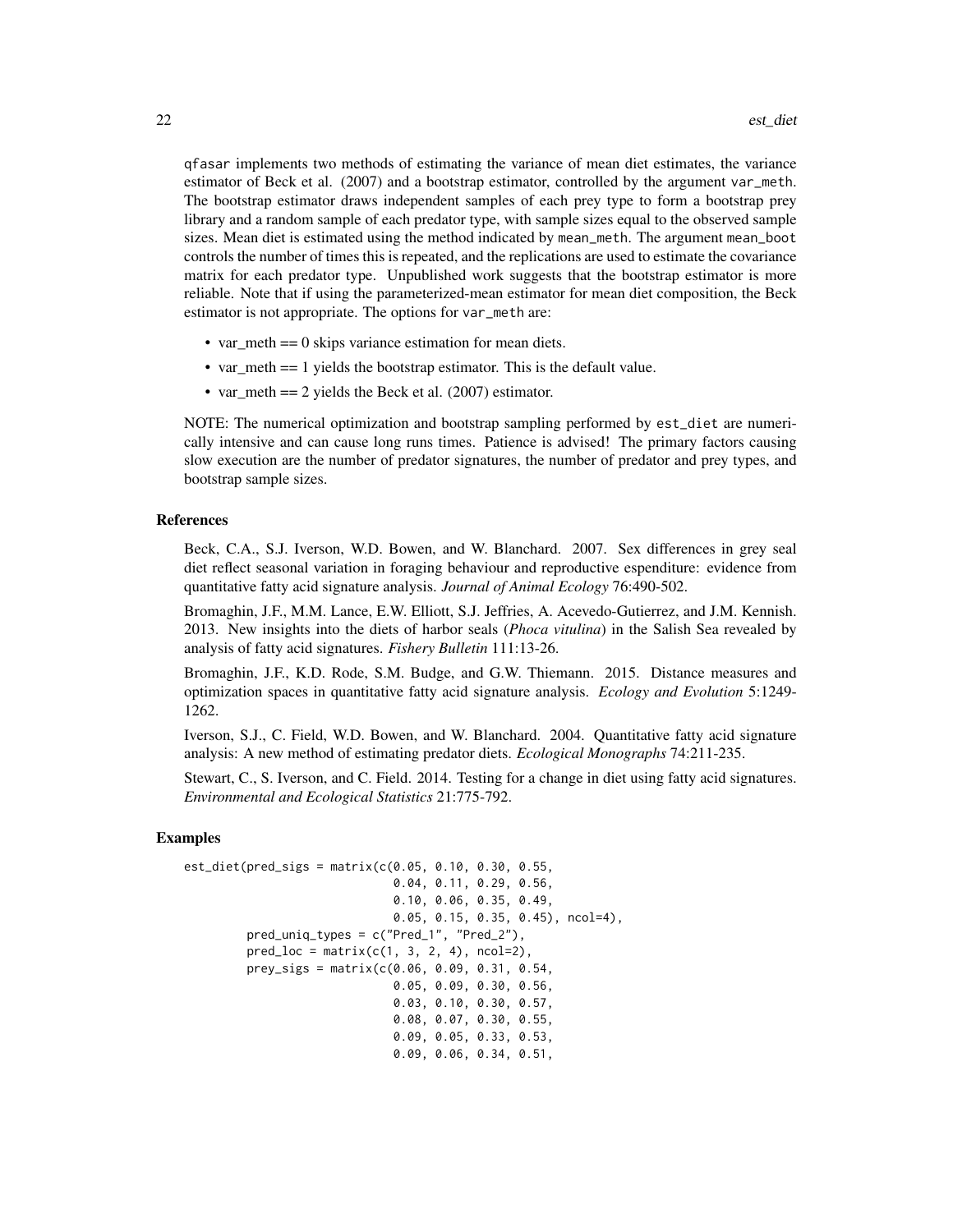#### <span id="page-22-0"></span>find\_boot\_ss 23

```
0.09, 0.07, 0.34, 0.50,
                     0.08, 0.11, 0.35, 0.46,
                     0.06, 0.14, 0.36, 0.44), ncol=9),
prey_uniq_types = c("Prey_1", "Prey_2", "Prey_3"),
prey\_loc = matrix(c(1, 4, 7, 3, 6, 9), ncol=2),cc = c(0.75, 1.00, 1.50, 1.15),
space = 1, dist_meas = 1, ind_boot = 2,
mean_meth = 0
```
<span id="page-22-1"></span>find\_boot\_ss *Find realistic bootstrap sample sizes*

#### Description

In QFASA simulation studies, predator signatures are often simulated by bootstrap resampling prey signature data. [find\\_boot\\_ss](#page-22-1) finds bootstrap sample sizes for each prey type that produce simulated predator signatures with realistic levels of variation.

#### Usage

find\_boot\_ss(pred\_sigs, pred\_diets, prey\_sigs, prey\_loc, n\_pred\_boot = 1000)

#### Arguments

| pred_sigs   | A vector or matrix of predator signatures, intended to be the object pred_sigs<br>returned by a call to the function est_diet.                                                                                                                                                                                            |
|-------------|---------------------------------------------------------------------------------------------------------------------------------------------------------------------------------------------------------------------------------------------------------------------------------------------------------------------------|
| pred_diets  | A numeric matrix of the estimated diet compositions of individual predators,<br>intended to be the object est_ind returned by a call to est_diet.                                                                                                                                                                         |
| prey_sigs   | A matrix of prey signatures, intended to be the object prey_sigs returned by a<br>call to the function est diet.                                                                                                                                                                                                          |
| prey_loc    | A matrix giving the first and last locations of the signatures of each prey type<br>within prey_sigs, intended to be the object loc returned by a call to the func-<br>tion prep_sig with the prey data frame, or by a call to the function make_prey_part<br>if a partitioned prey library was used for diet estimation. |
| n_pred_boot | An integer designating the number of predator signatures to bootstrap. See De-<br>tails. Default value 1000.                                                                                                                                                                                                              |

#### Value

A list containing the following elements:

- **var\_diet** A numeric vector of the variance between the estimated diets of all possible pairs of predators, sorted in increasing order.
- var\_sig A numeric vector of the variance between the signatures of all possible pairs of predators, sorted consistently with var\_diet.
- var\_sig\_smooth A loess-smoothed version of var\_sig.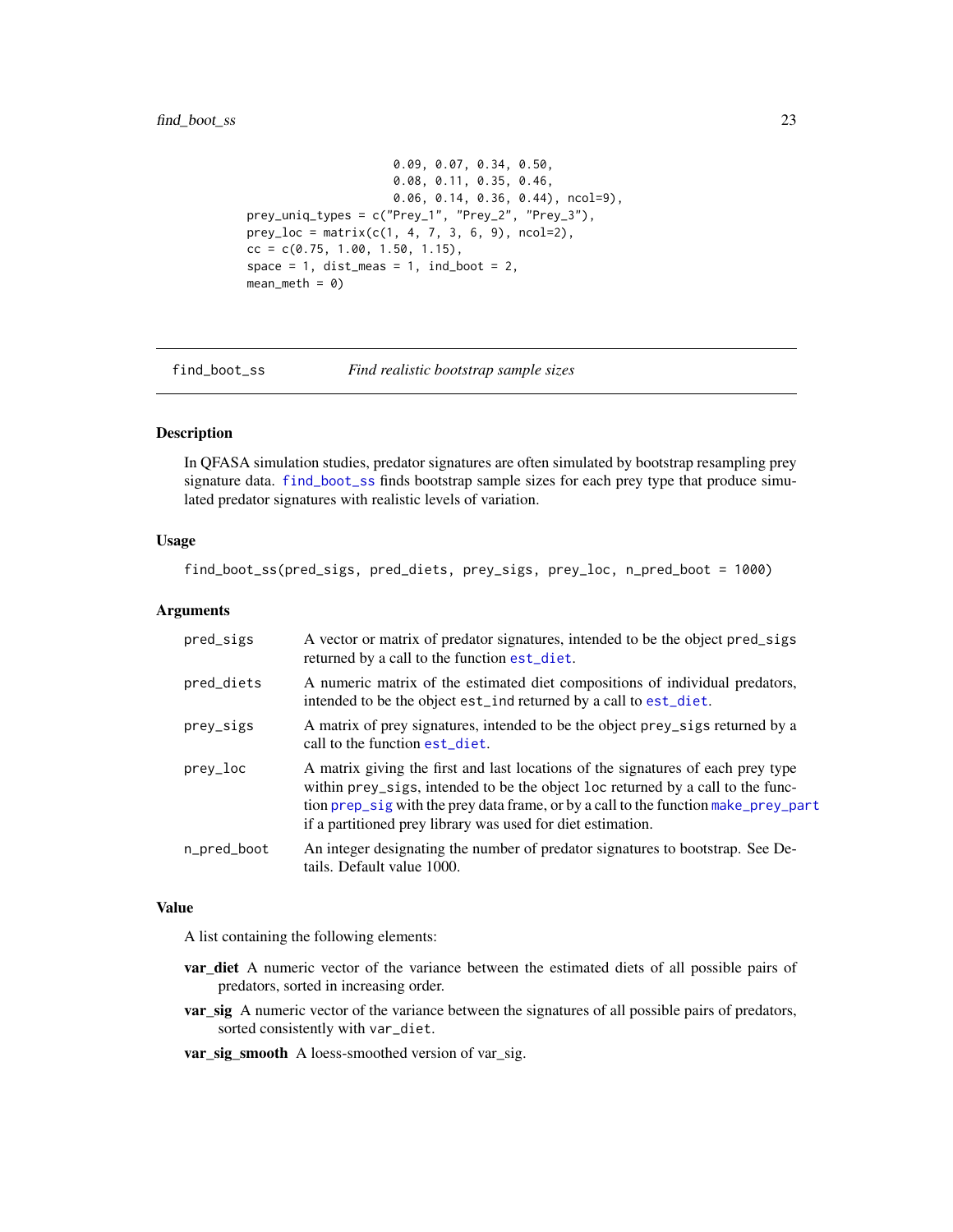<span id="page-23-0"></span>mod\_sig\_var A numeric vector of the modeled variance between bootstrapped predator signatures at each iteration of the algorithm.

**var target** The target level of variance between bootstrapped predator signatures.

boot\_ss An integer vector of bootstrap sample sizes for each prey type.

err\_code An integer error code (0 if no error is detected).

err\_message A string containing a brief summary of the results.

#### Details

QFASA simulation studies may require the generation of predator signatures given a specified diet, against which estimates of diet composition can then be compared (e.g., Bromaghin et al. 2015). Given a specified diet, a bootstrap sample of each prey type is drawn and mean prey-type signatures are computed. A predator signature is then generated by multiplying the mean bootstrapped prey signatures by the diet proportions.

Although authors often fail to report the bootstrap sample sizes used for each prey type when describing simulations (e.g., Haynes et al. 2015; Thiemann et al. 2008; Wang et al. 2010), they are subjectively selected (e.g., Iverson et al. 2004; Bromaghin et al. 2015). However, Bromaghin et al. (2016) found that bootstrap sample sizes strongly influence both the bias and the variance of diet composition estimates in simulation studies. Consequently, the selection of bootstrap sample sizes is an important aspect of simulation design.

Bromaghin (2015) presented an objective method of establishing a bootstrap sample size for each prey type that produces simulated predator signatures having a realistic level of between-signature variation. The function [find\\_boot\\_ss](#page-22-1) implements the algorithm of Bromaghin (2015). A brief summary of the algorithm, sufficient to understand the objects returned by find\_boot\_ss, follows below. Please refer to Bromaghin (2015) for additional details.

The concept underlying the algorithm is that the variation in predator signatures can be partitioned into variation due to differences in diet and variation due to prey animals consumed given diet. Consequently, a realistic level of variation between signatures for predators sharing the same diet is approximated from the empirical relationship between a measure of variation between pairs of predator signatures var\_sig and a measure of variation between the estimated diets var\_diets of the same predator pairs. As the variance in diets approaches zero, the predators are effectively eating the same diet and variation in their signatures therefore approaches the level of variation due to prey selection only. [find\\_boot\\_ss](#page-22-1) models the relationship between var\_diet and var\_sig using a loess smooth, and the modeled signature variance var\_sig\_smooth for the pair of predators whose value of var\_diet is smallest is taken as the target level of variation for predator signatures.

The algorithm is initialized with a sample size of 1 from each prey type. A sample of n\_pred\_boot predator signatures is generated using those sample sizes and the measure of variance among the signatures is computed. If the variance measure exceeds the target level, the prey type contributing most to the variance measure is identified and its sample size is increased by 1. The algorithm then iterates, increasing the sample size by one at each iteration, until the measure of variation is less than the target level. The level of variation at each iteration and the target level of variation are returned in the objects mod\_sig\_var and var\_terget, respectively.

The argument n\_boot\_pred should be large enough to return an estimate of the variance measure that itself has low variance, so that the algorithm returns numerically stable results. We suspect that the default value of 1000 errs on the side of caution.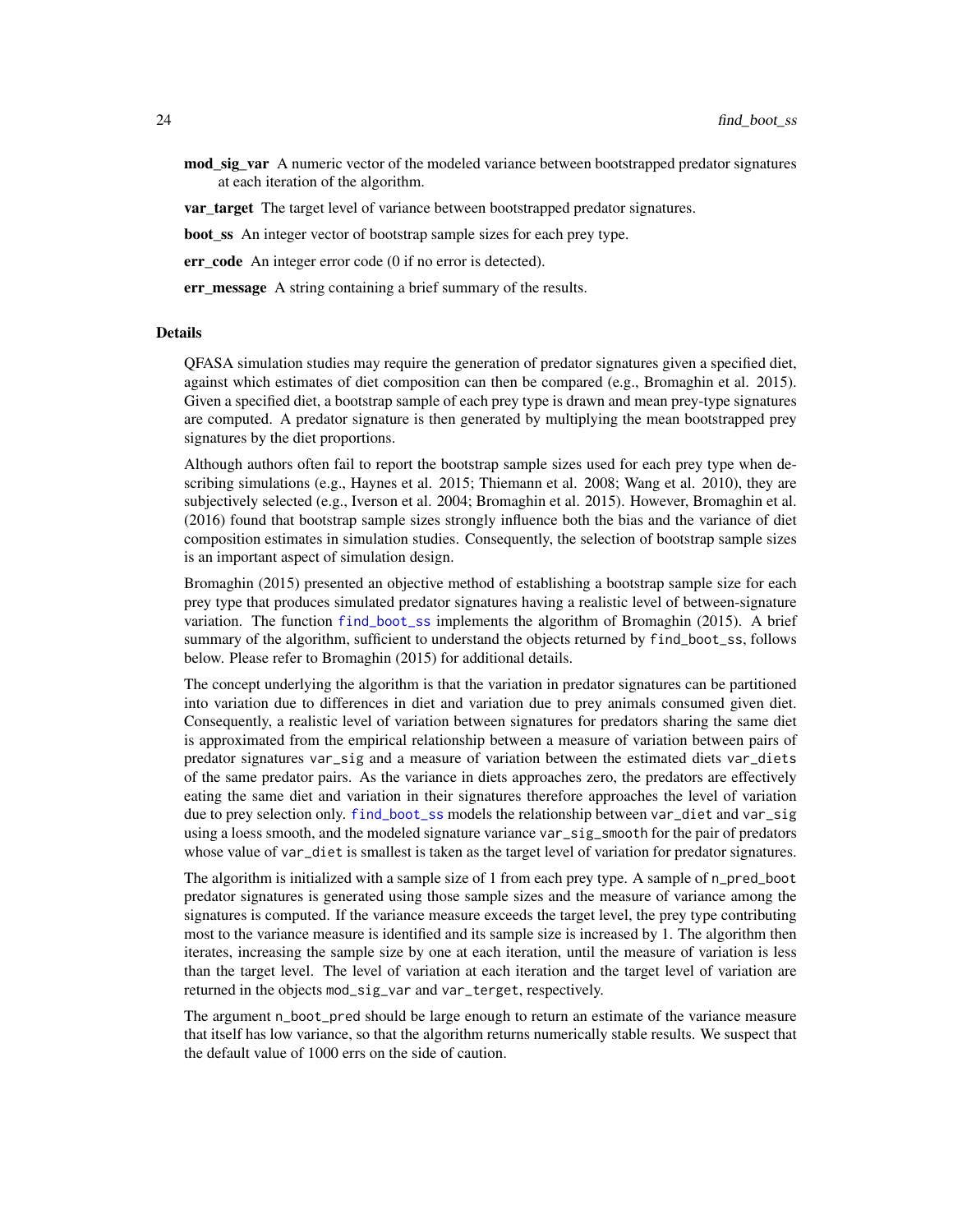<span id="page-24-0"></span>NOTE: Because find\_boot\_ss is intended to operate on the predator and prey signatures returned by a call to the function [est\\_diet](#page-17-1), find\_boot\_ss can be based on diet estimates obtained in either the predator or prey space, using an original or partitioned prey library. However, it is imperative that the arguments are compatible.

#### References

Bromaghin, J.F. 2015. Simulating realistic predator signatures in quantitative fatty acid signature analysis. *Ecological Informatics* 30:68-71.

Bromaghin, J.F., S.M. Budge, and G.W. Thiemann. 2016. Should fatty acid signature proportions sum to 1 for diet estimation? *Ecological Research* 31:597-606.

Bromaghin, J.F., K.D. Rode, S.M. Budge, and G.W. Thiemann. 2015. Distance measures and optimization spaces in quantitative fatty acid signature analysis. *Ecology and Evolution* 5:1249- 1262.

Haynes, T.B., J.A. Schmutz, J.F. Bromaghin, S.J. Iverson, V.M. Padula, and A.E. Rosenberger. 2015. Diet of yellow-billed loons (*Gavia adamsii*) in Arctic lakes during the nesting season inferred from fatty acid analysis. *Polar Biology* 38:1239-1247.

Iverson, S.J., C. Field, W.D. Bowen, and W. Blanchard. 2004. Quantitative fatty acid signature analysis: A new method of estimating predator diets. *Ecological Monographs* 74:211-235.

Thiemann, G.W., S.J. Iverson, and I. Stirling. 2008. Polar bear diets and Arctic marine food webs: insights from fatty acid analysis. *Ecological Monographs* 78:591-613.

Wang, S.W., T.E. Hollmen, and S.J. Iverson. 2010. Validating quantitative fatty acid signature analysis to estimate diets of spectacled and Stellers eiders (*Somateria fischeri* and *Polysticta stelleri*). *Journal of Comparative Physiology B* 180:125-139.

```
find\_boot\_ss(pred\_sign = matrix(c(0.05, 0.10, 0.30, 0.55,0.04, 0.11, 0.29, 0.56,
                                   0.10, 0.05, 0.35, 0.50,
                                   0.12, 0.03, 0.37, 0.48,
                                  0.10, 0.06, 0.35, 0.49,
                                   0.05, 0.15, 0.35, 0.45), ncol = 6),
             pred\_diets = matrix(c(0.33, 0.34, 0.33,0.10, 0.80, 0.10,
                                    0.35, 0.50, 0.15,
                                    0.20, 0.35, 0.45,
                                    0.20, 0.45, 0.35,
                                    0.15, 0.65, 0.20, ncol = 6),
             prey_sigs = matrix(c(0.06, 0.09, 0.31, 0.54,
                                  0.05, 0.09, 0.30, 0.56,
                                   0.03, 0.10, 0.30, 0.57,
                                   0.08, 0.07, 0.30, 0.55,
                                   0.09, 0.05, 0.33, 0.53,
                                  0.09, 0.06, 0.34, 0.51,
                                  0.09, 0.07, 0.34, 0.50,
                                   0.08, 0.11, 0.35, 0.46,
                                  0.06, 0.14, 0.36, 0.44), ncol = 9),
             prey_loc = matrix(c(1, 4, 7, 3, 6, 9), ncol=2),
```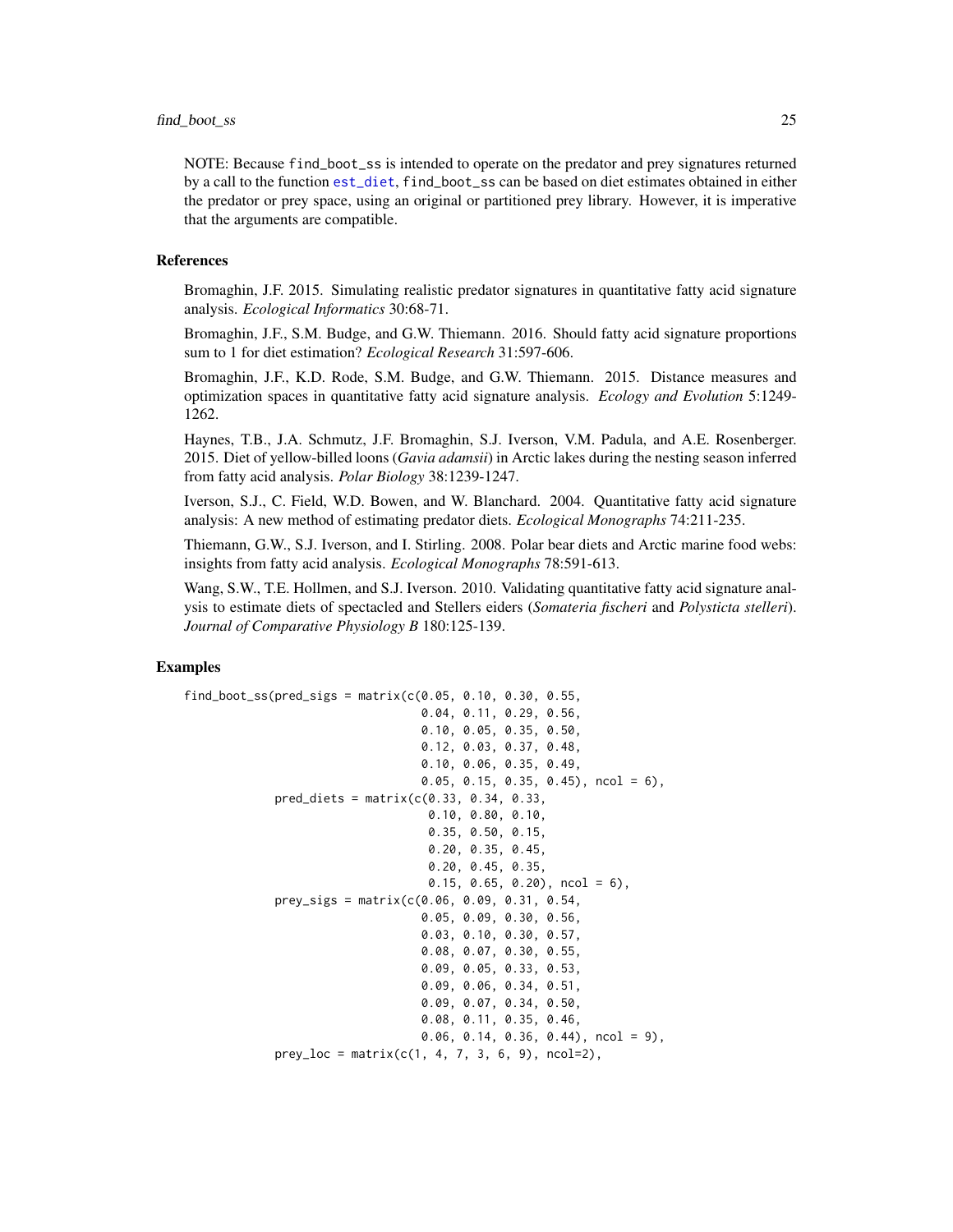```
n pred_boot = 500)
```

```
find\_boot\_ss(pred\_sign = matrix(c(0.05, 0.10, 0.30, 0.55,0.04, 0.11, 0.29, 0.56,
                                  0.10, 0.05, 0.35, 0.50,
                                  0.12, 0.03, 0.37, 0.48,
                                  0.10, 0.06, 0.35, 0.49,
                                  0.05, 0.15, 0.35, 0.45), ncol = 6),
             pred\_diets = matrix(c(0.33, 0.34, 0.33,0.10, 0.80, 0.10,
                                   0.35, 0.50, 0.15,
                                   0.20, 0.35, 0.45,
                                   0.20, 0.45, 0.35,
                                   0.15, 0.65, 0.20, ncol = 6),
             prey_sigs = matrix(c(0.06, 0.09, 0.31, 0.54,
                                  0.05, 0.09, 0.30, 0.56,
                                  0.03, 0.10, 0.30, 0.57,
                                  0.08, 0.07, 0.30, 0.55,
                                  0.09, 0.05, 0.33, 0.53,
                                  0.09, 0.06, 0.34, 0.51,
                                  0.09, 0.07, 0.34, 0.50,
                                  0.08, 0.11, 0.35, 0.46,
                                  0.06, 0.14, 0.36, 0.44), ncol = 9),
             prey\_loc = matrix(c(1, 4, 7, 3, 6, 9), ncol=2))
```
gof *Goodness-of-fit for modeled predator signatures*

#### Description

The function gof uses estimated diet compositions and bootstrap resampling of the prey library to construct a statistic that may conservatively indicate predator fatty acid signatures that were not accurately modeled during diet estimation.

#### Usage

```
gof(
  prey_sigs,
  prey_loc,
  mean_sigs,
  diet_est,
  conv,
  obj_func,
  dist_meas = 1,
  gamma = 1,
  boot_gof = 500)
```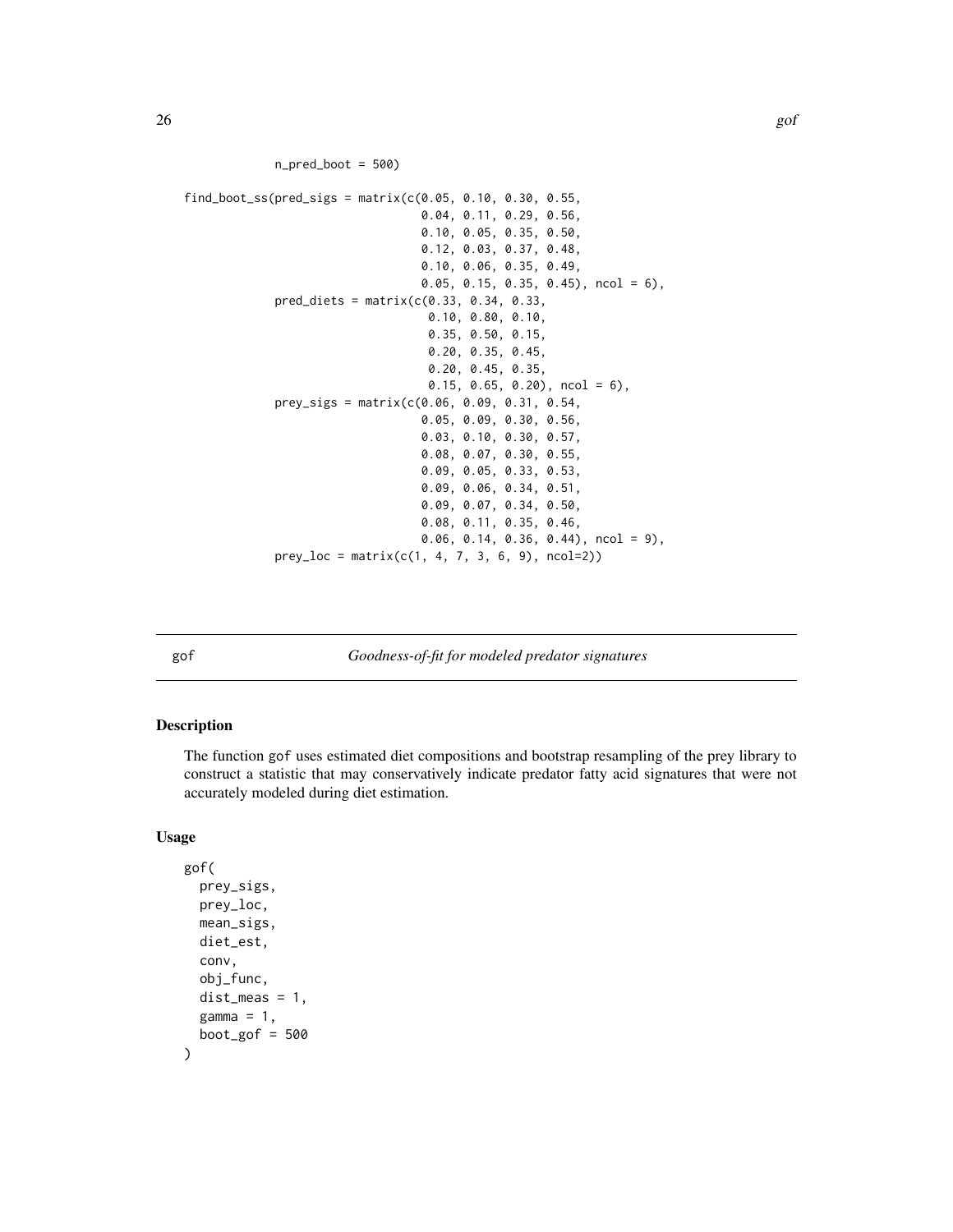<span id="page-26-0"></span>

#### **Arguments**

| prey_sigs   | A matrix of prey signatures in the optimization space used for diet estimation.<br>Intended to be the object prey_sigs returned by the function est_diet.                                                                                                                                                      |
|-------------|----------------------------------------------------------------------------------------------------------------------------------------------------------------------------------------------------------------------------------------------------------------------------------------------------------------|
| prey_loc    | A matrix giving the first and last locations of the signatures of each prey type<br>within prey_sigs. Intended to be the object loc returned by the function<br>prep_sig if diets were estimated using an unpartitioned prey library or make_prey_part<br>if diets were estimated using a partitioned library. |
| mean_sigs   | A numeric matrix of mean prey-type signatures in the optimization space used<br>for diet estimation. Intended to be the object mean_sigs returned by the function<br>est_diet.                                                                                                                                 |
| diet_est    | A numeric matrix of estimated diet compositions. Intended to be the object<br>est_ind returned by the function est_diet.                                                                                                                                                                                       |
| conv        | A logical vector indicating whether the optimization function successfully con-<br>verged during diet estimation. Intended to be the object conv returned by the<br>function est_diet.                                                                                                                         |
| $obj_f$ unc | A numeric vector of the value of the minimized objective function for each<br>predator. Intended to be the object obj_func returned by the function est_diet.                                                                                                                                                  |
| dist_meas   | An integer indicator of the distance measure used for diet estimation. Default<br>value 1.                                                                                                                                                                                                                     |
| gamma       | The power parameter of the chi-square distance measure. Default value 1.                                                                                                                                                                                                                                       |
| boot_gof    | The number of bootstrap replications to use. Default value 500.                                                                                                                                                                                                                                                |
|             |                                                                                                                                                                                                                                                                                                                |

#### Value

A list containing the following elements:

- gof\_ss The number of diet estimates that converged for each predator, therefore producing a simulated value of the objective function.
- p\_val The proportion of the simulated objective function values that exceeded the value produced during diet estimation.
- err\_code An integer error code (0 if no error is detected).
- err\_message A string contains a brief summary of the execution.

#### Details

Diet estimation involves modeling an observed predator fatty acid signature as a mixture of prey signatures. However, methods to assess how well predator signatures are modeled have received little attention in the literature (but see Bromaghin et al. 2015).

One byproduct of diet estimation is the value of the distance measure that is minimized during diet estimation ([est\\_diet](#page-17-1)), called the objective function. If a predator signature is accurately modeled, the value of the objective function will be relatively small. Conversely, the more poorly the signature is approximated, the larger the objective function will tend to be. However, what value of the objective function to use as a warning flag for a potentially poor fit is not clear.

The function gof represents one attempt to answer this question. The algorithm is based on the following logic. First, we assume that a predator consumes the mixture of prey specified by its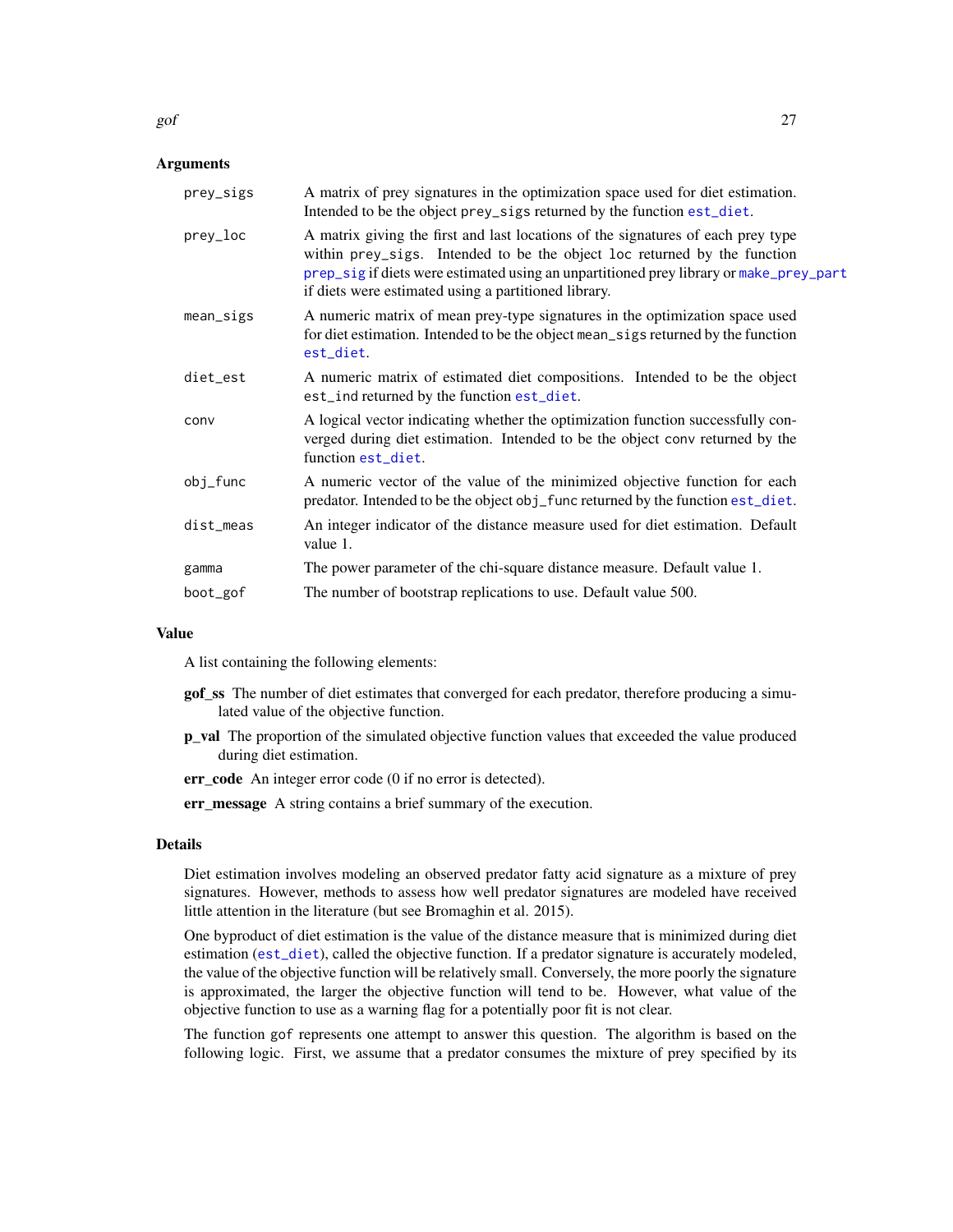estimated diet composition. Given that assumption, the expected value of the objective function is, in a sense, fixed (Bromaghin 2015). Large values of the objective function are then most likely to occur when variation in a predator signature, which results from the selection of individual prey within prey types, is maximized. Within the framework of simulating predator signatures, variation in the signatures is maximized when the bootstrap sample sizes of the prey signatures used to construct a predator signature are minimized (Bromaghin et al. 2016).

Implementing the above logic, gof randomly samples a single prey signature from each prey type and weights the resulting signatures with a predator's estimated diet composition to construct a modeled signature. The modeled signature is then used to estimate diet. If the optimization function converges, the value of the objective function obtained with the modeled signature is compared to the value of the objective function obtained while estimating diet with the observed signature (argument obj\_func. This is repeated boot\_gof times and the proportion of the simulated objective function values that exceed the observed objective function value is computed. gof therefore constructs a statistic similar to a p-value, with small values being suggestive of a predator signature that was not closely approximated during diet estimation.

NOTE: the method implemented in gof is at this point only an idea whose performance has not been explored. It has been included in qfasar to support future research on this topic.

#### References

Bromaghin, J.F. 2015. Simulating realistic predator signatures in quantitative fatty acid signature analysis. Ecological Informatics 30:68-71.

Bromaghin, J.F., S.M. Budge, and G.W. Thiemann. 2016. Should fatty acid signature proportions sum to 1 for diet estimation? Ecological Research 31:597-606.

Bromaghin, J.F., K.D. Rode, S.M. Budge, and G.W. Thiemann. 2015. Distance measures and optimization spaces in quantitative fatty acid signature analysis. *Ecology and Evolution* 5:1249- 1262.

```
gof(prey_sigs = matrix(c(0.06, 0.09, 0.31, 0.54,
                         0.05, 0.09, 0.30, 0.56,
                         0.03, 0.10, 0.30, 0.57,
                         0.08, 0.07, 0.30, 0.55,
                         0.09, 0.05, 0.33, 0.53,
                         0.09, 0.06, 0.34, 0.51,
                         0.09, 0.07, 0.34, 0.50,
                         0.08, 0.11, 0.35, 0.46,
                         0.06, 0.14, 0.36, 0.44, ncol = 9),
    prey\_loc = matrix(c(1, 4, 7, 3, 6, 9), ncol=2),mean_sigs = matrix(c(0.047, 0.093, 0.303, 0.557,
                         0.087, 0.050, 0.323, 0.530,
                         0.077, 0.106, 0.350, 0.467), ncol = 3),
    diet_est = matrix(c(0.394, 0.356, 0.250,
                        0.336, 0.365, 0.299, ncol = 2,
    conv = c(TRUE, TRUE),obj_func = c(1.13, 2.24),
    dist_meas = 1,
   boot_gof = 10)
```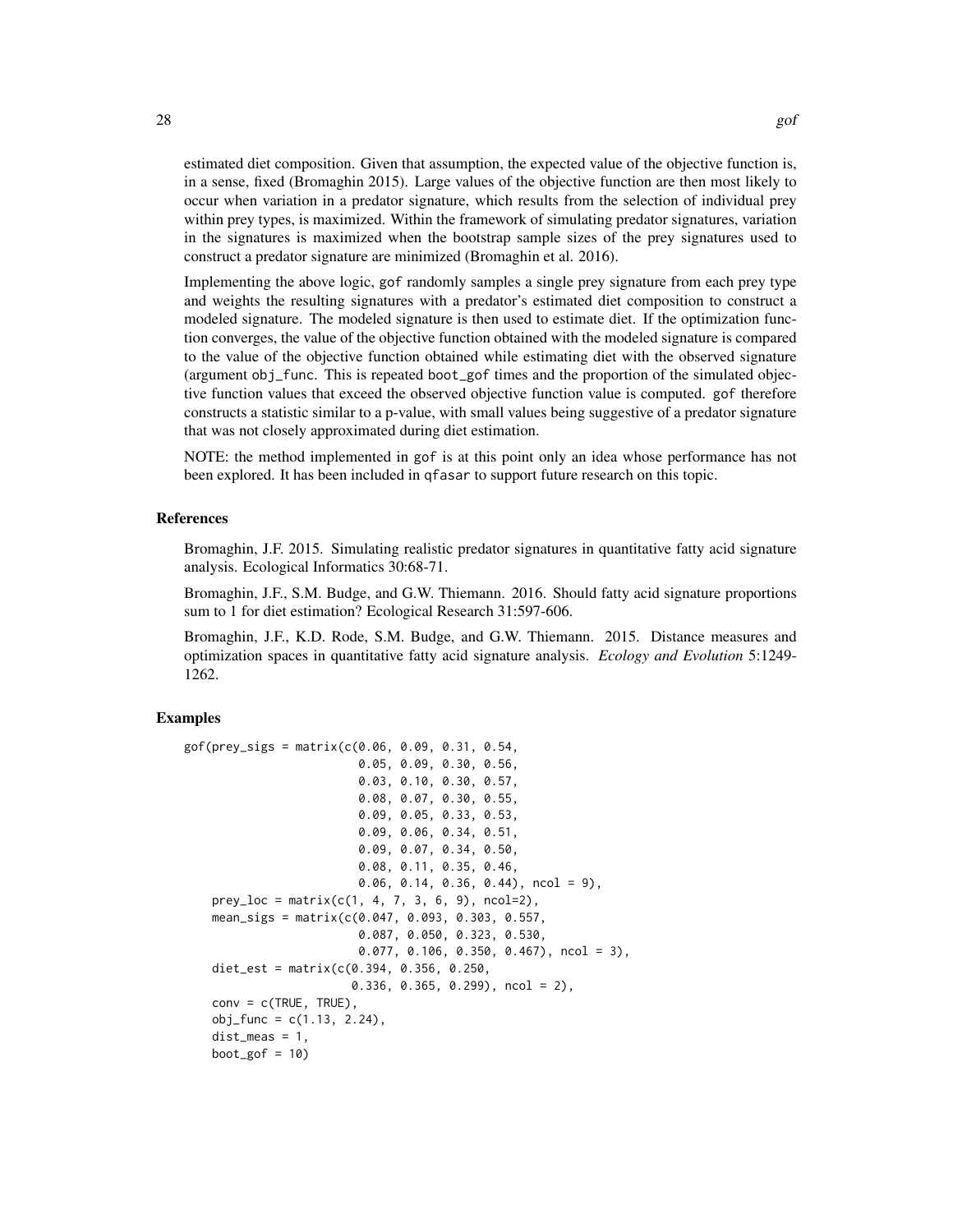<span id="page-28-1"></span><span id="page-28-0"></span>lopo *Leave-one-prey-out analysis*

#### Description

The function lopo evaluates the distinctiveness of a prey library by performing a leave-one-prey-out analysis.

#### Usage

```
lopo(sigs, type, uniq_types, type_ss, loc, dist_meas = 1, gamma = 1)
```
#### Arguments

| sigs       | A numeric matrix of fatty acid signatures in column-major format.                          |
|------------|--------------------------------------------------------------------------------------------|
| type       | A character vector of prey or predator type names.                                         |
| uniq_types | A character vector of the unique types, sorted alphanumerically.                           |
| type_ss    | The number of signatures (sample size) for each unique type.                               |
| $1$ oc     | A numeric matrix specifying the location of signatures within sigs for each<br>uniq_types. |
| dist_meas  | A integer indicator of the distance measure to use. Default value 1.                       |
| gamma      | The power parameter of the chi-square distance measure. Default value 1.                   |

#### Value

A list containing the following elements:

- est A square matrix containing the mean distribution of estimates among all prey types, by preytype.
- mean\_correct The mean proportion correctly estimated across prey types, unweighted by preytype sample sizes.
- total\_correct The proportion of all signatures correctly estimated.

n\_conv An integer vector containing the number of estimates that converged.

err\_code An integer error code (0 if no error is detected).

err\_message A string containing a brief summary of the results.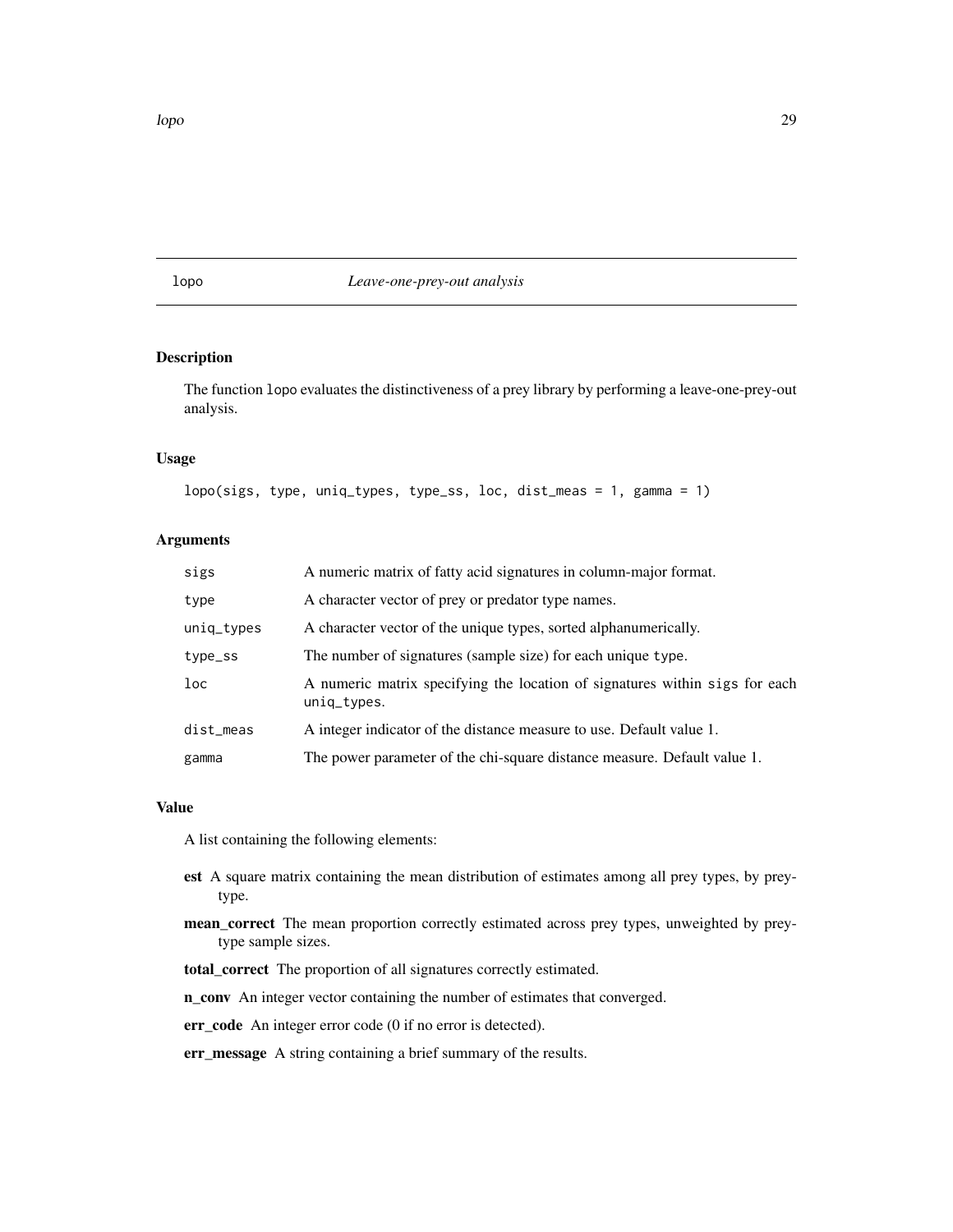#### <span id="page-29-0"></span>Details

The object passed as the argument sigs is intended to be the signature object returned by [sig\\_scale](#page-48-1) or, if the prey library has been partitioned, by [make\\_prey\\_part](#page-38-1).

The objects passed as the arguments type, uniq\_types, type\_ss, and loc are intended to be the corresponding objects returned by [prep\\_sig](#page-44-1) or, if the prey library has been partitioned, by [make\\_prey\\_part](#page-38-1).

The arguments dist\_meas and gamma must be compatible with the function [dist\\_between\\_2\\_sigs](#page-14-1).

lopo performs a leave-one-prey-out analysis with a prey library and defined prey types (Bromaghin et al. 2016b). Each signature is temporarily removed from the library, the mean prey-type signature is recomputed, and the "diet" of the removed signature is estimated, after which the removed signature is returned to the library. This is done for each signature in turn. The mean estimate for each prey type is returned as a row of est. Perfect estimation would result in the square matrix est having 1.0 along its diagonal and 0.0 in all off-diagonal positions. Large off-diagonal elements are indicative of confounding, or similarity, between the corresponding prey types. The returned object mean\_correct is the mean of the diagonal elements of est, while the returned object total\_correct is the mean computed over all signatures in the prey library.

Note: the statistics are computed based on the estimates that successfully converge (n\_conv) and prey types that only have a sample size of 1 are skipped.

Because of the numerical optimization involved in a leave-one-prey-out analysis, lopo can take a few minutes to run with a large prey library.

The statistics computed by lopo are one measure of the distinctiveness of prey types within a prey library. However, it is important to be aware that such statistics are not necessarily informative of the ability of QFASA to accurately estimate predator diets, as Bromaghin et al. (2015, 2016a, 2016b) found that QFASA performance depends strongly on the interaction between characteristics of a prey library, the specific diet of a predator, and the accuracy of the calibration coefficients. Consequently, the user is warned not to misinterpret or misrepresent these statistics.

#### References

Bromaghin, J.F., S.M. Budge, and G.W. Thiemann. 2016b. Should fatty acid signature proportions sum to 1 for diet estimation? *Ecological Research* 31:597-606.

Bromaghin, J.F., S.M. Budge, G.W. Thiemann, and K.D. Rode. 2016b. Assessing the robustness of quantitative fatty acid signature analysis to assumption violations. *Methods in Ecology and Evolution* 7:51-59.

Bromaghin, J.F., K.D. Rode, S.M. Budge, and G.W. Thiemann. 2015. Distance measures and optimization spaces in quantitative fatty acid signature analysis. *Ecology and Evolution* 5:1249- 1262.

```
lopo(sigs = matrix(c(0.05, 0.10, 0.30, 0.55,
                     0.04, 0.11, 0.29, 0.56,
                     0.10, 0.05, 0.35, 0.50,
                     0.12, 0.03, 0.37, 0.48,
                     0.10, 0.06, 0.35, 0.49,
                     0.05, 0.15, 0.35, 0.45), ncol=6),
```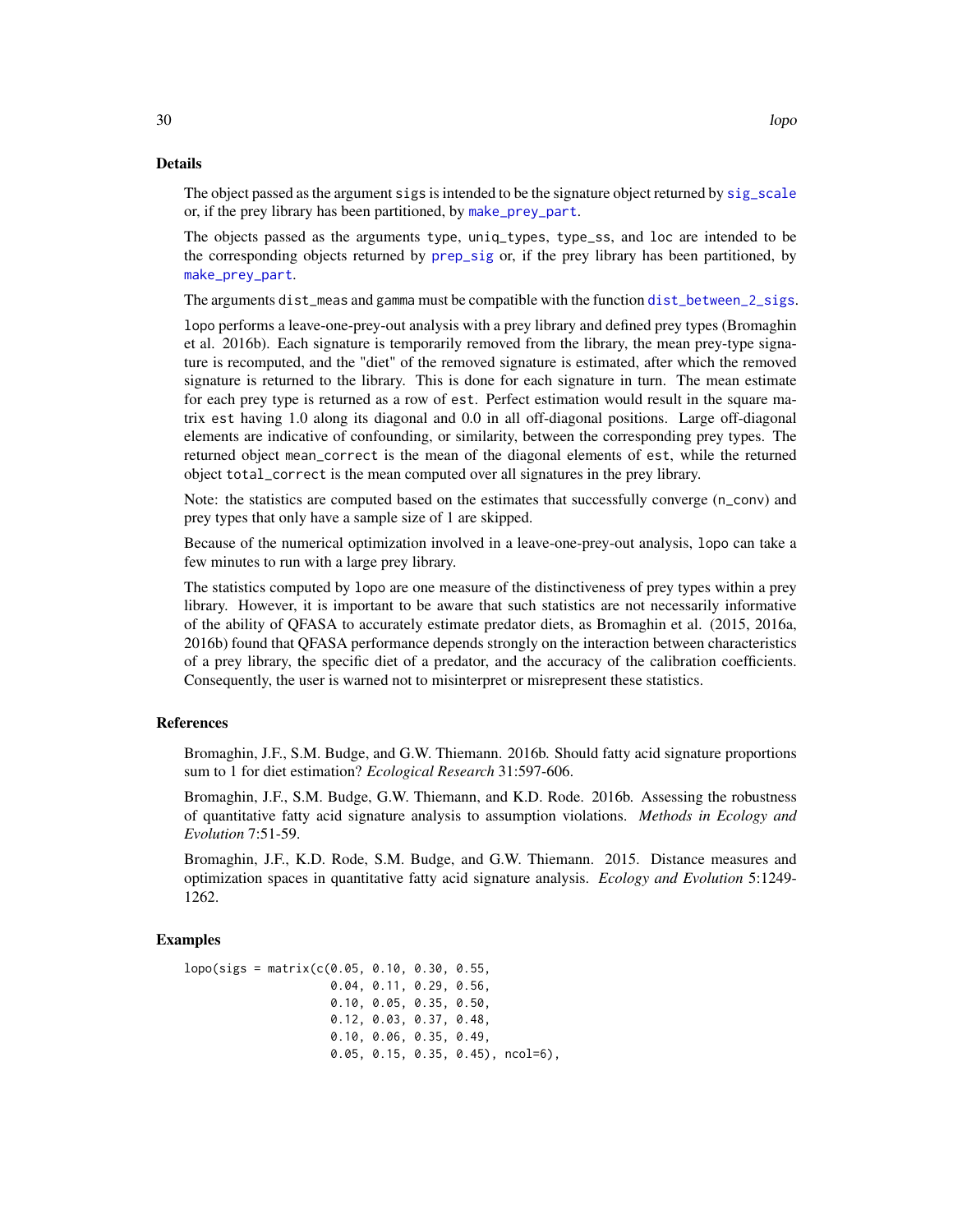```
type = c("Type_1", "Type_1", "Type_2", "Type_2", "Type_3", "Type_3"),
     uniq_types = c("Type_1", "Type_2", "Type_3"),type\_ss < -c(2, 2, 2),loc = matrix(c(1, 3, 5, 2, 4, 6), ncol=2),dist_meas = 1)
lopo(sigs = matrix(c(0.05, 0.10, 0.30, 0.55,
                     0.04, 0.11, 0.29, 0.56,
                     0.10, 0.05, 0.35, 0.50,
                     0.12, 0.03, 0.37, 0.48,
                     0.10, 0.06, 0.35, 0.49,
                     0.05, 0.15, 0.35, 0.45), ncol=6),
     type = c("Type_1", "Type_1", "Type_2", "Type_2", "Type_3", "Type_3"),
     uniq_types = c("Type_1", "Type_2", "Type_3"),
     type\_ss \leq c(2, 2, 2),
     loc = matrix(c(1, 3, 5, 2, 4, 6), ncol=2),dist_meas = 2)
lopo(sigs = matrix(c(0.05, 0.10, 0.30, 0.55,
                     0.04, 0.11, 0.29, 0.56,
                     0.10, 0.05, 0.35, 0.50,
                     0.12, 0.03, 0.37, 0.48,
                     0.10, 0.06, 0.35, 0.49,
                     0.05, 0.15, 0.35, 0.45), ncol=6),
     type = c("Type_1", "Type_1", "Type_2", "Type_2", "Type_3", "Type_3"),
     uniq_types = c("Type_1", "Type_2", "Type_3"),
     type\_ss \leq c(2, 2, 2),
     loc = matrix(c(1, 3, 5, 2, 4, 6), ncol=2),dist_meas = 3,
     gamma = 0.25)
lopo(sigs = matrix(c(0.05, 0.10, 0.30, 0.55,0.04, 0.11, 0.29, 0.56,
                     0.10, 0.05, 0.35, 0.50,
                     0.12, 0.03, 0.37, 0.48,
                     0.10, 0.06, 0.35, 0.49,
                     0.05, 0.15, 0.35, 0.45), ncol=6),
     type = c("Type_1", "Type_1", "Type_2", "Type_2", "Type_3", "Type_3"),
     uniq_types = c("Type_1", "Type_2", "Type_3"),
     type\_ss \leq c(2, 2, 2),
     loc = matrix(c(1, 3, 5, 2, 4, 6), ncol=2),dist_meas = 3)
lopo(sigs = matrix(c(0.05, 0.10, 0.30, 0.55,
                     0.04, 0.11, 0.29, 0.56,
                     0.10, 0.05, 0.35, 0.50,
                     0.12, 0.03, 0.37, 0.48,
                     0.10, 0.06, 0.35, 0.49,
                     0.05, 0.15, 0.35, 0.45), ncol=6),
     type = c("Type_1", "Type_1", "Type_2", "Type_2", "Type_3", "Type_3"),
     uniq_types = c("Type_1", "Type_2", "Type_3"),type\_ss < -c(2, 2, 2),loc = matrix(c(1, 3, 5, 2, 4, 6), ncol=2))
```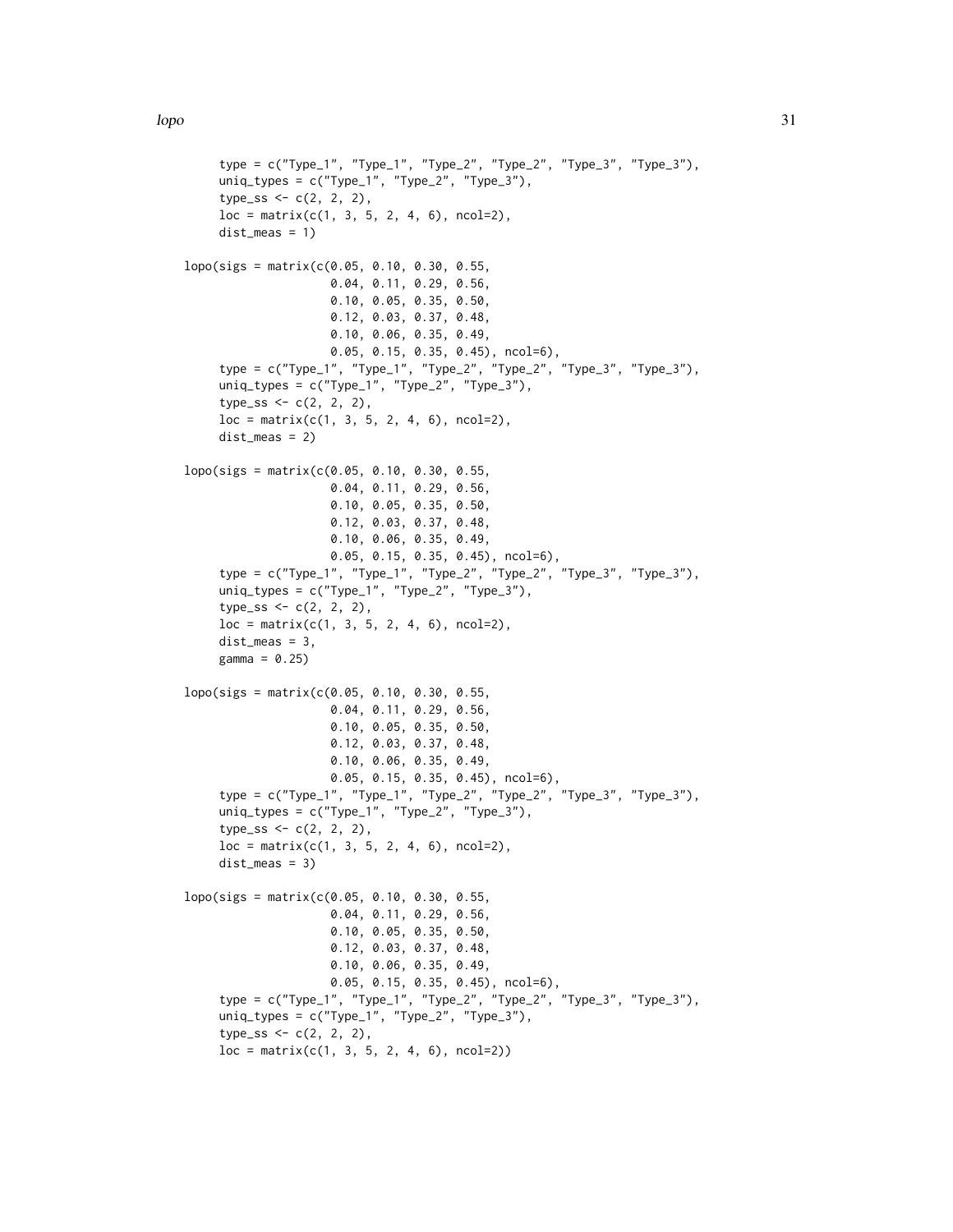#### <span id="page-31-0"></span>lopo\_pool *Pool lopo results to original prey types*

#### Description

If [lopo](#page-28-1) is used to perform a leave-one-prey-out analysis with a partitioned prey library ([make\\_prey\\_part](#page-38-1)), lopo\_pool pools the partitioned results back to the original unpartitioned prey types.

#### Usage

lopo\_pool(est, n\_conv, type\_ss, pre, post)

#### Arguments

| est                 | The estimation matrix of a leave-one-prey-out analysis performed by the func-<br>tion lopo, returned as the est object.                                                |
|---------------------|------------------------------------------------------------------------------------------------------------------------------------------------------------------------|
| $n_{\text{-}}$ conv | An integer vector denoting the number of signature estimates in the partitioned<br>prey types that converged, returned by a call to lopo as the n_conv object.         |
| type_ss             | An integer vector with the number of signatures (sample size) in each of the<br>partitioned prey types, returned by a call to make_prey_part as the type_ss<br>object. |
| pre                 | The pre-multiplication matrix returned by a call to make prey part as the<br>pool_pre object.                                                                          |
| post                | The post-multiplication matrix returned by a call to make prey part as the<br>pool_post object.                                                                        |

#### Value

A list containing the following elements, all of which are organized on the basis of the original unpartitioned prey types:

- est A square matrix containing the mean distribution of leave-one-prey-out estimates among all prey types.
- mean\_correct The mean proportion correctly estimated across prey types, unweighted by preytype sample sizes.

total\_correct The proportion of all signatures correctly estimated.

n\_conv An integer vector containing the number of estimates that converged.

err\_code An integer error code (0 if no error is detected).

err\_message A string containing a brief summary of the results.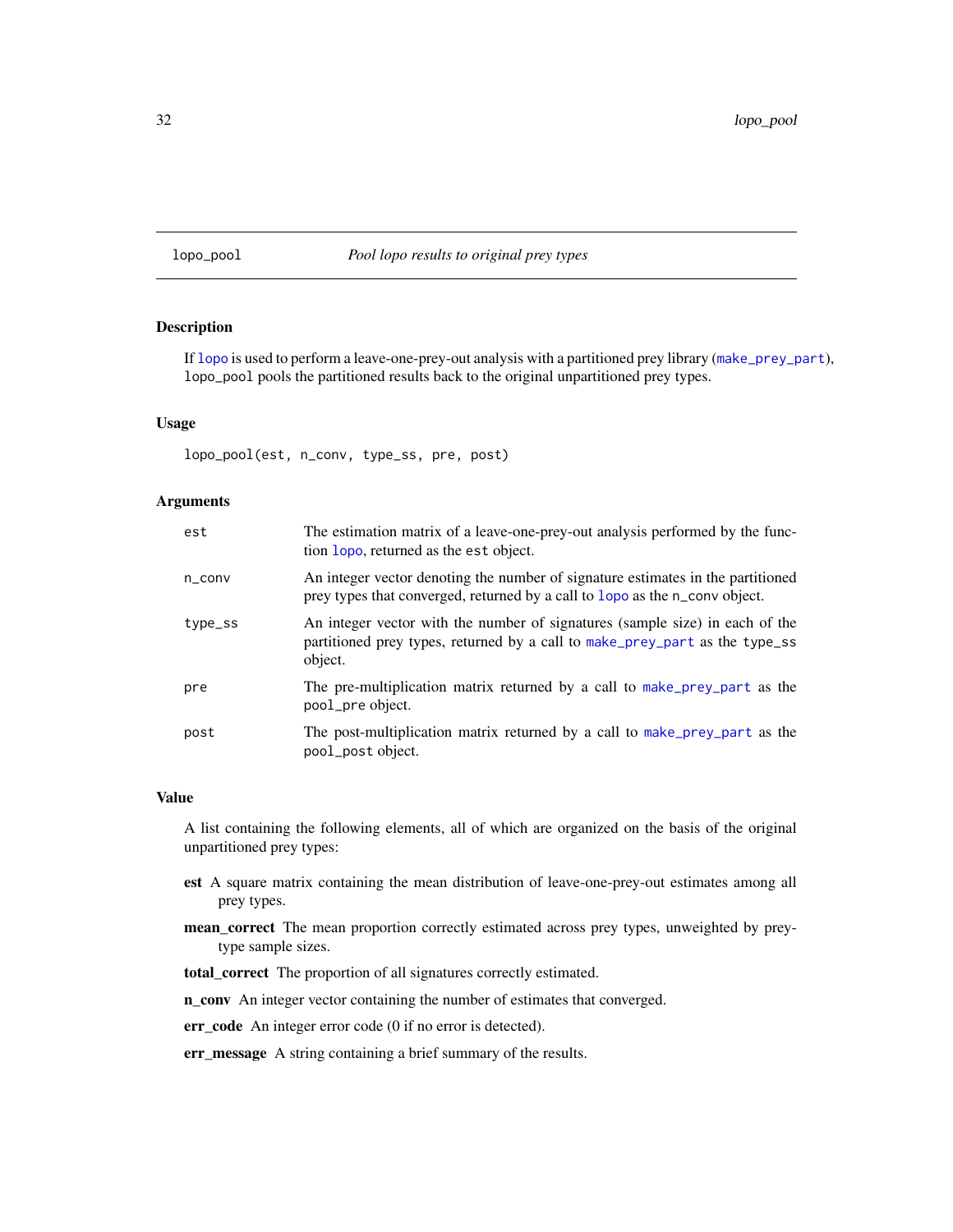#### <span id="page-32-0"></span>Details

The statistics computed by [lopo](#page-28-1) and lopo\_pool are one measure of the distinctiveness of prey types within a prey library. However, it is important to be aware that such statistics are not necessarily informative of the ability of QFASA to accurately estimate predator diets, as Bromaghin et al. (2015, 2016a, 2016b) found that QFASA performance depends strongly on the interaction between characteristics of a prey library, the specific diet of a predator, and the accuracy of the calibration coefficients. Consequently, the user is warned not to misinterpret or misrepresent these statistics.

#### References

Bromaghin, J.F., S.M. Budge, and G.W. Thiemann. 2016b. Should fatty acid signature proportions sum to 1 for diet estimation? *Ecological Research* 31:597-606.

Bromaghin, J.F., S.M. Budge, G.W. Thiemann, and K.D. Rode. 2016a. Assessing the robustness of quantitative fatty acid signature analysis to assumption violations. *Methods in Ecology and Evolution* 7:51-59.

Bromaghin, J.F., K.D. Rode, S.M. Budge, and G.W. Thiemann. 2015. Distance measures and optimization spaces in quantitative fatty acid signature analysis. *Ecology and Evolution* 5:1249- 1262.

#### Examples

```
lopo\_pool(est = matrix(c(0.90, 0.05, 0.30, 0.02,0.04, 0.84, 0.09, 0.03,
                         0.02, 0.06, 0.35, 0.57,
                         0.05, 0.10, 0.15, 0.70), nrow = 4, byrow = TRUE),
          n_{conv} = c(2, 8, 8, 11),type\_ss = c(2, 8, 8, 12),
          pre = matrix(c(0.2, 0.8, 0.0, 0.0,
                          0.0, 0.0, 0.4, 0.6), nrow = 2, byrow = TRUE),
          post = matrix(c(1, 1, 0, 0,0, 0, 1, 1), ncol = 2)
          \lambda
```
make\_diet\_grid *Generate a regular grid of diet compositions*

#### Description

The function make\_diet\_grid generates a systematic grid of regularly-spaced diet compositions with a user-specified resolution.

#### Usage

make\_diet\_grid(uniq\_types, inv\_inc)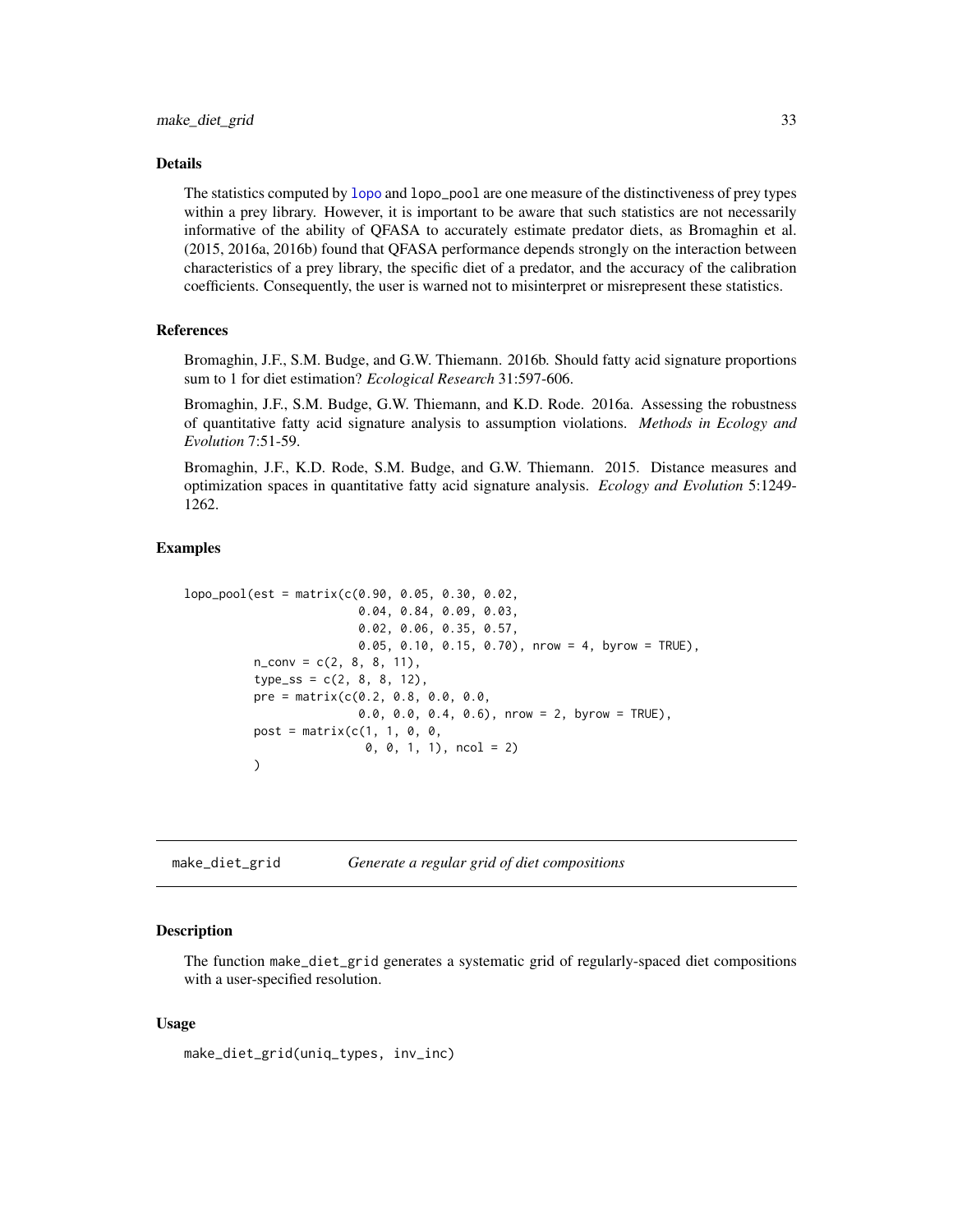#### <span id="page-33-0"></span>Arguments

| uniq_types | A factor of unique prey-type names.                                          |
|------------|------------------------------------------------------------------------------|
| inv_inc    | The integer inverse of the resolution between consecutive diet compositions. |

#### Value

A list containing the following elements:

diet\_grid A numeric matrix of grid diet compositions, in column-major format.

err code An integer error code (0 if no error is detected).

err message A string contains a brief summary of the execution.

#### Details

The function make\_diet\_grid generates a systematic grid of regularly-spaced diet compositions throughout the space of all possible diets for a given number of prey types. Such a diet composition grid may be useful in some simulation studies of estimator performance (e.g., Bromaghin et al. 2016). Given a diet composition, predator fatty acid signatures can be generated using the function [make\\_pred\\_sigs](#page-37-1). The diets of such simulated predators can then be estimated, and the resulting estimates can be compared to the known diet composition to evaluate bias, variance, and perhaps other properties.

The algorithm starts with a diet proportion of 1.0 assigned to the first prey type, and therefore 0.0 for the other prey types. The algorithm then begins an iterative loop in which an increment of diet proportion is repeatedly shifted to the other prey types, stopping when the last prey type has a diet proportion of 1.0. The user controls the resolution of the grid by specifying the integer inverse of the desired diet increment. For example, an inverse increment of 10 would produce diet compositions with proportions shifted by an increment of 0.1. See Bromaghin et al. (2016) for a small example with three prey types and a diet increment of 0.25. However, note that unlike Bromaghin et al. (2016), make\_diet\_grid retains diet compositions comprised of a single prey type.

It is critical that the prey-type names match those in the prey library. The easiest way to ensure this happens is to pass the object uniq\_types returned a call to the function [prep\\_sig](#page-44-1) as the uniq\_types argument. Alternatively, and more risky, a vector of unique prey names can be created using the concatenate function and cast as a factor, i.e., uniq\_types  $\lt$ - as.factor(c("Prey\_1", "Prey\_2", ..., "Prey $P$ ).

NOTE: The number of possible diets grows quickly as the number of prey types increases and the diet increment decreases, and may exceed memory limits.

#### References

Bromaghin, J.F., S.M. Budge, and G.W. Thiemann. 2016. Should fatty acid signature proportions sum to 1 for diet estimation? Ecological Research 31:597-606.

```
make_diet_grid(uniq_types = as.factor(c("Bearded",
                                          "Beluga",
                                          "Bowhead",
                                          "Ribbon",
```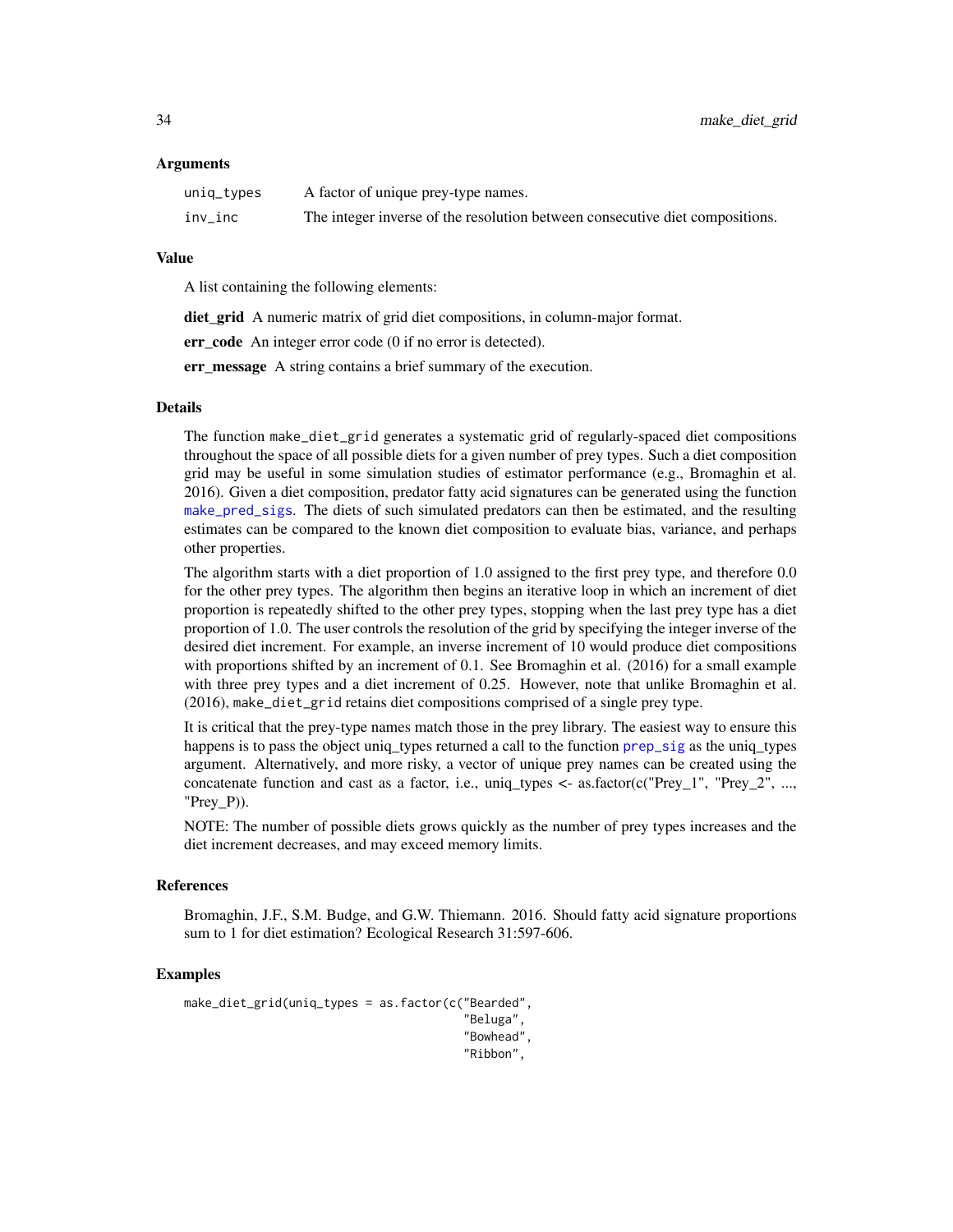"Ringed", "Spotted", "Walrus")),

<span id="page-34-0"></span> $inv\_inc = 10$ 

make\_diet\_rand *Generate random diet compositions*

#### Description

The function make\_diet\_rand generates a user-specified number of random diet compositions.

#### Usage

make\_diet\_rand(uniq\_types, n\_diet)

#### Arguments

| uniq_types | A factor of unique prey-type names.                  |
|------------|------------------------------------------------------|
| n_diet     | The integer number of diet compositions to generate. |

#### Value

A list containing the following elements:

diet\_rand A numeric matrix of random diet compositions, in column-major format.

err code An integer error code (0 if no error is detected).

err\_message A string contains a brief summary of the execution.

#### Details

The function make\_diet\_rand generates a specified number of random diet compositions to support simulation-based research of the performance of QFASA diet estimation procedures. Given a diet composition, predator fatty acid signatures can be generated using the function [make\\_pred\\_sigs](#page-37-1). The diets of such simulated predators can then be estimated, and the diet estimates can be compared to the known diet composition to evaluate bias, variance, and perhaps other properties.

The algorithm starts by generating a uniformly distributed random number between 0 and 1 as the diet proportion for the first prey type. The algorithm then considers each additional prey type in turn, generating a uniform random number between zero and 1 minus the sum of the proportions assigned to the preceding prey types. The diet proportion for the last prey type is 1 minus the sum of the other diet proportions. As a hedge against limitations in the random number generator, the proportions are then randomly ordered among prey types.

It is critical that the prey-type names match those in the prey library. The easiest way to ensure this happens is to pass the object uniq types returned a call to the function [prep\\_sig](#page-44-1) as the uniq types argument. Alternatively, and more risky, a vector of unique prey names can be created using the concatenate function and cast as a factor, i.e., uniq\_types <-  $as.factor(c("Prey_1", "Prey_2", ...,$ " $Prey_P$ )).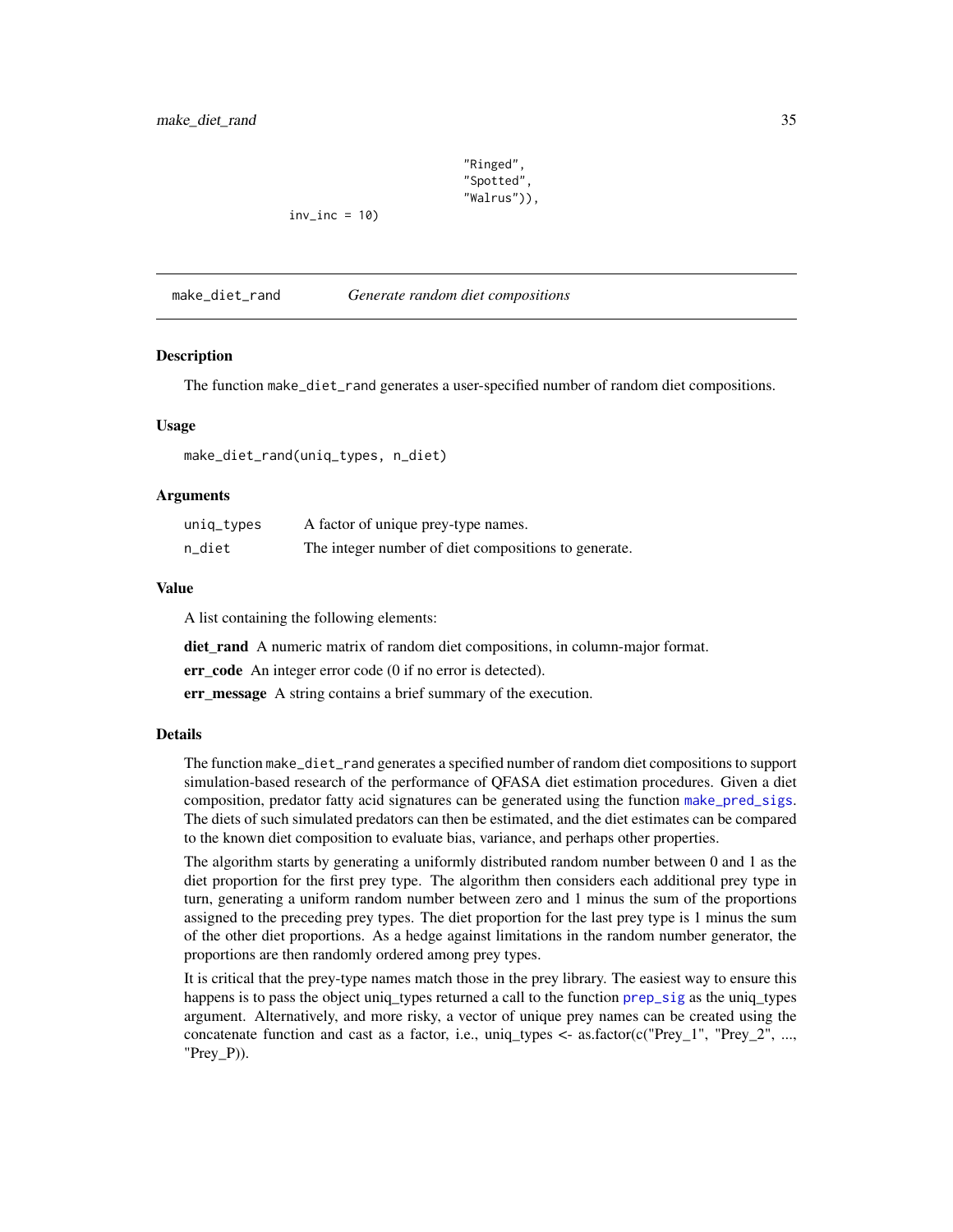#### <span id="page-35-0"></span>Examples

```
make_diet_rand(uniq_types = as.factor(c("Bearded",
                                         "Beluga",
                                         "Bowhead",
                                         "Ribbon",
                                         "Ringed",
                                         "Spotted",
                                          "Walrus")),
               n_diet = 100)
```
#### make\_ghost *Make a ghost prey signature*

#### Description

Bromaghin et al (2016) studied the performance of QFASA estimators when predators consumed a prey type that was not represented in the prey library, termed a ghost prey. make\_ghost constructs a signature for a ghost prey type.

#### Usage

```
make_ghost(prey_sigs, loc, ghost_err = 0.25, dist_meas = 1, gamma = 1)
```
#### Arguments

| prey_sigs | A matrix of prey signatures ready for analysis, intended to be the object sig_scale<br>returned by a call to the function prep_sig with the prey data frame or the object<br>sig_part returned by make_prey_part.                                           |
|-----------|-------------------------------------------------------------------------------------------------------------------------------------------------------------------------------------------------------------------------------------------------------------|
| loc       | A matrix giving the first and last locations of the signatures of each prey type<br>within prey_sigs, intended to be the object loc returned by a call to the func-<br>tion prep_sig with the prey data frame or the object loc returned by make_prey_part. |
| ghost_err | A proportion strictly greater than 0 and less than 1 used to control the lower and<br>upper bounds of ghost prey signature proportions. Default value 0.25.                                                                                                 |
| dist_meas | An integer indicator of the distance measure to be used. Default value 1.                                                                                                                                                                                   |
| gamma     | The power parameter of the chi-square distance measure. Default value 1.                                                                                                                                                                                    |

#### Value

A list containing the following elements:

sig A numeric vector containing the ghost prey signature.

dist Summed distance between the ghost signature and the mean prey signatures.

err\_code An integer error code (0 if no error is detected).

err\_message A string contains a brief summary of the execution.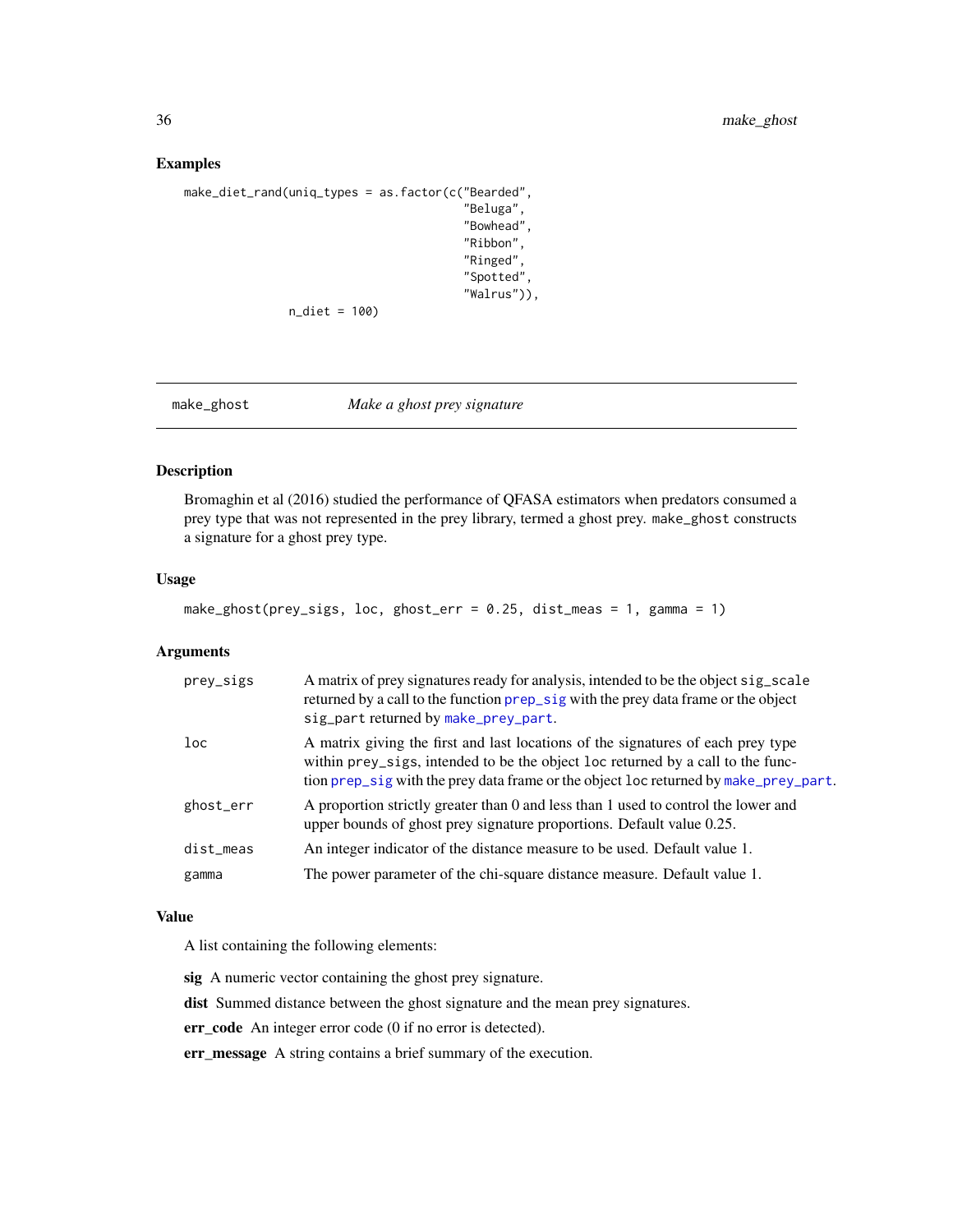#### <span id="page-36-0"></span>make\_ghost 37

#### Details

One of the major assumptions of QFASA is that the prey library contains representatives of all prey types consumed by a predator. Bromaghin et al. (2016) investigated the robustness of diet estimators to violations of this assumption. The function make\_ghost constructs a ghost prey signature using the methods of Bromaghin et al. (2016).

The ghost prey signature is constructed by maximizing the summed distance between the ghost prey signature and the mean prey signatures, while constraining the ghost signature proportions within reasonable bounds to ensure that the signature is somewhat realistic for the prey library. The definition of reasonable bounds is embodied in the argument ghost\_err. ghost\_err is a proportion greater than or equal to zero and less than 1 that is used to construct lower and upper bounds of the signature proportions. The lower bound is obtained by multiplying 1 -ghost\_err by the minimum mean prey proportion for each fatty acid. Similarly, the upper bound is obtained by multiplying 1 + ghost\_err by the maximum mean prey proportion for each fatty acid. The ghost prey signature is then obtained by maximizing the summed distance between the signature and the mean prey signatures, constraining the signature to lie within the bounds and sum to 1. See [est\\_diet](#page-17-1) for information regarding distance measures.

This method ensures that the ghost prey signature is somewhat distinct from the other prey types, but not so wildly different that it represents a completely different pattern from the other prey types. Although research into suitable values for ghost\_err has not been conducted, it is probably advisable to use small to moderate values. Bromaghin et al. (2016) used a value of 0.25. As the value of ghost\_err is increased, the resulting signature will tend to become increasing different from any prey type in the library.

#### References

Bromaghin, J.F., S.M. Budge, G.W. Thiemann, and K.D. Rode. 2016. Assessing the robustness of quantitative fatty acid signature analysis to assumption violations. *Methods in Ecology and Evolution* 7:51-59.

```
make_ghost(prey_sigs = matrix(c(0.05, 0.10, 0.30, 0.55,
                                0.04, 0.11, 0.29, 0.56,
                                0.10, 0.05, 0.35, 0.50,
                                0.12, 0.03, 0.37, 0.48,
                                0.10, 0.06, 0.35, 0.49,
                                0.05, 0.15, 0.35, 0.45), ncol=6),
           loc = matrix(c(1, 3, 5, 2, 4, 6), ncol=2),ghost_error = 0.15,
           dist_meas = 1,
           gamma = NA)
make_ghost(prey_sigs = matrix(c(0.05, 0.10, 0.30, 0.55,
                                0.04, 0.11, 0.29, 0.56,
                                0.10, 0.05, 0.35, 0.50,
                                0.12, 0.03, 0.37, 0.48,
                                0.10, 0.06, 0.35, 0.49,
                                0.05, 0.15, 0.35, 0.45), ncol=6),
           loc = matrix(c(1, 3, 5, 2, 4, 6), ncol=2))
```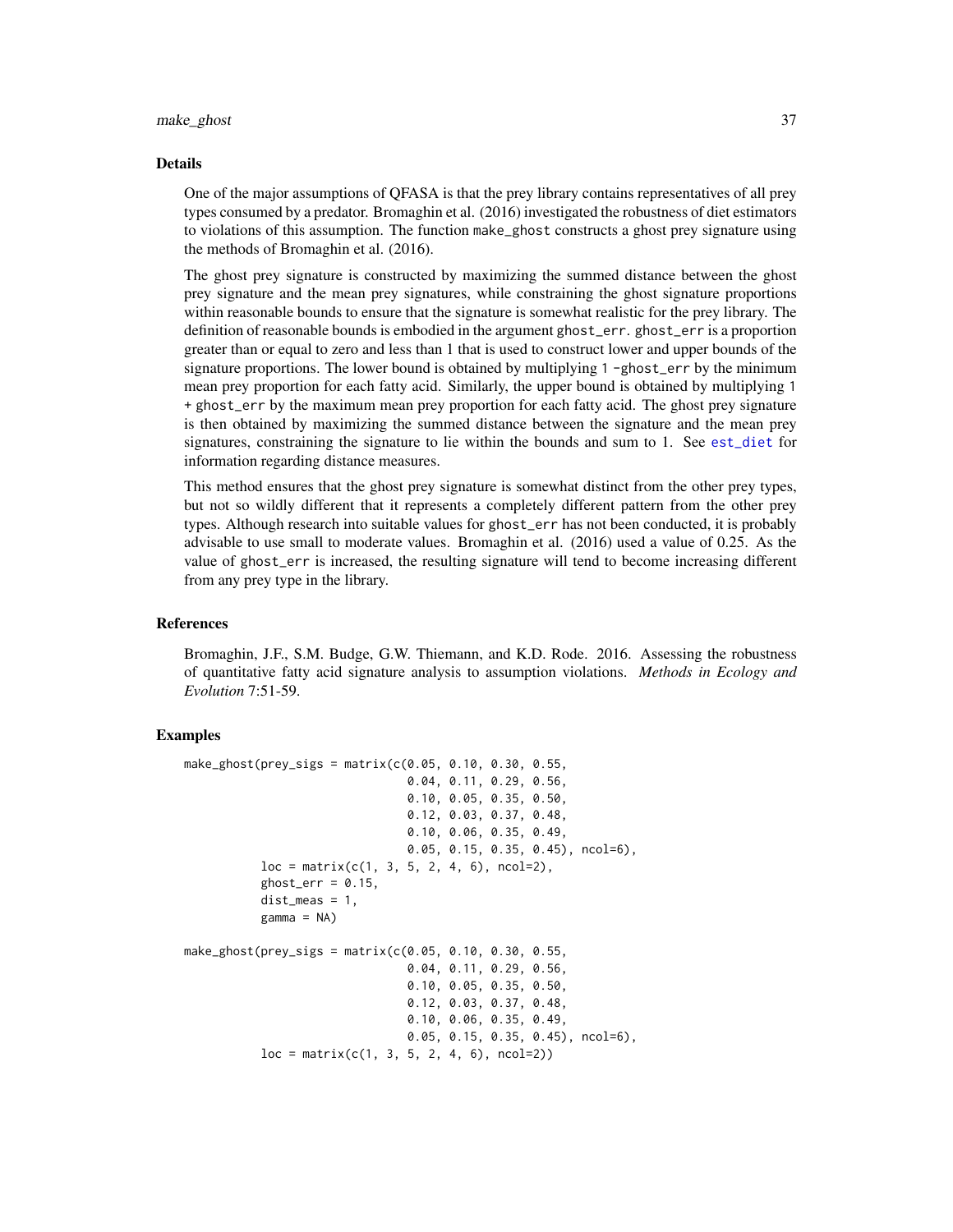<span id="page-37-1"></span><span id="page-37-0"></span>make\_pred\_sigs *Simulate predator signatures*

#### Description

make\_pred\_sigs generates predator signatures based on a specified predator diet composition and bootstrap sampling signatures from a prey library.

#### Usage

```
make_pred_sigs(prey_sigs, prey_loc, cc, diet, prey_ss, n_pred)
```
#### Arguments

| prey_sigs | A matrix of prey signatures in the prey space, intended to be the object sig_scale<br>returned by a call to the function prep_sig, or the object sig_part returned by<br>a call to the function make_prey_part. |
|-----------|-----------------------------------------------------------------------------------------------------------------------------------------------------------------------------------------------------------------|
| prey_loc  | A matrix giving the first and last locations of the signatures of each prey type<br>within prey_sigs, intended to be the object loc returned by a call to one of the<br>functions prep_sig or make_prey_part.   |
| cc        | A numeric vector containing the calibration coefficients.                                                                                                                                                       |
| diet      | A numeric vector specifying the predator diet composition as proportions.                                                                                                                                       |
| prey_ss   | An integer vector specifying the bootstrap sample size to use for each prey type.                                                                                                                               |
| n_pred    | An integer specifying the number of predator signatures to generate.                                                                                                                                            |

#### Value

A list containing the following elements:

sim\_pred\_sigs A numeric matrix containing simulated predator signatures in the predator space.

err\_code An integer error code (0 if no error is detected).

err\_message A string containing a brief summary of the results.

#### Details

QFASA simulation studies often require the generation of predator signatures given a specified diet, against which subsequent estimates of diet composition can then be compared (e.g., Bromaghin et al. 2016). Given a specified diet, a bootstrap sample of each prey type is drawn and mean preytype signatures are computed. A predator signature is then generated by multiplying the mean bootstrapped prey signatures by the diet proportions. Finally, the calibration coefficients are then used to transform the predator signatures to the predator space (Bromaghin et al. 2015).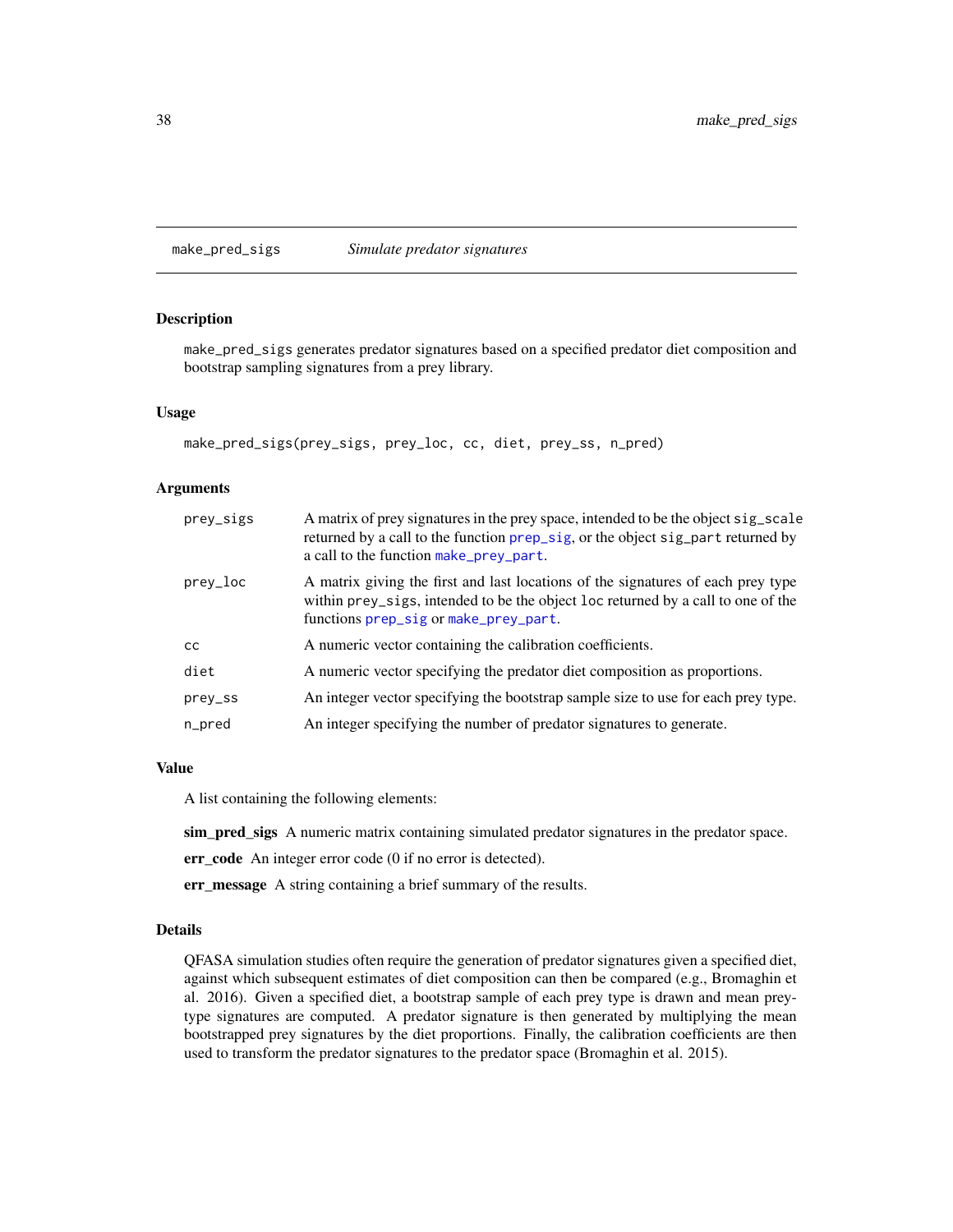<span id="page-38-0"></span>make\_prey\_part 39

#### References

Bromaghin, J.F., S.M. Budge, and G.W. Thiemann. 2016. Should fatty acid signature proportions sum to 1 for diet estimation? *Ecological Research* 31:597-606.

Bromaghin, J.F., K.D. Rode, S.M. Budge, and G.W. Thiemann. 2015. Distance measures and optimization spaces in quantitative fatty acid signature analysis. *Ecology and Evolution* 5:1249- 1262.

#### Examples

```
make_pred_sigs(prey_sigs = matrix(c(0.06, 0.09, 0.31, 0.54,
                                   0.05, 0.09, 0.30, 0.56,
                                   0.03, 0.10, 0.30, 0.57,
                                   0.08, 0.07, 0.30, 0.55,
                                   0.09, 0.05, 0.33, 0.53,
                                   0.09, 0.06, 0.34, 0.51,
                                   0.09, 0.07, 0.34, 0.50,
                                   0.08, 0.11, 0.35, 0.46,
                                   0.06, 0.14, 0.36, 0.44), ncol = 9),
               prey\_loc = matrix(c(1, 4, 7, 3, 6, 9), ncol=2),cc = c(0.75, 1.05, 0.55, 1.75),
               diet = c(0.25, 0.25, 0.50),
               prey_s = c(5, 3, 7),n<sub>-pred</sub> = 50)
```
<span id="page-38-1"></span>

| Make prey partition<br>make_prey_part |
|---------------------------------------|
|---------------------------------------|

#### Description

The function make\_prey\_part partitions a prey library into clusters based on user specifications informed by the results of a call to the function dimac.

#### Usage

```
make_prey_part(sig, clust, n_clust)
```
#### Arguments

| sig     | A matrix of scaled signatures ready for analysis, intended to be the object sig_scale<br>returned by the function prep_sig.     |
|---------|---------------------------------------------------------------------------------------------------------------------------------|
| clust   | A data frame containing cluster definitions, intended to be the object clust<br>returned by the function dimac.                 |
| n_clust | An integer vector constructed by the user to specify the number of clusters into<br>which each prey type should be partitioned. |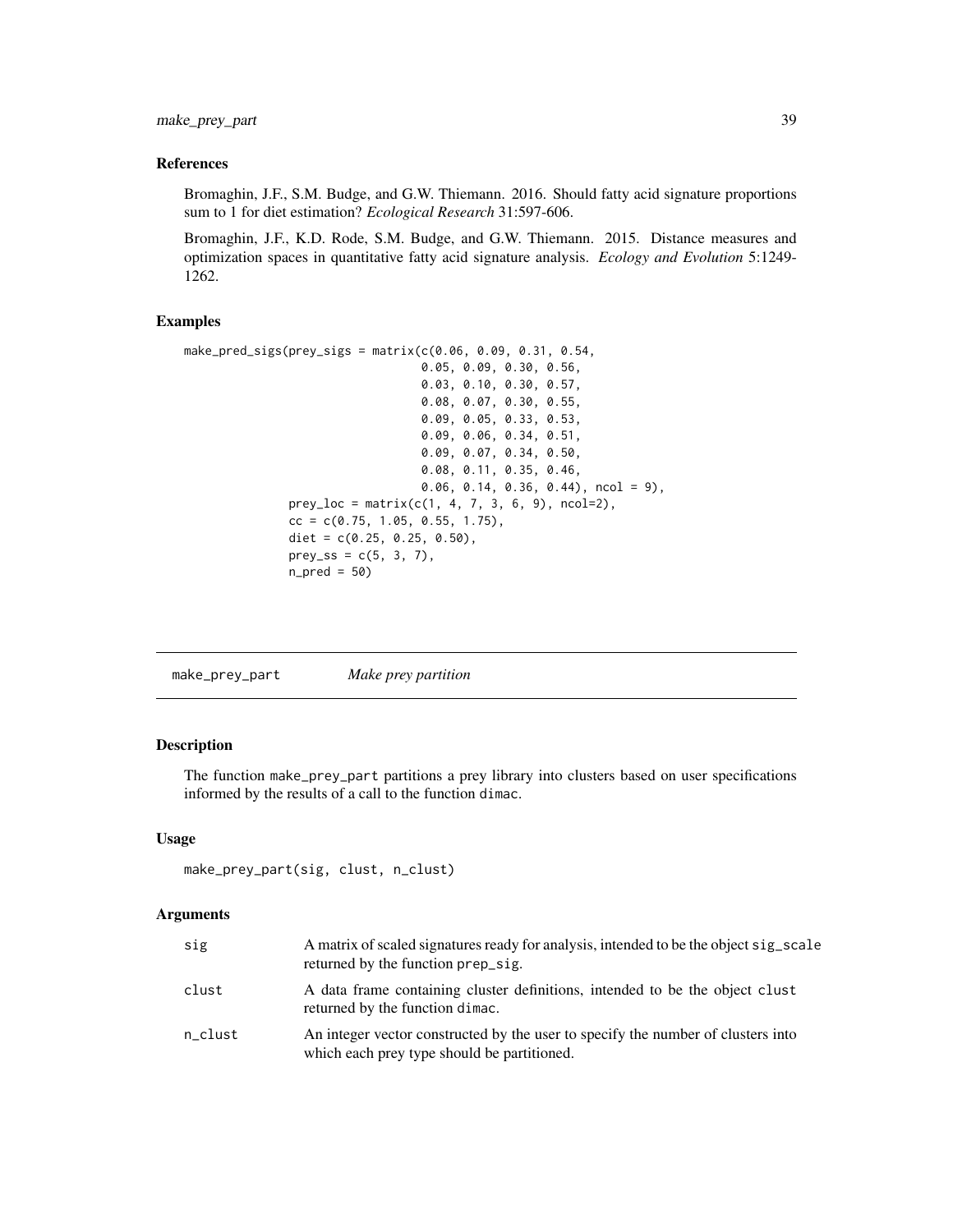#### <span id="page-39-0"></span>Value

A list containing the following elements:

type A character vector of the partitioned type of each signature.

id A character vector of the unique sample ID of each signature.

n\_types The number of unique types in the partitioned library.

uniq\_types A character vector of the unique types, sorted alphanumerically.

type\_ss The number of signatures for each unique type.

- loc A vector or matrix giving the first and last locations of the signatures of each type, after being sorted by type and id.
- sig part A matrix of partitioned signatures ready for analysis, sorted by type and id, in columnmajor format.
- pool\_pre A matrix to pre-multiply diet estimates associated with a partitioned library to pool estimates back to the original prey types.
- pool\_post A matrix to post-multiply diet estimates associated with a partitioned library to pool estimates back to the original prey types.

err\_code An integer error code (0 if no error is detected).

err\_message A string contains a brief summary of the execution.

#### Details

The function make\_prey\_part partitions a matrix of prey signatures and into a larger number of prey types based on user input (in the vector n\_clust) informed by the results of a preceding call to the clustering function dimac. The signatures in sig are presumed to be ready for analysis, which is best accomplished by a call to the function prep\_sig.

For each prey type, the column in clust designated by the corresponding integer in n\_clust is accessed and used to partition the prey type. For example, if the element of n\_clust is 1, the first column of clust is accessed and the prey type is not partitioned. If the element of n\_clust is 3, the third column of clust is accessed and the prey type is partitioned into three clusters.

The length of the integer vector n\_clust must equal the number of unique types in type. The integers themselves should be between 1 and the number of signatures of each type.

After all prey types have been partitioned, the prey signatures are sorted by type and id. The matrix rep\_grp is created to map the new prey types to the original prey types. Multiplying diet estimates corresponding to a partitioned prey library sig\_part by rep\_grp pools the diet estimates into the original prey types.

Please refer to the vignette and documentation for the functions [dimac](#page-11-1) and [prep\\_sig](#page-44-1) for additional information.

```
make\_prey\_part(sig = matrix(c(0.01, 0.20, 0.30, 0.49,0.05, 0.14, 0.39, 0.42,
                              0.07, 0.21, 0.28, 0.44,
                              0.04, 0.19, 0.34, 0.43,
                              0.12, 0.29, 0.39, 0.20,
```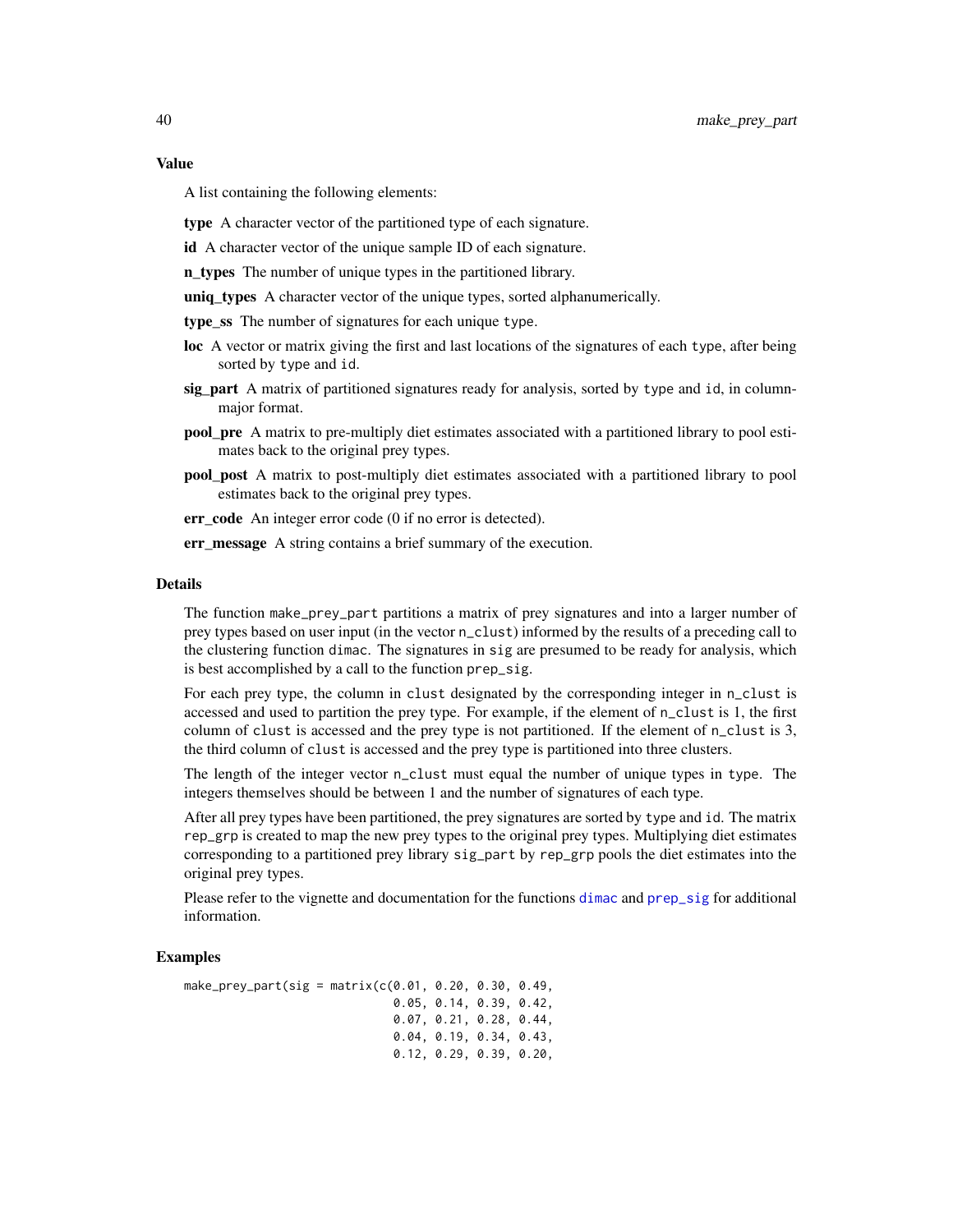```
0.15, 0.28, 0.34, 0.23,
               0.17, 0.21, 0.31, 0.31,
               0.18, 0.22, 0.28, 0.32), ncol = 8),
data.frame(type = c("prey_1", "prey_1", "prey_1", "prey_1", "prey_2","prey_2", "prey_2", "prey_2", "prey_2"),
           id = c("1-1", "1-2", "1-3", "2-1","2-2", "2-3", "2-4", "2-5"),
           clust_1 = c(1, 1, 1, 1, 1, 1, 1, 1),clust_2 = c(1, 2, 1, 2, 1, 1, 2, 2),
           clust_3 = c(1, 2, 3, 3, 1, 2, 3, 3),
           clust_4 = c(0, 0, 0, 4, 1, 2, 3, 4),
n_{clust} = c(1, 2)
```
#### pm\_obj\_func *Parameterized mean objective function*

#### Description

The utility function pm\_obj\_func computes the total distance between observed predator signatures and vector of mean diet proportions common to all predators.

#### Usage

```
pm_obj_func(diet, obs_sig, mean_sigs, dist_meas = 1, gamma = 1)
```
#### Arguments

| diet       | A numeric vector of mean diet composition.                                                                           |
|------------|----------------------------------------------------------------------------------------------------------------------|
| $obs\_sig$ | A numeric matrix containing observed predator signatures, in column-major for-<br>mat.                               |
| mean_sigs  | A numeric matrix of the mean fatty acid signature for each prey type in the prey<br>library, in column-major format. |
| dist_meas  | An integer indicator of the distance measure to compute. Default value 1.                                            |
| gamma      | The power parameter of the chi-square distance measure. Default value 1.                                             |

#### Value

The total distance between observed and modeled signatures.

#### Details

This is an internal utility function. Consequently, to increase execution speed, no numeric error checking is performed within pm\_obj\_func. Rather, error checking is presumed to have occurred at a higher level in the calling sequence.

The argument obs\_sig is presumed to be a matrix of predator signatures that has been prepared for analysis, which is best accomplished by a call to the function [prep\\_sig](#page-44-1) with the predator data.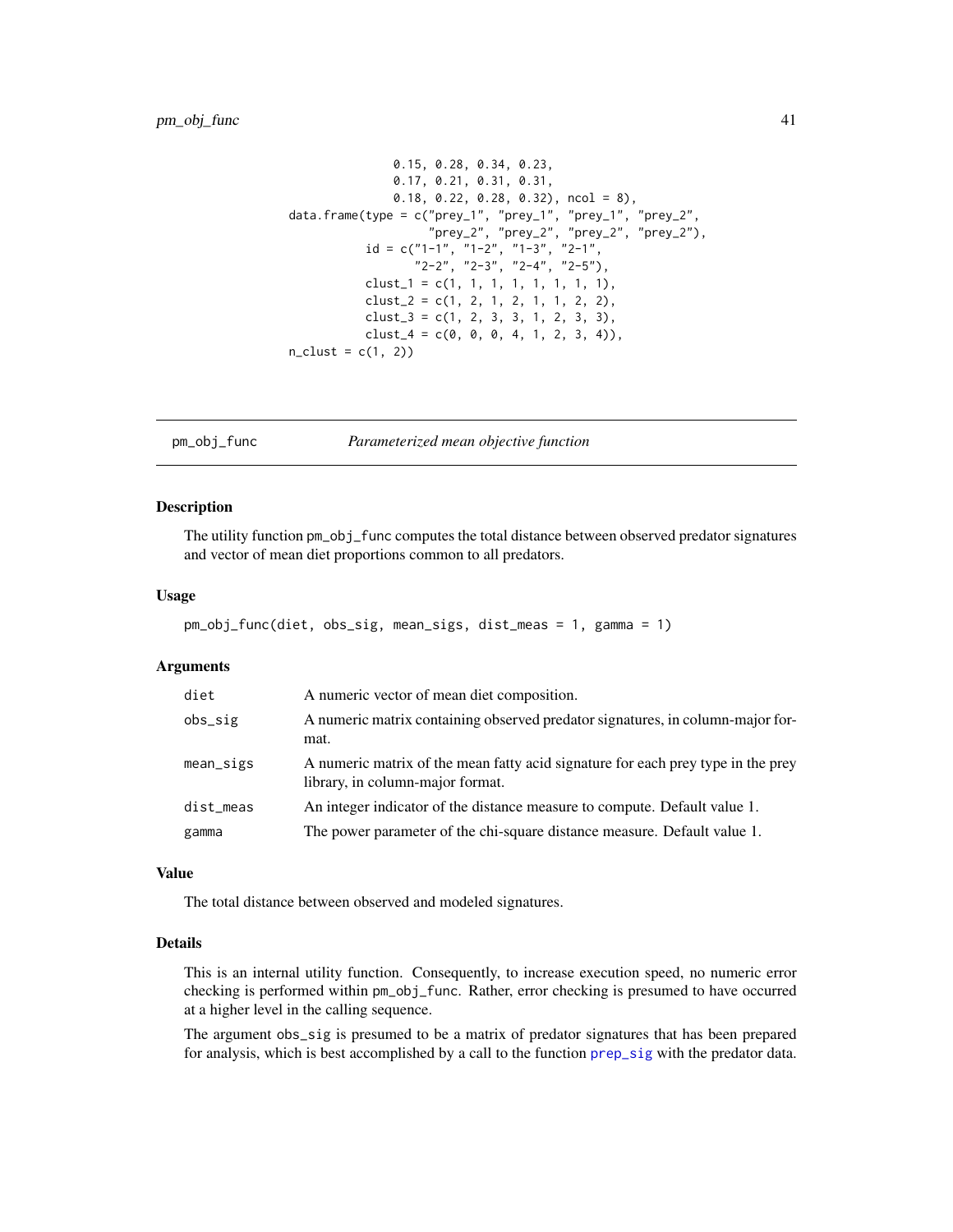Similarly, the contents of mean\_sigs should be mean signatures computed from signatures that were prepared for analysis by a call to the function [prep\\_sig](#page-44-1).

The argument diet is presumed to contain non-negative proportions that sum to 1.0.

The arguments dist\_meas and gamma must be compatible with the function [dist\\_between\\_2\\_sigs](#page-14-1).

Please refer to the vignette and documentation for the functions [prep\\_sig](#page-44-1), [sig\\_scale](#page-48-1), and [dist\\_between\\_2\\_sigs](#page-14-1) for additional details.

diet\_obj\_func models a predator signature as a mixture of the mean prey-type signatures, with the diet proportions as the mixture proportions, returning the distance between the observed and modeled signatures. The diet composition of a predator is estimated by minimizing this function with respect to the diet using the function Rsolnp::solnp.

pred\_beyond\_prey *Identify predator signature proportions beyond range of prey*

#### Description

The function pred\_beyond\_prey identifies predator signaturee proportions that are outside the range of proportions observed in the individual and mean prey signatures.

#### Usage

pred\_beyond\_prey(pred\_sigs, prey\_sigs, mean\_sigs)

#### Arguments

| pred_sigs    | A numeric matrix of predator signature(s) in column-major format. Intended to<br>be the object pred_sigs returned by the function est_diet. |
|--------------|---------------------------------------------------------------------------------------------------------------------------------------------|
| prey_sigs    | A numeric matrix of prey signatures in column-major format. Intended to be the<br>object prey_sigs returned by the function est_diet.       |
| $mean\_sign$ | A numeric matrix of mean prey-type signatures. Intended to be the object<br>prey_sigs returned by the function est_diet.                    |

#### Value

A list containing the following elements:

- **beyond\_ind** A logical matrix with TRUE indicating that the corresponding predator proportion is outside the range of individual prey proportions.
- **beyond\_mean** A logical matrix with TRUE indicating that the corresponding predator proportion is outside the range of mean prey proportions.
- err\_code An integer error code (0 if no error is detected).

err\_message A string contains a brief summary of the execution.

<span id="page-41-0"></span>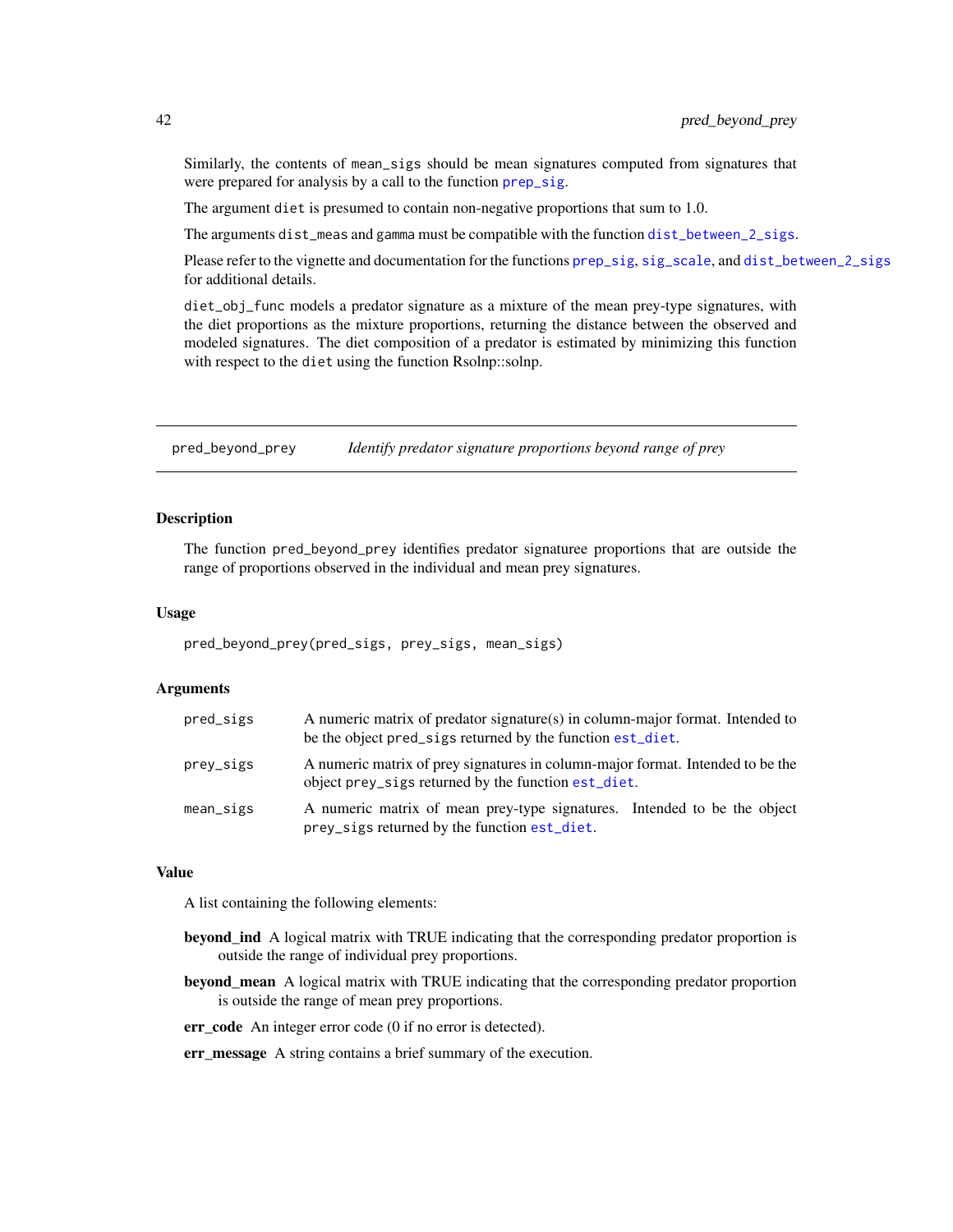#### <span id="page-42-0"></span>Details

In quantitative fatty acid signature analysis, predator signatues are assumed to be a linear mixture of mean prey signatures (Iverson et al. 2004). Predator signature proportions should therefore be within the range of the prey signature proportions. Signature proportions outside the range of prey proportions are indicative of a violation of one or both of the primary model assumptions, i.e., the prey library is incomplete or the calibration coefficients are inaccurate (Bromaghin et al. 2015, 2016a). Consequently, checking for predator proportions that are outside the range of mean prey proportions is an important diagnostic aid to evaluate the reliability of diet estimates.

The function pred\_beyond\_prey identifies predator signature proportions that outside the range of proportions observed among the individual and mean prey signatures. For purposes of diet estimation, proportions outside the range of the mean signatures are most important. However, pred\_beyond\_prey also identifies predator proportions that are outside the range of the individual prey proportions for exploratory purposes.

pred\_beyond\_prey is designed to be called with inputs returned by the function [est\\_diet](#page-17-1). Although it is not conceptually necessary to estimate diets before performing this diagnostic check, doing so ensures that the predator and prey signatures have been transformed to the optimization space (Bromaghin et al. 2015) in which diets have been estimated.

#### References

Iverson, S.J., C. Field, W.D. Bowen, and W. Blanchard. 2004. Quantitative fatty acid signature analysis: A new method of estimating predator diets. *Ecological Monographs* 74:211-235.

Bromaghin, J.F., S.M. Budge, G.W. Thiemann, and K.D. Rode. 2016. Assessing the robustness of quantitative fatty acid signature analysis to assumption violations. *Methods in Ecology and Evolution* 7:51-59.

Bromaghin, J.F., K.D. Rode, S.M. Budge, and G.W. Thiemann. 2015. Distance measures and optimization spaces in quantitative fatty acid signature analysis. *Ecology and Evolution* 5:1249- 1262.

```
pred\_beyond\_prey(pred\_sigs = matrix(c(0.05, 0.10, 0.30, 0.55,0.04, 0.11, 0.29, 0.56,
                                      0.10, 0.05, 0.35, 0.50,
                                      0.12, 0.03, 0.37, 0.48,
                                      0.10, 0.06, 0.35, 0.49,
                                      0.05, 0.15, 0.35, 0.45, ncol = 6),
                 prey_sigs = matrix(c(0.06, 0.09, 0.31, 0.54,
                                      0.05, 0.09, 0.30, 0.56,
                                      0.03, 0.10, 0.30, 0.57,
                                      0.08, 0.07, 0.30, 0.55,
                                      0.09, 0.05, 0.33, 0.53,
                                      0.09, 0.06, 0.34, 0.51,
                                      0.09, 0.07, 0.34, 0.50,
                                      0.08, 0.11, 0.35, 0.46,
                                      0.06, 0.14, 0.36, 0.44), ncol = 9),
                 mean_sigs = matrix(c(0.047, 0.093, 0.303, 0.557,
                                      0.087, 0.050, 0.323, 0.530,
                                      0.077, 0.106, 0.350, 0.467), ncol = 3))
```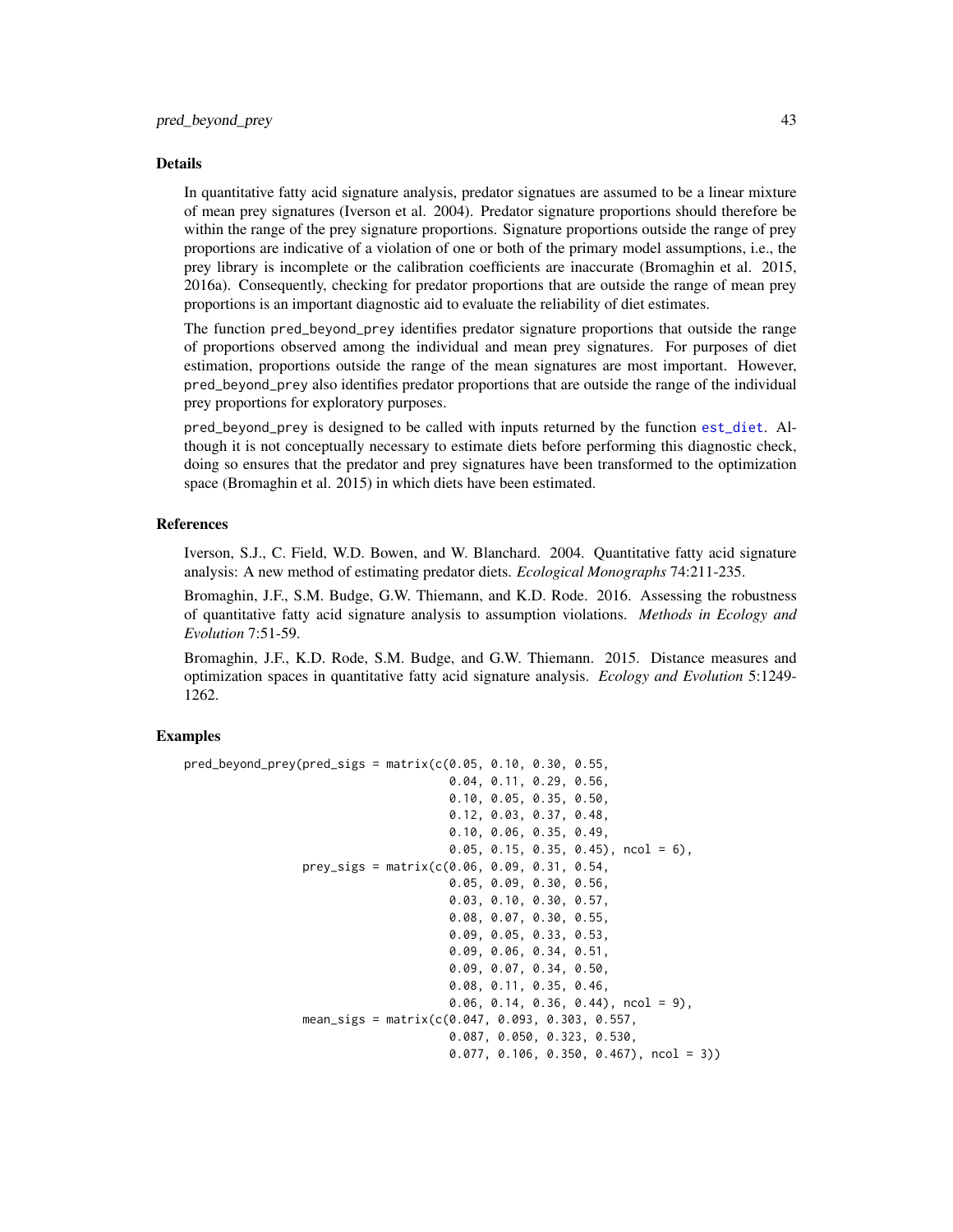<span id="page-43-1"></span><span id="page-43-0"></span>

#### **Description**

The function prep\_fa processes the information in a fatty acid suites data frame and prepares that information for application to fatty acid signatures.

#### Usage

prep\_fa(df\_fa)

#### Arguments

df\_fa A data frame containing fatty acid names, calibration coefficients, and 0/1 definitions of fatty acid suites. qfasar has strict formatting requirements for df\_fa; please see Details and/or the vignette.

#### Value

A list containing the following elements:

cc A numeric vector of calibration coefficients.

use A logical vector defining a fatty acid suite.

fa\_names A character vector of fatty acid names.

err code An integer error code (0 if no error is detected).

err\_message A string contains a brief summary of the execution.

#### Details

This function is designed to be called by the user after the fatty acid data frame has been read. The data frame should contain a complete list of all fatty acids in the prey and predator signature data, one or more sets of calibration coefficients with an indicator of which set to use, one or more fatty acid suite definitions with an indicator of which suite to use, and optional comments. Please refer to the vignette for additional information.

The fatty acid data frame must strictly meet the following formatting requirements.

- The first row must contain a header for each column.
- The second row must list "use\_me" in the first column, a 1 in the column for the set of calibration coefficients to be used, a 1 in the column for the fatty acid suite to be used, and a 0 in all other columns.
- Starting with row three, the first column must contain fatty acid names, which must exactly match the corresponding components of the headers in any prey and predator signature data frames.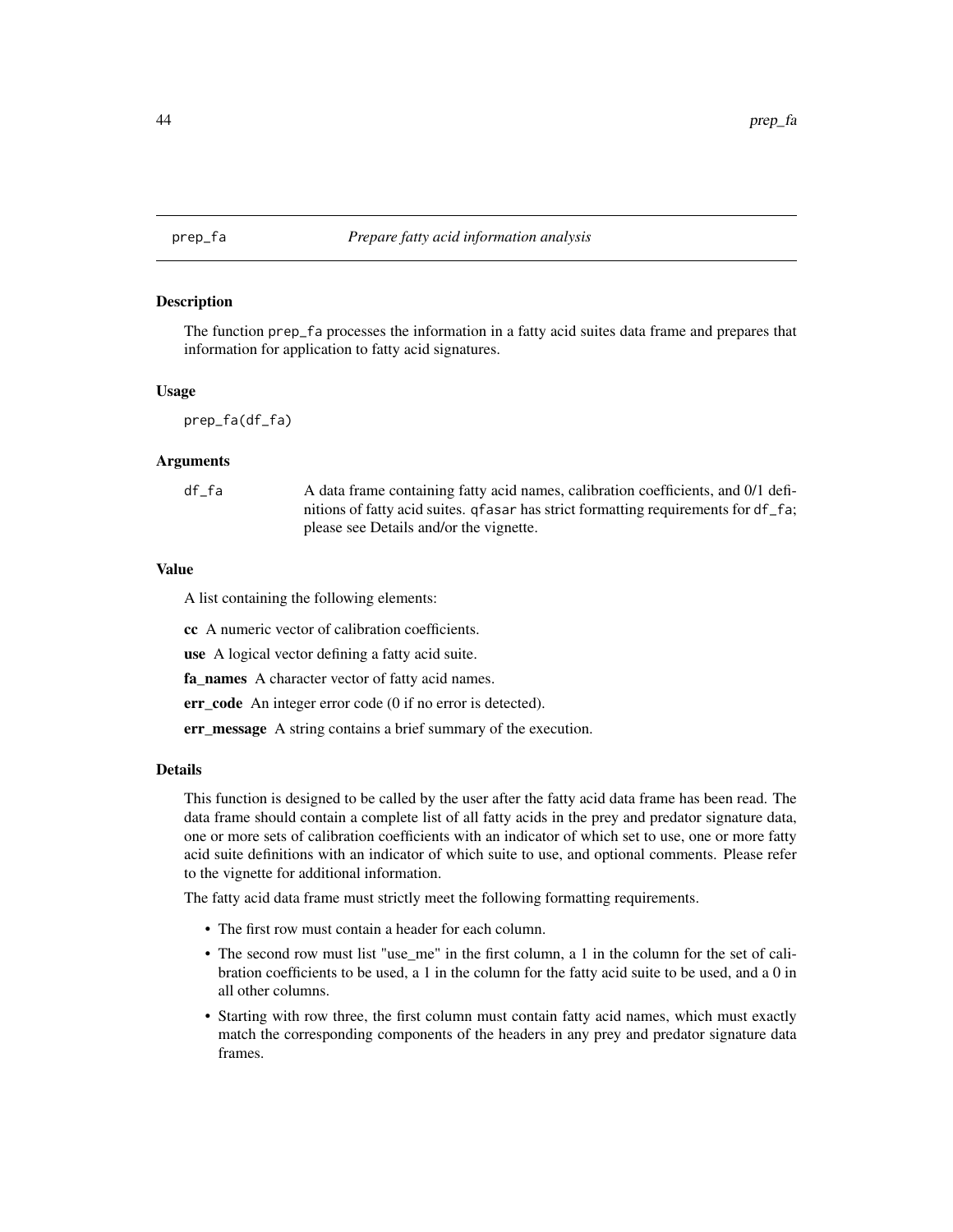- <span id="page-44-0"></span>• Starting with row three, Columns 2 to k must contain calibration coefficients for each fatty acid. Multiple sets of calibration coefficients can be in the data frame. The set to be used must contain a 1 in Row 1 and the others must contain a 0 in Row 1.
- Columns k+1 to m must contain one or more definitions of fatty acid suites. Membership in a suite is defined by 0/1 indicators, with a 1 indicating membership. Definitions for multiple suites can be in the data frame. For example, two columns could contain indicators defining membership in the dietary and extended-dietary suites of fatty acids (Iverson et al. 2004). The suite to be used must contain a 1 in Row 1 and the others must contain a 0 in Row 1.
- An optional last column can contain comments.
- Please see the vignette for examples of how to format this data frame.

#### References

Iverson, S.J., C. Field, W.D. Bowen, and W. Blanchard. 2004. Quantitative fatty acid signature analysis: A new method of estimating predator diets. *Ecological Monographs* 74:211-235.

#### Examples

```
prep_fa(data.frame(fa = c("use_me", "fa_1", "fa_2", "fa_3"),
                  cc = c(1, 0.75, 1.25, 1.0),
                  use = c(1, 1, 1, 1))prep_fa(data.frame(fa = c("use_me", "fa_1", "fa_2", "fa_3"),
                  cc1 = c(0, 0.75, 1.25, 1.00),
                  cc2 = c(1, 1.2, 0.8, 0.9),
                  use_1 = c(0, 1, 1, 0),
                  use_2 = c(1, 1, 1, 0))
```
<span id="page-44-1"></span>

prep\_sig *Prepare fatty acid signature data for analysis*

#### Description

The function prep\_sig prepares raw fatty acid signatures for analysis. Signature proportions that are missing, negative, or equal to zero are replaced with a small user-specified constant and the signatures are scaled to sum to 1.0. The fatty acids that are not to be used in the analysis are censored and the signatures are scaled using one of three options (Bromaghin et al. In press).

#### Usage

```
prep_sig(df_sig, fa_names, use_fa, zero_rep = 75, scale = 3)
```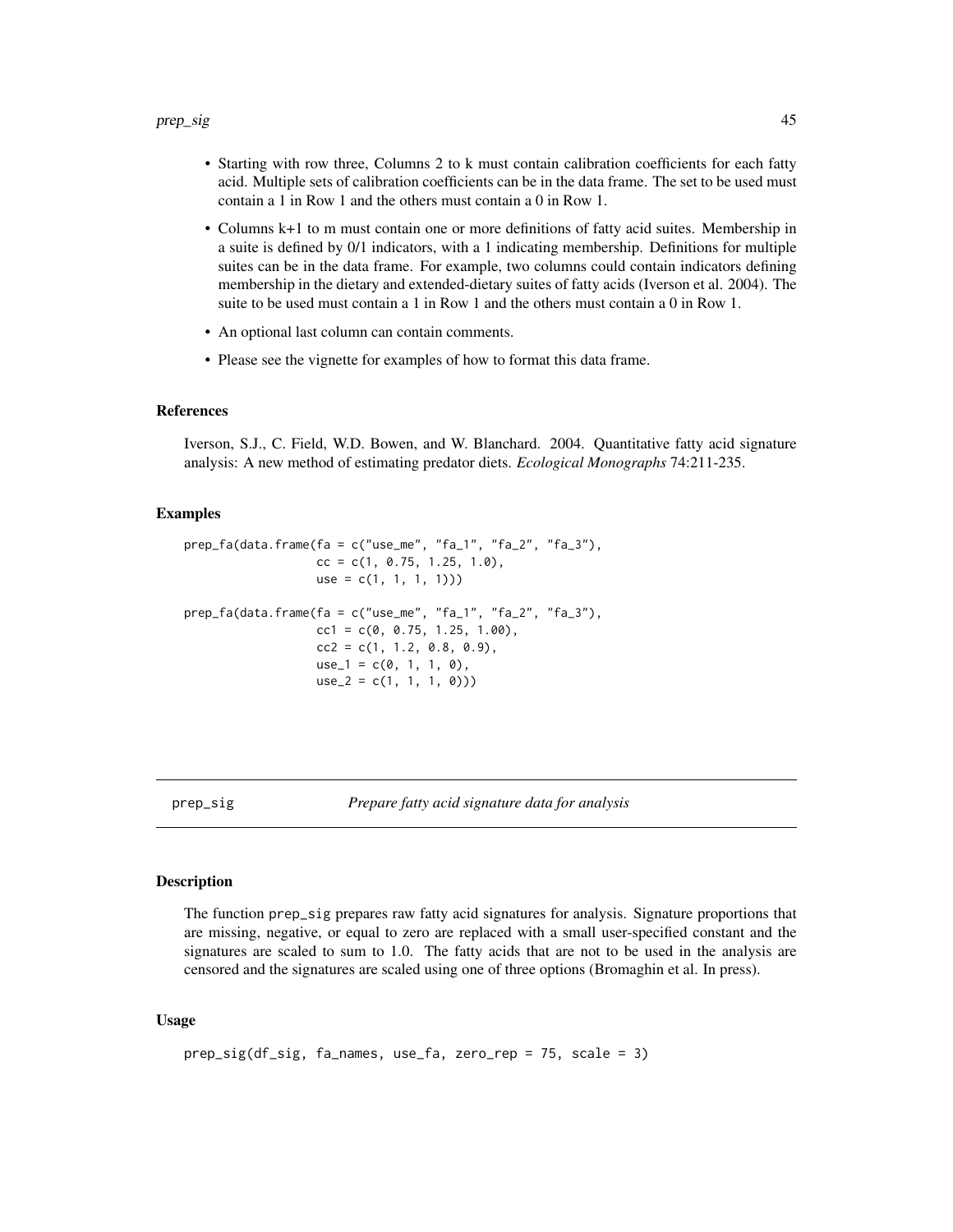#### Arguments

| df_sig   | A data frame containing prey fatty acid signature data. qf as ar has strict format-<br>ting requirements for df_sig; please see Details and/or the vignette. |
|----------|--------------------------------------------------------------------------------------------------------------------------------------------------------------|
| fa_names | A character vector of all fatty acid names.                                                                                                                  |
| use_fa   | A logical vector defining a fatty acid suite.                                                                                                                |
| zero_rep | A constant associated with the method and value to replace signature proportions<br>that are missing or less than or equal to 0. Default value 75.           |
| scale    | An integer indicator of the desired scaling option. Default value 3.                                                                                         |

#### Value

A list containing the following elements:

type A character vector of the type of each signature.

- id A character vector of the unique sample ID of each signature.
- **n\_types** The number of unique types.
- uniq\_types A character vector of the unique types, sorted alphanumerically.
- n\_sig The total number of signatures.
- type\_ss The number of signatures for each unique type.
- loc A vector or matrix giving the first and last locations of the signatures of each type, after being sorted by type and id.
- sig\_rep A vector or matrix of the original signatures, with any values missing or less than or equal to 0 replaced, in column-major format.
- n\_fa\_rep The number of fatty acids in sig\_rep.
- sig\_scale A vector or matrix of scaled signatures ready for analysis, sorted by type and id, in column-major format.
- n\_fa\_suite The number of fatty acids in sig\_scale.
- fa\_suite A character vector of the names of fatty acids in the suite to be used in the analysis.
- **zero\_rep\_val** A constant associated with the method and value to be used to replace proportions that are missing or less than or equal to 0. See Details.
- err\_code An integer error code (0 if no error is detected).

err\_message A string contains a brief summary of the execution.

#### Details

This function is designed to be called by the user to prepare fatty acid signatures for analysis. For most analyses, prep\_sig should be called immediately after the fatty acid suites and fatty acid signatures have been read into data frames, and after the fatty acid suites data frame has been processed by the function prep\_fa. Please refer to the vignette for additional information.

The data frame with fatty acid signatures must meet the following formatting requirements:

• The file must be in row-major format, i.e., each row contains the information for an individual animal.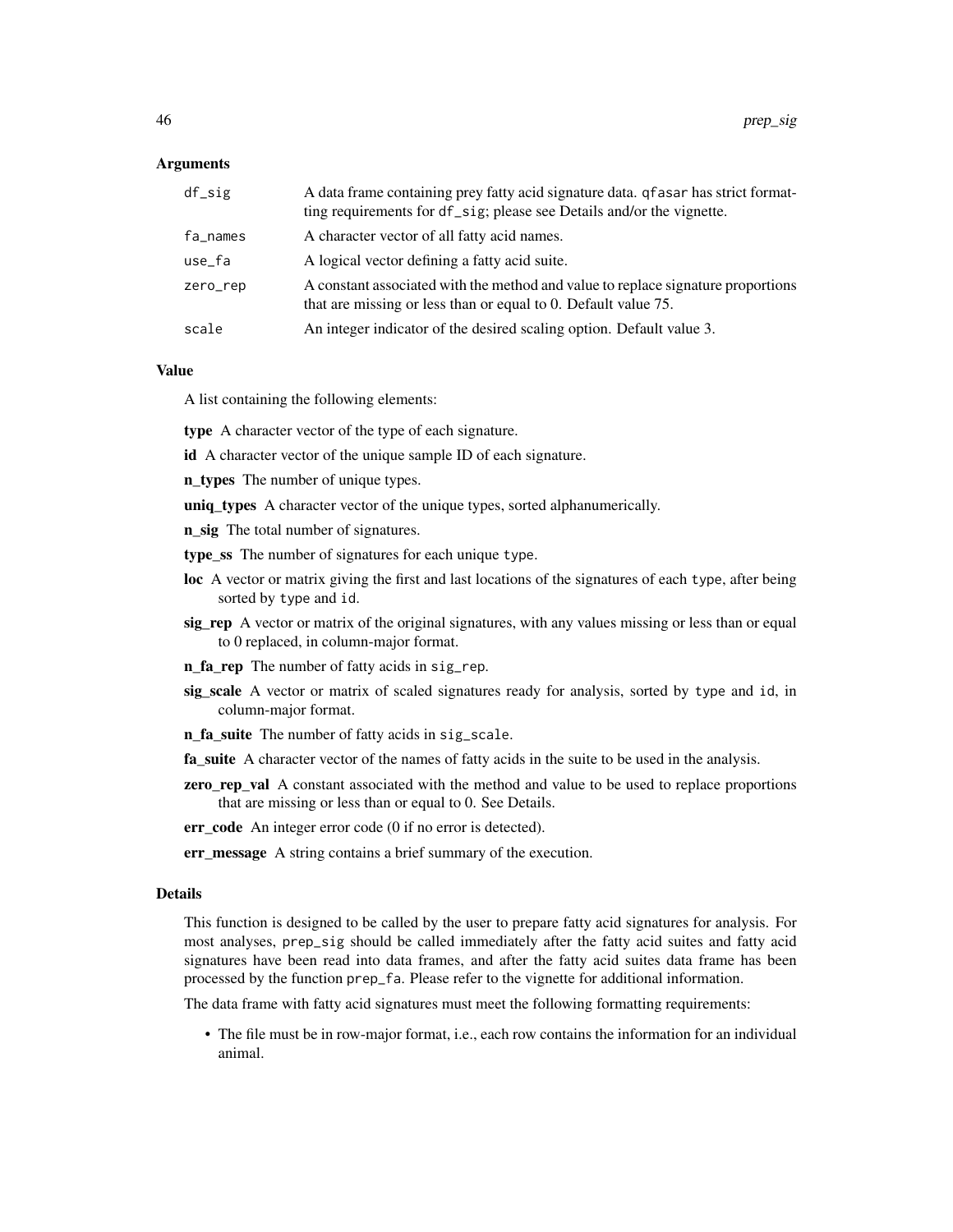- <span id="page-46-0"></span>• The first column must contain a designation of animal type. For prey data, type often denotes species. For predator data, type denotes classes of predators for which separate estimates of mean diet composition are desired.
- The second column must contain an identifier unique to each signature, i.e. a sample ID.
- The remaining columns must contain fatty acid signature proportions or percentages.
- The data frame must contain a header record, with a name for each column, such as "type", "id", name of fatty acid 1, name of fatty acid 2, ...
- The file should contain data from all available fatty acids, rather than a subset. The fatty acid suite to be used in the analysis is defined by the argument fa.

Please refer to the documentation for the utility function sig reposition are information regarding the argument zero\_rep.

Please refer to the documentation for the utility function [sig\\_scale](#page-48-1) for information regarding the argument scale.

#### References

Bromaghin, J.F., S.M. Budge, and G.W. Thiemann. In press. Should fatty acid signature proportions sum to 1 for diet estimation? *Ecological Research*.

Iverson, S.J., C. Field, W.D. Bowen, and W. Blanchard. 2004. Quantitative fatty acid signature analysis: A new method of estimating predator diets. *Ecological Monographs* 74:211-235.

```
prep_sig(df_sig = data.frame(type = c("Type_1", "Type_1", "Type_2","Type_2"),
                            id = c("ID_1", "ID_2", "ID_3", "ID_4"),fa_1 = c(0.0, 0.2, 0.3, 0.6),
                            fa_2 = c(0.1, 0.3, 0.3, 0.4)fa_3 = c(0.9, 0.5, 0.4, NA),row.names = c("Prey_1", "Prey_2", "Prey_3","Prey_4"),
         fa\_names = c("fa_1", "fa_2", "fa_3"),use_fa = c(TRUE, FALSE, TRUE),
        zero_{rep} = 0.0001,
        scale=2)
prep\_sig(df\_sig = data.frame(type = c("Type_1", "Type_1", "Type_2","Type_2",
                             id = c("ID_1", "ID_2", "ID_3", "ID_4"),fa_1 = c(0.0, 0.2, 0.3, 0.6),fa_2 = c(0.1, 0.3, 0.3, 0.4),fa_3 = c(0.9, 0.5, 0.4, NA),row.names = c("Prey_1", "Prey_2", "Prey_3","Prey_4")),
         fa\_names = c("fa_1", "fa_2", "fa_3"),use_fa = c(TRUE, FALSE, TRUE),
        zero_rep = 90,
        scale=1)
```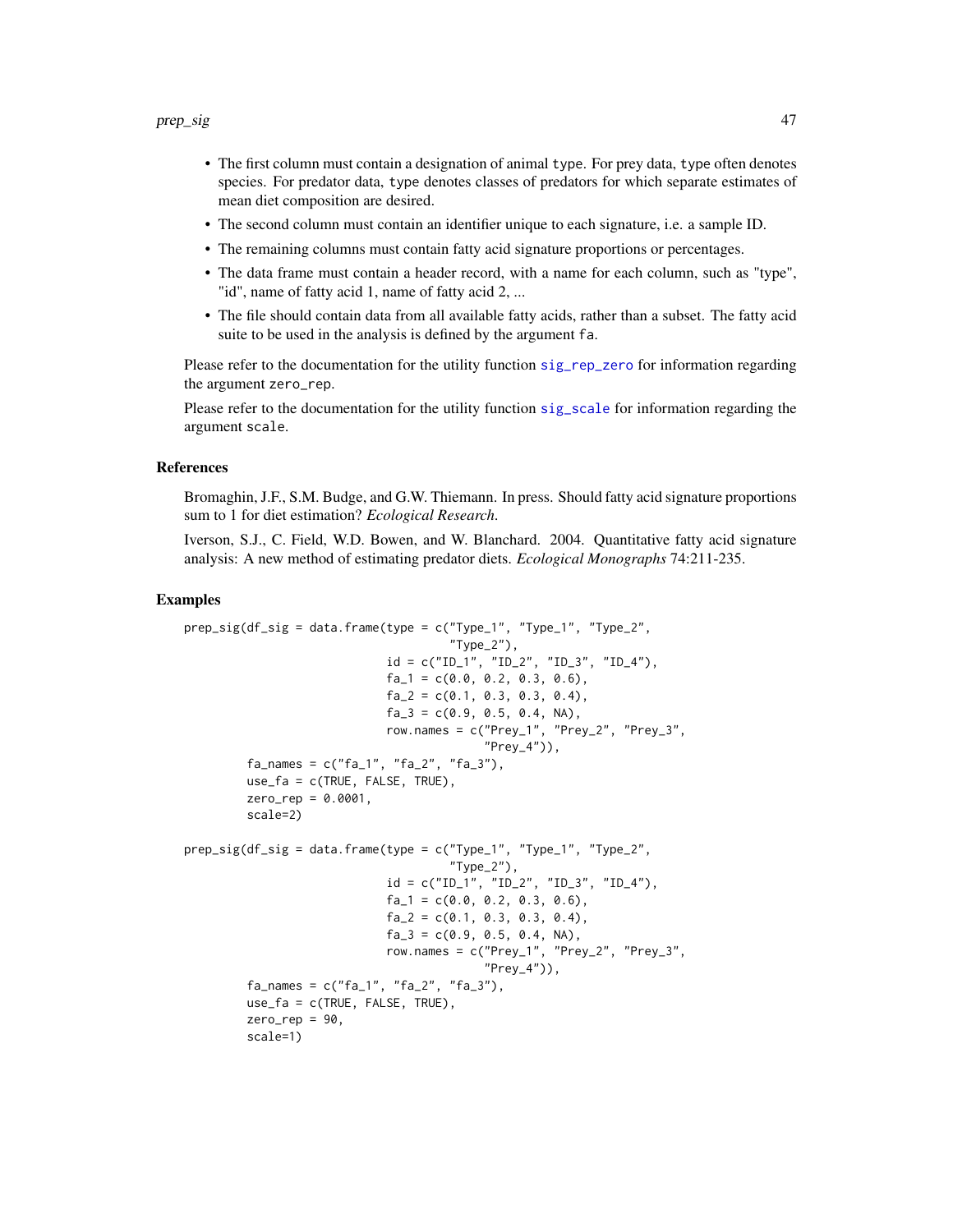```
prep\_sig(df\_sig = data.frame(type = c("Type_1", "Type_1", "Type_2","Type_2"),
                             \texttt{id = c("ID_1", "ID_2", "ID_3", "ID_4"),}fa_1 = c(0.0, 0.2, 0.3, 0.6),
                             fa_2 = c(0.1, 0.3, 0.3, 0.4),fa_3 = c(0.9, 0.5, 0.4, NA),row.names = c("Prey_1", "Prey_2", "Prey_3",
                                           "Prey_4")),
         fa\_names = c("fa_1", "fa_2", "fa_3"),use_fa = c(TRUE, FALSE, TRUE),
         scale=3)
prep_sig(df_sig = data.frame(type = c("Type_1", "Type_1", "Type_2",
                                       "Type_2"),
                             id = c("ID_1", "ID_2", "ID_3", "ID_4"),fa_1 = c(0.0, 0.2, 0.3, 0.6),fa_2 = c(0.1, 0.3, 0.3, 0.4),fa_3 = c(0.9, 0.5, 0.4, NA),row.names = c("Prey_1", "Prey_2", "Prey_3",
                                            "Prey_4")),
         fa\_names = c("fa_1", "fa_2", "fa_3"),use_fa = c(TRUE, FALSE, TRUE))
```

```
sig_rep_zero Replace invalid fatty acid signature proportions
```
#### Description

The utility function sig\_rep\_zero replaces fatty acid signature proportions that are less than or equal to zero or missing with a small constant and uses the multiplicative method (Martin-Fernandez et al. 2011) to scale the proportions to sum to 1.

#### Usage

sig\_rep\_zero(sig\_data, zero\_rep = 75)

#### **Arguments**

| sig_data | A numeric matrix containing signature data as either proportions or percentages<br>in column-major format.              |
|----------|-------------------------------------------------------------------------------------------------------------------------|
| zero_rep | A constant associated with the method and value to be used to replace invalid<br>values. See Details. Default value 75. |

#### Value

A list containing the following elements:

sig\_adj The signature data with non-positive or missing proportions replaced and scaled to sum to 1.0.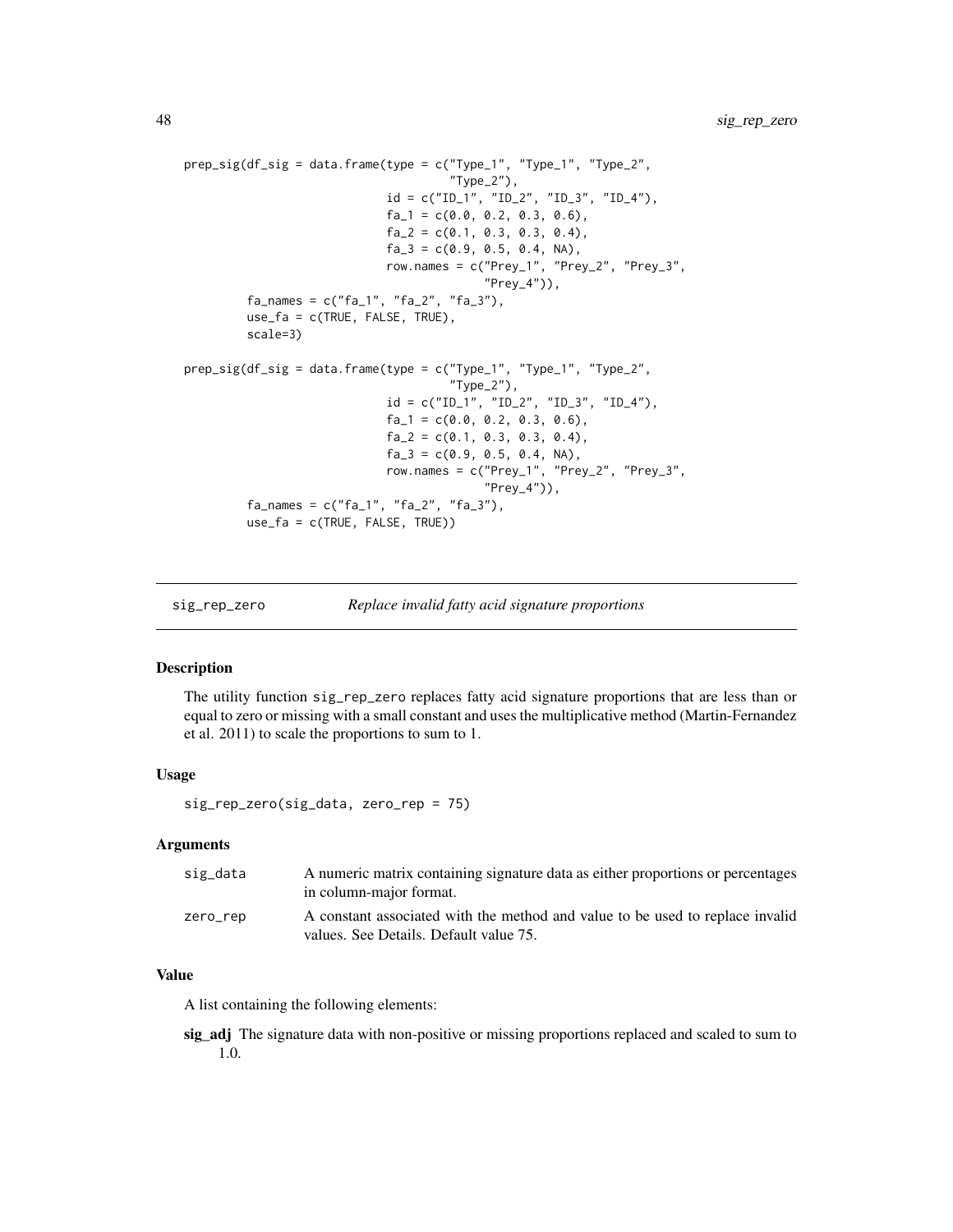<span id="page-48-0"></span>rep\_val The value used to replace invalid proporitons.

err\_code An integer error code (0 if no error is detected).

err message A string contains a brief summary of the execution.

#### Details

The function sig\_rep\_zero is an internal utility function.

The Kullback-Leibler (Iverson et al. 2004) and Aitchison (Stewart et al. 2014) distance measures are not defined for proportions of zero. Consequently, if either of these distance measures will be used in an analysis, the argument zero\_rep should be strictly greater than 0. The chi-square distance measure (Stewart et al. 2014) is defined for proportions of zero, so if that distance measure will be used in the analysis, the argument zero\_rep may equal zero. For simulation or other comparative work involving multiple distance measures, it may be advisable to use a common value to replace zeros.

The argument zero\_rep must be either:

- Greater than or equal to 0 and no greater than 0.01, in which case the specified value is used to replace invalid proportions.
- Between 10 and 100, with an uninformed default of 75. In this case, zero\_rep is interpreted as a percentage. The smallest non-zero proportion in sig\_data is multiplied by the percentage and divided by 100. The result is used to replace invalid proportions.

Although Bromaghin et al. (2016) found that scaling signatures by varying constants introduces a bias in diet estimation, the slight distortion of the signatures caused by replacing invalid proportions with a small constant that varies between signatures is unlikely to introduce meaningful bias.

#### References

Bromaghin, J.F., S.M. Budge, and G.W. Thiemann. 2016. Should fatty acid signature proportions sum to 1 for diet estimation? *Ecological Research* 31:597-606.

Iverson, S.J., C. Field, W.D. Bowen, and W. Blanchard. 2004. Quantitative fatty acid signature analysis: A new method of estimating predator diets. *Ecological Monographs* 74:211-235.

Martin-Fernandez, J.A., J. Palarea-Albaladejo, and R.A. Olea. 2011. Dealing with zeros. P. 43-58 in V. Pawlowsky-Glahn and A. Buccianto, eds. Compositional data analysis: theory and application. John Wiley, Chichester.

Stewart, C., and C. Field. 2011. Managing the essential zeros in quantitative fatty acid signature analysis. *Journal of Agricultural, Biological, and Environmental Statistics* 16:45?69.

<span id="page-48-1"></span>sig\_scale *Scale fatty acid signature proportions*

#### Description

The utility function sig\_scale implements the three options for scaling fatty acid signature data summarized by Bromaghin et al. (2016). A logical vector denotes the subset of all fatty acids to be used in the analysis. The fatty acids that are not to be used are censored and one of three scaling options is implemented. See Details.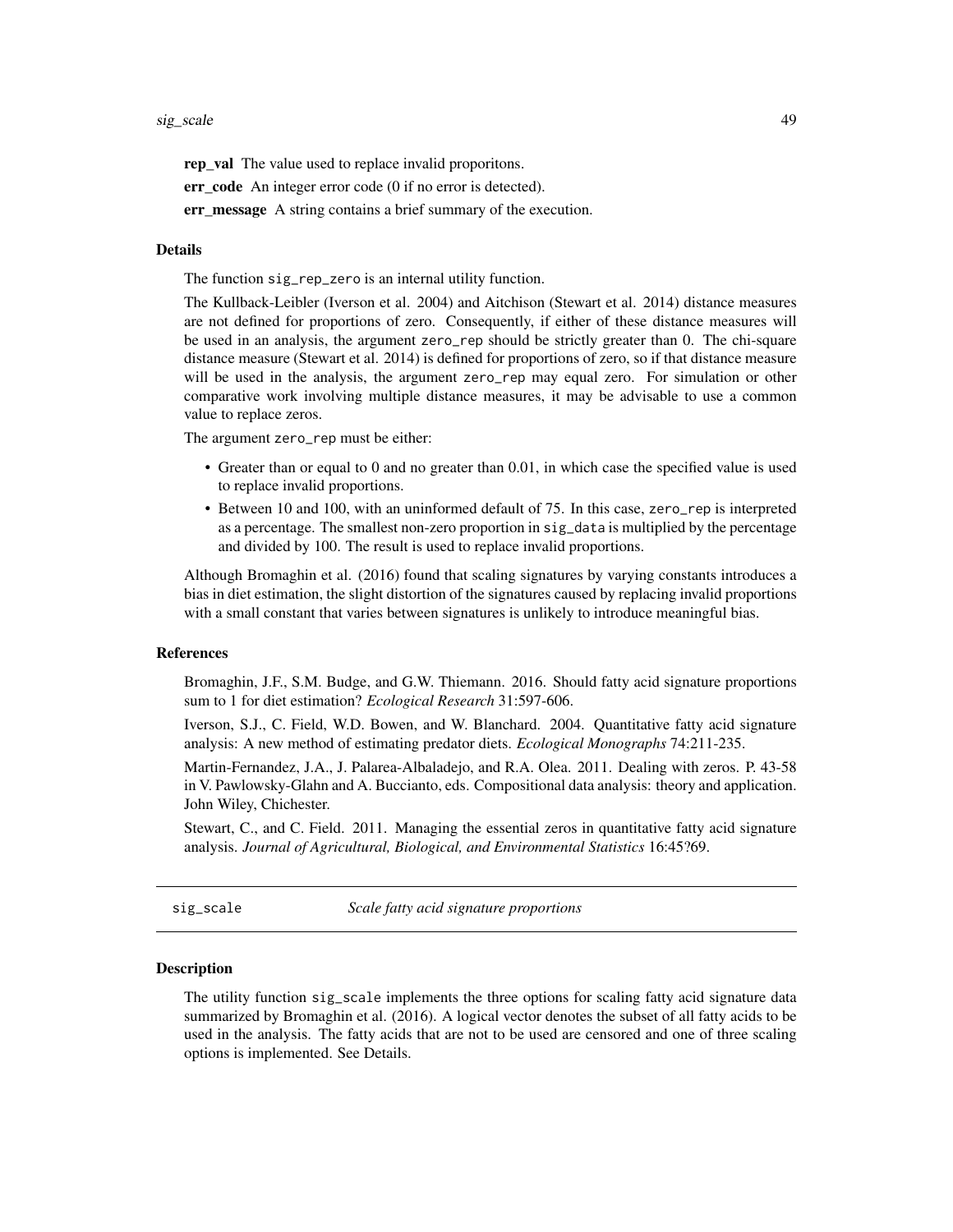#### <span id="page-49-0"></span>Usage

sig\_scale(sig\_data, fa\_use, scale = 3)

#### Arguments

| sig_data | A numeric matrix containing prey signature data as proportions in column-<br>major. These data should have previously been processed by sig_rep_zero.                                                     |
|----------|-----------------------------------------------------------------------------------------------------------------------------------------------------------------------------------------------------------|
| fa_use   | A logical vector denoting the fatty acids to be used, of length equal to the total<br>number of fatty acids. This vector originates from a data file required by qfasar.<br>See the vignette for details. |
| scale    | An integer indicator of the desired scaling option. See Details. Default value 3.                                                                                                                         |

#### Value

A list containing the following elements:

n\_fa The number of fatty acids in the processed signatures.

sig A numeric matrix of processed signatures in column-major format.

err\_code An integer error code (0 if no error is detected).

err\_message A string contains a brief summary of the execution.

#### Details

This is an internal utility function.

The argument scale must be one of three integer values and its value denotes the scaling option that will be implemented:

- scale == 1. The proportions within each censored signature are scaled to sum to 1.0. This option is not recommended for routine use in QFASA applications, as Bromaghin et al. (2016) found that it can meaningfully bias diet estimates under some conditions. It is implemented here to provide compatibility with original methods and to facilitate potential future research.
- scale == 2. The proportions within each censored signature are not scaled, so each signature will have a different partial sum.
- scale == 3. Each censored signature is augmented with an additional proportion whose value equals the sum of the censored proportions, so that the proportions in each signature sum to 1. This is the default option.

#### References

Bromaghin, J.F., S.M. Budge, and G.W. Thiemann. 2016. Should fatty acid signature proportions sum to 1 for diet estimation? *Ecological Research* 31:597-606.